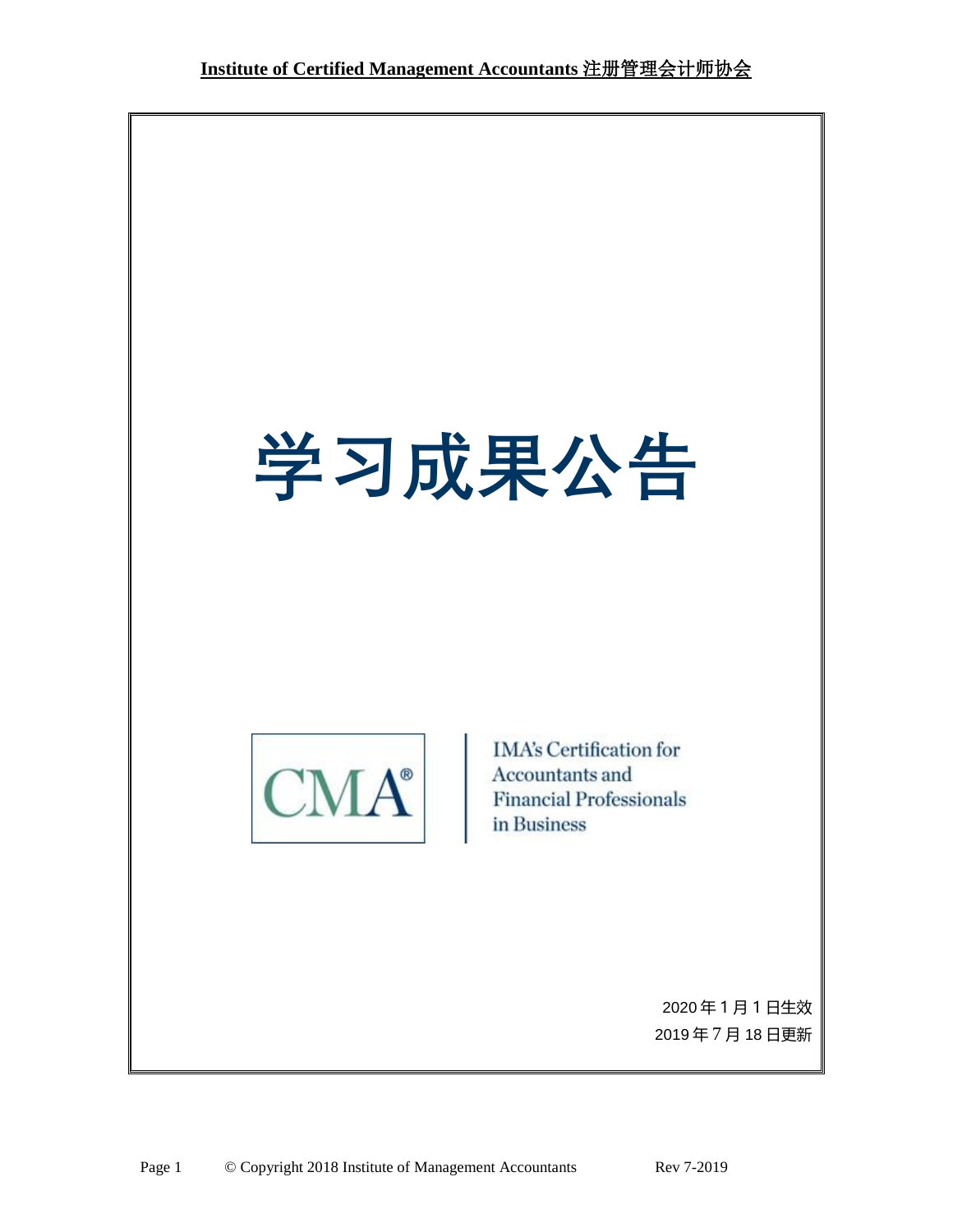## **Certified Management Accountant** 注册管理会计师 **Learning Outcome Statements** 学习成果公告 **(Content Specification Outline effective January 2020) (**内容大纲 **2020** 年 **1** 月生效**)**

## **Part 1 – Financial Planning, Performance, and Analytics**  第一部分 **-** 财务规划、绩效与分析

**Section A. External Financial Reporting Decisions (15% - Levels A, B, and C)** 第 **A** 节**.** 外部财务报告决策(**15%**—**A** 级、**B** 级和 **C** 级)

Part 1 – Section A.1. Financial statements 第一部分—第 A.1 节 财务报表

For the balance sheet, income statement, statement of changes in equity, and the statement of cash flows, the candidate should be able to:

对资产负债表、利润表、所有者权益变动表和现金流量表,考生应能:

- a. identify the users of these financial statements and their needs 识别这些财务报 表的使用者及他们的需求
- b. demonstrate an understanding of the purposes and uses of each statement 理解 每一种财务报表的目的及用途
- c. identify the major components and classifications of each statement 识别每一 种财务报表的主要组成部分及分类
- d. identify the limitations of each financial statement 识别每一种财务报表的局 限性
- e. identify how various financial transactions affect the elements of each of the financial statements and determine the proper classification of the transaction 识 别不同财务交易事项如何影响每一种财务报表的各要素,确定对财务交易 事项的正确分类
- f. demonstrate an understanding of the relationship among the financial statements 理解财务报表之间的关系
- g. demonstrate an understanding of how a balance sheet, an income statement, a statement of changes in equity, and a statement of cash flows (indirect method) are prepared 理解如何编制资产负债表、利润表、所有者权益变动表和现金 流量表(间接法)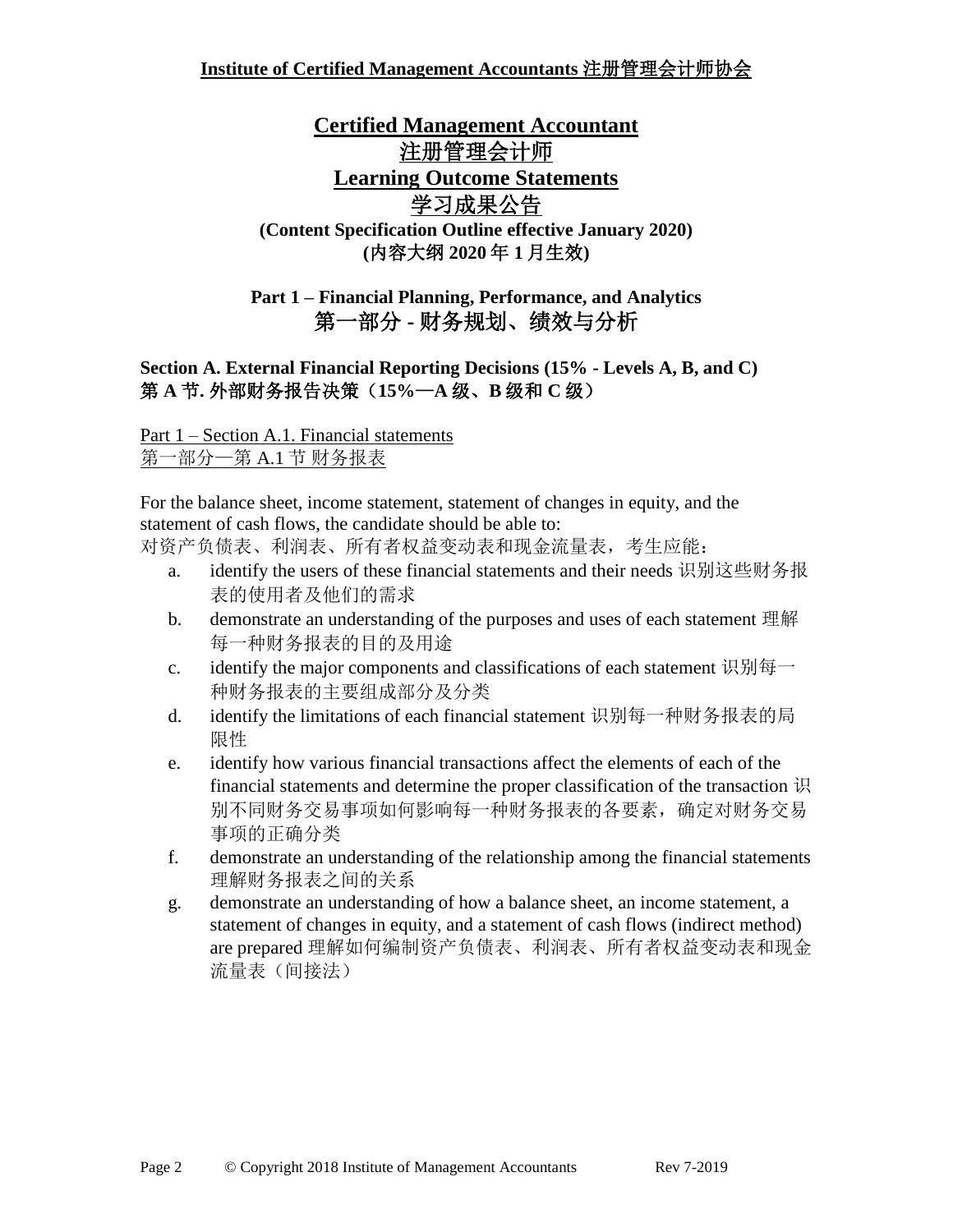With respect to integrated reporting, the candidate should be able to:

关于综合报告,考生应能:

- h. define integrated reporting (IR), integrated thinking, and the integrated report and demonstrate an understanding of the relationship between them 定义编制综合报 告,整合思维,和综合报告,并理解它们之间的关系
- i. identify the primary purpose of IR 识别综合报告的主要目的
- j. explain the fundamental concepts of value creation, the six capitals, and the value creation process 解释综合报告中价值创造, 六项资本, 和价值创造过 程的基础概念
- k. identify elements of an integrated report; i.e., organizational overview and external environment, governance, business model, risks and opportunities, strategy and resource allocation, performance, outlook, and basis of preparation and presentation 识别综合报告中的各项组成部分,如机构概述和外部环境, 管控,商业模式,风险和机遇,战略和资源配置,绩效,前景展望,以及编 制和列报基础
- l. identify and explain the benefits and challenges of adopting IR 识别并解释采用 综合报告的优点和挑战

Part 1 – Section A.2. Recognition, measurement, valuation, and disclosure 第一部分一第 A.2 节 确认, 计量, 计价和披露

The candidate should be able to: 考生应能:

Asset valuation

资产计价

- a. identify issues related to the valuation of accounts receivable, including timing of recognition and estimation of the allowance for credit losses 识别应收账款 计价的相关问题,包括确认坏账的时间和对坏账准备的估计
- b. distinguish between receivables sold (factoring) on a with-recourse basis and those sold on a without-recourse basis, and determine the effect on the balance sheet 区分有追索权的方式销售(出让)应收账款和无追索权的方式销售 应收账款,并确定其对资产负债表的影响
- c. identify issues in inventory valuation, including which goods to include, what costs to include, and which cost assumption to use 识别存货计价的相关问 题,包括哪些货物可记入存货,哪些成本可记入存货,及使用哪种成本假 设
- d. identify and compare cost flow assumptions used in accounting for inventories 识别与比较存货的成本流转假设
- e. demonstrate an understanding of the lower of cost or market rule for LIFO and the retail inventory method and the lower of cost and net realizable value rule for all other inventory methods 理解在后进先出存货计价时使用成本与市价 孰低法, 并理解其他存货计价时使用零售价格法及成本与可变现净值孰低 法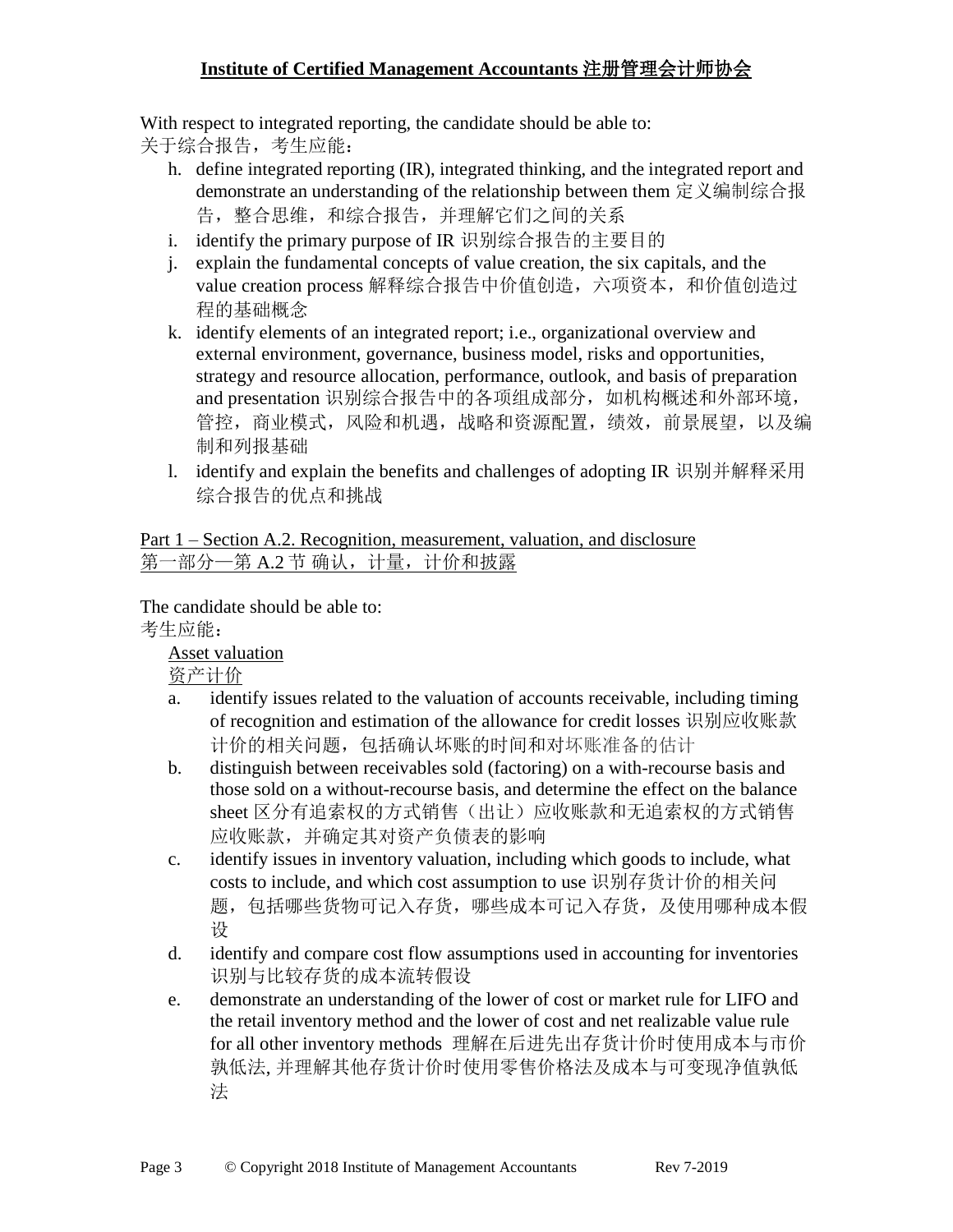- f. calculate the effect on income and on assets of using different inventory methods 计算使用不同存货计价方法对利润与资产的影响
- g. analyze the effects of inventory errors 分析存货计价错误的影响
- h. identify advantages and disadvantages of the different inventory methods 识别 不同存货计价方法的利弊
- i. recommend the inventory method and cost flow assumption that should be used for a firm given a set of facts 在给定条件下为公司推荐存货计价方法和存货 的成本流转假设
- j. demonstrate an understanding of the following debt security types: trading, available-for-sale, and held-to-maturity 理解以下债务性证券类型:交易证 券,可供出售证券,以及持有至到期证券
- k. demonstrate an understanding of the valuation of debt and equity securities 理解 债券和权益证券的计价
- l. determine the effect on the financial statements of using different depreciation methods 确定使用不同折旧方法对财务报表产生的影响
- m. recommend a depreciation method for a given a set of data 在给定数据下推荐 一种折旧方法
- n. demonstrate an understanding of the accounting for impairment of long-term assets and intangible assets, including goodwill 理解对长期资产和无形资产减 值的会计处理,包括商誉减值的会计处理方法

### Valuation of liabilities

负债计价

- o. identify the classification issues of short-term debt expected to be refinanced  $\mathcal{H}$ 别短期负债再融资的分类问题
- p. compare the effect on financial statements when using either the assurance warranty approach or the service warranty approach for accounting for warranties 比较使用保证担保计提法或服务担保计提法记录售后担保成本 对财务报表的影响

Income taxes (applies to Assets and Liabilities subtopics) 所得税(适用于资产与负债的子课题)

- q. demonstrate an understanding of interperiod tax allocation/deferred income taxes 理解所得税的跨期分摊/递延所得税
- r. distinguish between deferred tax liabilities and deferred tax assets  $\boxtimes \mathcal{B} \times \mathcal{B} \times \mathcal{B}$ 得税负债和递延所得税资产
- s. differentiate between temporary differences and permanent differences and identify examples of each 区别暂时性差异和永久性差异,并分别举例

Leases (applies to Assets and Liabilities subtopics) 租赁(适用于资产与负债的子课题)

t. distinguish between operating and finance leases 区分经营性租赁和融资租赁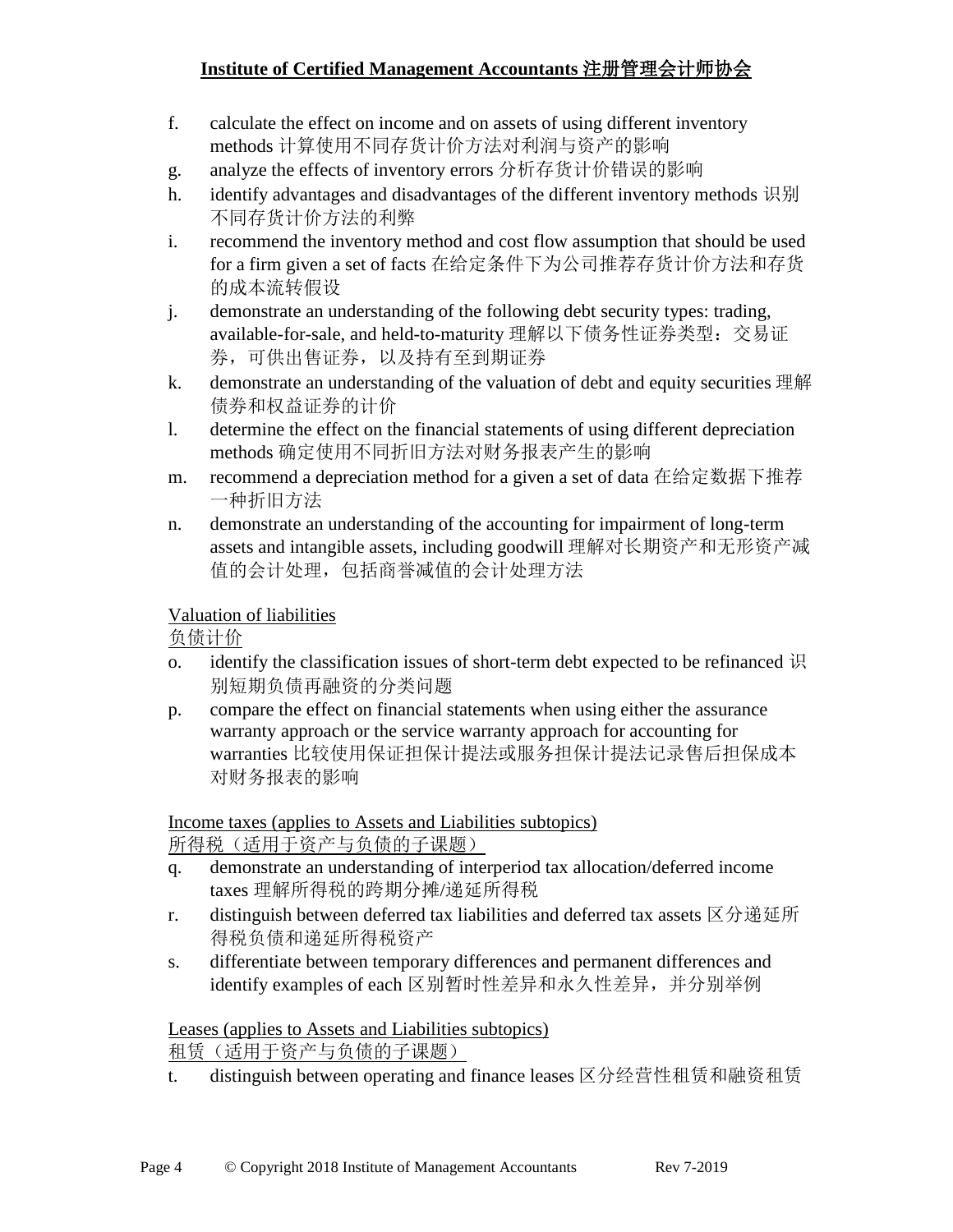u. recognize the correct financial statement presentation of operating and finance leases 识别对经营性租赁和融资租赁的正确财务报表列报

#### Equity transactions

权益性交易

- v. identify transactions that affect paid-in capital and those that affect retained earnings 识别影响实缴资本和留存收益的交易
- w. determine the effect on shareholders' equity of large and small stock dividends, and stock splits 确认大额股票股利、小额股票股利以及股份分割对股东权 益的影响

### Revenue recognition

收入确认

- x. apply revenue recognition principles to various types of transactions 将收入确 认原则应用于各种类型的交易
- y. demonstrate an understanding of revenue recognition for contracts with customers using the five steps required to recognize revenue 运用收入确认所 要求的五个步骤,理解与客户合同的收入确认问题
- z. demonstrate an understanding of the matching principle with respect to revenues and expenses and be able to apply it to a specific situation 理解收入与 支出配比原则,并能根据特定情况运用这一原则

## Income measurement

收益计量

- aa. define gains and losses and indicate the proper financial statement presentation 定义利得与损失并说明其正确的财务报表列报
- bb. demonstrate an understanding of the treatment of gain or loss on the disposal of fixed assets 理解处置固定资产损益的会计方法
- cc. demonstrate an understanding of expense recognition practices 理解费用确认 实例
- dd. define and calculate comprehensive income 定义并计算综合收益
- ee. identify the correct treatment of discontinued operations 识别正确处置终止经 营的会计方法

## GAAP – IFRS differences

## 美国公认会计原则与国际财务报告准则的差异

Major differences in reported financial results when using GAAP vs. IFRS and the impact on analysis 对比采用美国公认会计原则(GAAP)与采用国际财务报告准 则(IFRS)对报告的财务结果带来的主要差别,以及分析带来的影响

ff. identify and describe the following differences between U.S. GAAP and IFRS: (i) expense recognition, with respect to share-based payments and employee benefits; (ii) intangible assets, with respect to development costs and revaluation; (iii) inventories, with respect to costing methods, valuation, and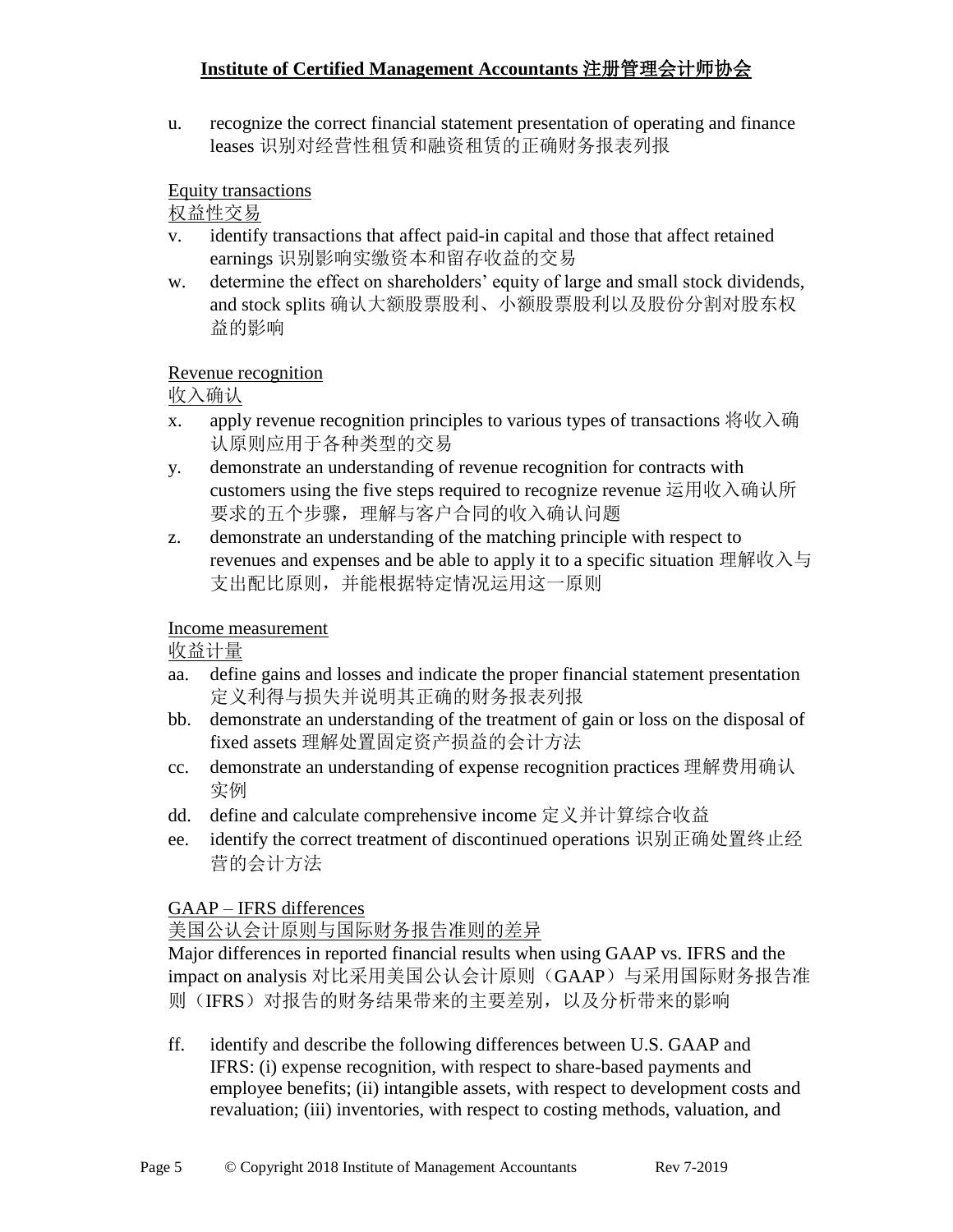write-downs (e.g., LIFO); (iv) leases, with respect to lessee operating and finance leases; (v) long-lived assets, with respect to revaluation, depreciation, and capitalization of borrowing costs; and (vi) impairment of assets, with respect to determination, calculation, and reversal of loss 识别并描述美国 GAAP 与 IFRS 之间的下列差异: (i)以股份为基础支付和员工福利费用确 认方面的差异; (ii)与无形资产的开发成本和重新估价相关的差异; (iii) 存货的成本计算、计价和减记方法(例如后进先出)方面的差异; (iv)经 营性租赁和融资性租赁方面的差异; (v) 长期资产的重新估价、折旧和借 款成本资本化方面的差异;(vi) 资产减值的确定、计算和损失转回方面的 差异

#### **Section B. Planning, Budgeting and Forecasting (20% - Levels A, B, and C)** 第 **B** 节**.** 规划、预算和预测(**20%**—**A** 级、**B** 级和 **C** 级)

# Part 1 – Section B.1. Strategic planning

第一部分—第 B.1 节 战略规划

The candidate should be able to:

- a. discuss how strategic planning determines the path an organization chooses for attaining its long-term goals, vision, and mission, and distinguish between vision and mission 讨论战略规划如何决定一个组织为达到其长期目标,愿 景,及使命所选择的途径;区别愿景和使命
- b. identify the time frame appropriate for a strategic plan 识别战略规划的适当时 限
- c. identify the external factors that should be analyzed during the strategic planning process and understand how this analysis leads to recognition of organizational opportunities, limitations, and threats 识别在战略规划制定过程 中应分析的外部因素,理解这项分析如何有助于识别组织所面临的机会、 局限以及威胁
- d. identify the internal factors that should be analyzed during the strategic planning process and explain how this analysis leads to recognition of organizational strengths, weaknesses, and competitive advantages 识别在战略规划制定过程 中应分析的内部因素,解释这项分析如何有助于识别组织的优势、劣势以 及竞争优势
- e. demonstrate an understanding of how the mission leads to the formulation of long-term business objectives such as business diversification, the addition or deletion of product lines, or the penetration of new markets 理解公司使命如何 有助于长期业务目标的形成,例如多种经营,增加或终止产品线,或者渗 透新市场
- f. explain why short-term objectives, tactics for achieving these objectives, and operational planning (master budget) must be congruent with the strategic plan and contribute to the achievement of long-term strategic goals 解释为什么短期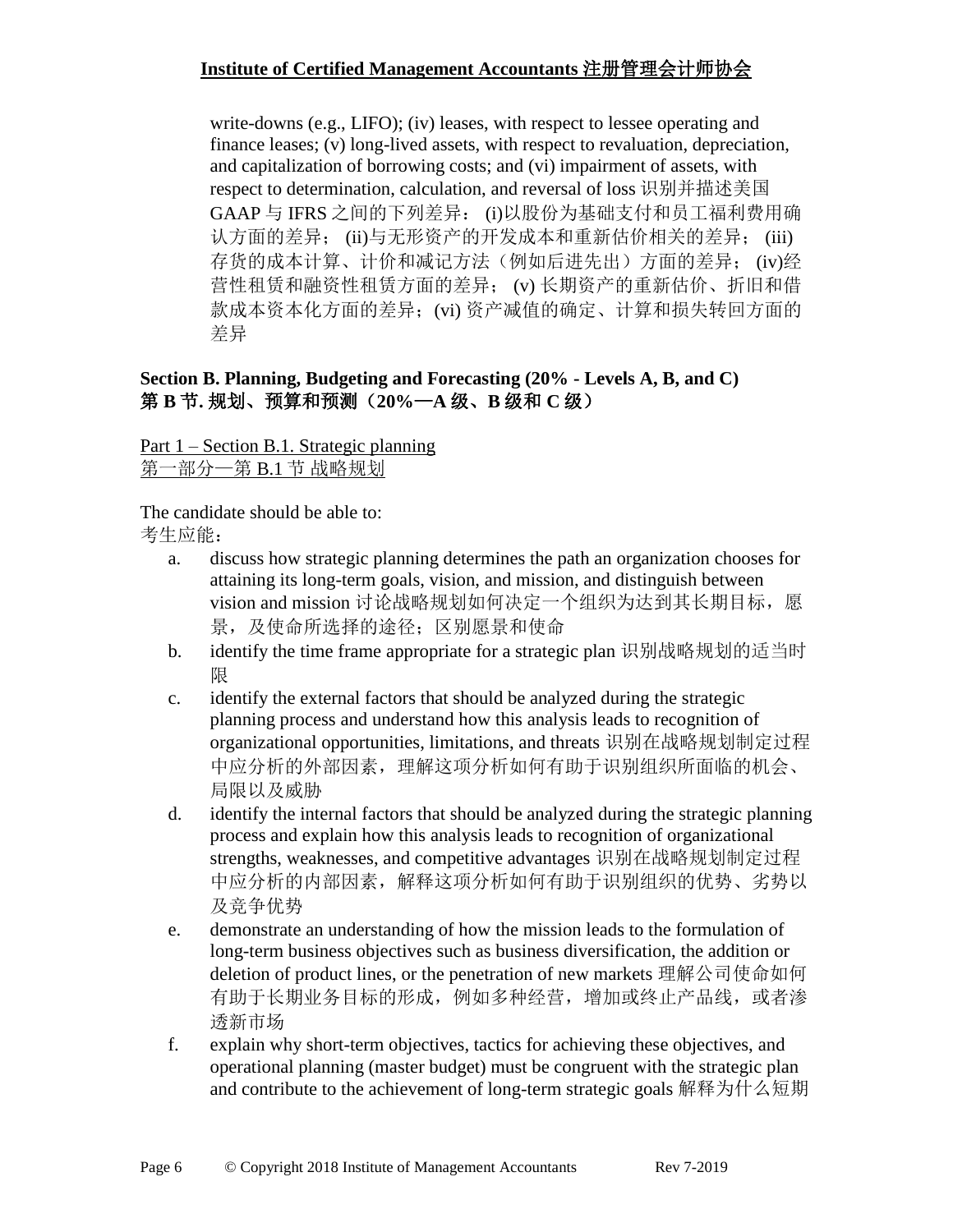目标,达到这些目标所用的策略,以及经营性规划(总预算)必须与战略 规划相符合,并有助于长期战略目标的实现

- g. identify the characteristics of successful strategic plans 识别成功的战略规划的 特点
- h. describe Porter's generic strategies, including cost leadership, differentiation, and focus 描述波特的一般竞争战略,包括低成本战略,差异化战略和重点 集中战略
- i. demonstrate an understanding of the following planning tools and techniques: SWOT analysis, Porter's 5 forces, situational analysis, PEST analysis, scenario planning, competitive analysis, contingency planning, and the BCG Growth-Share Matrix 理解以下规划工具和技术: 强弱危机分析 (SWOT analysis),波特五力 (Porter's 5 forces),形势分析,政治,经济,社会 和技术(PEST)分析,情境规划,竞争力分析,应急计划以及波士顿咨询 公司成长占有率矩阵(BCG Growth-Share Matrix)

Part 1 – Section B.2. Budgeting concepts

第一部分—第 B.2 节 预算概念

The candidate should be able to:

- a. describe the role that budgeting plays in the overall planning and performance evaluation process of an organization 描述一个组织的预算编制在整体规划和 绩效评价过程中的角色
- b. explain the interrelationships between economic conditions, industry situation, and a firm's plans and budgets 解释经济情况、行业形势和企业规划及预算 之间的相互关系
- c. identify the role that budgeting plays in formulating short-term objectives and planning and controlling operations to meet those objectives 识别预算编制在 制定短期目标和规划及控制营运状况以达到这些目标中所起的作用
- d. demonstrate an understanding of the role that budgets play in measuring performance against established goals 理解预算在衡量绩效是否达标中所起 的作用
- e. identify the characteristics that define successful budgeting processes 识别成功 的预算编制过程的特点
- f. explain how the budgeting process facilitates communication among organizational units and enhances coordination of organizational activities 解释 编制预算的流程如何促进组织的各单位之间相互沟通,并提高组织的各项 作业之间的协调
- g. describe the concept of a controllable cost as it relates to both budgeting and performance evaluation 描述可控成本的概念及其相关的预算编制和绩效评 价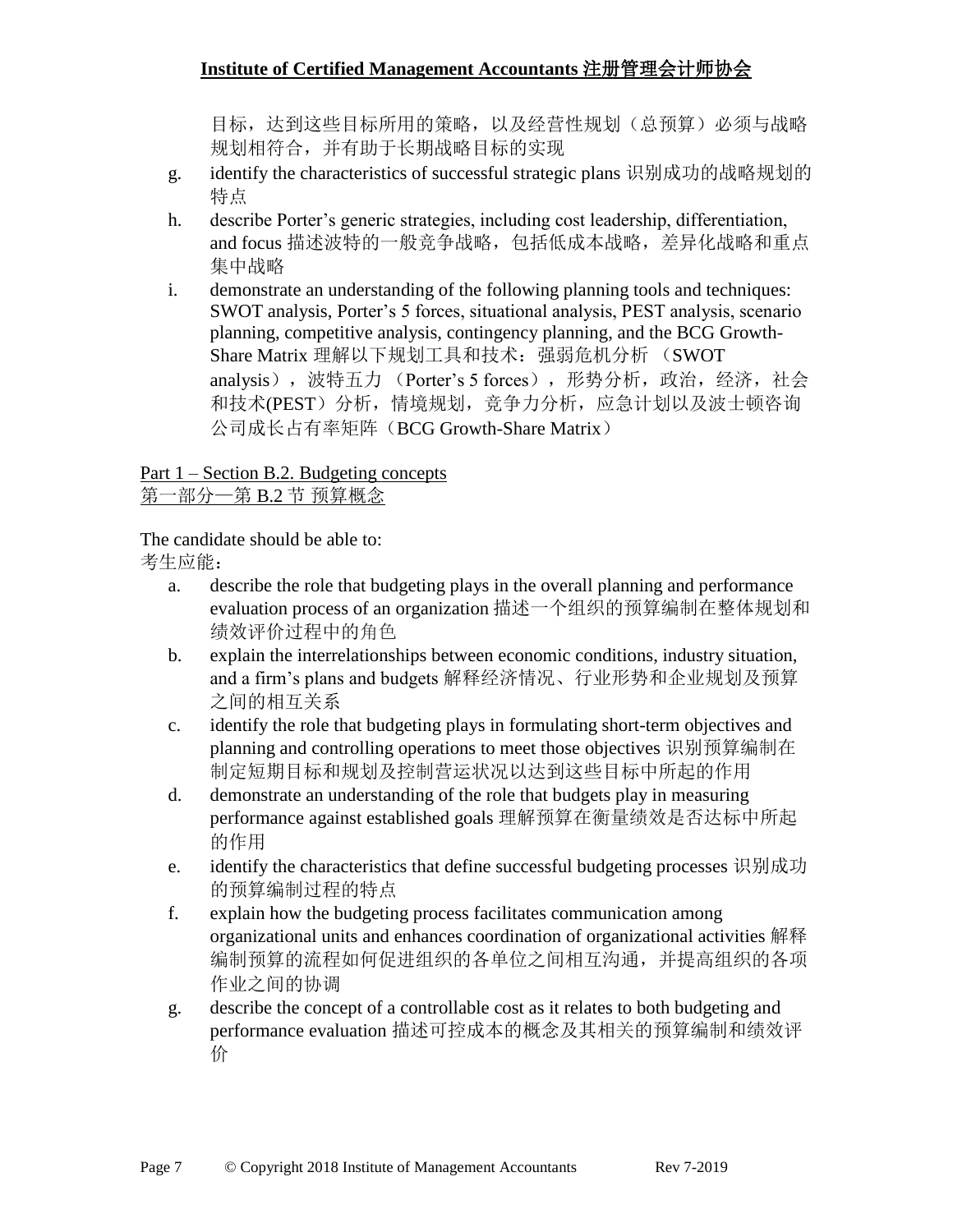- h. explain how the efficient allocation of organizational resources are planned during the budgeting process 解释在预算编制过程中, 如何规划组织资源的 有效分配
- i. identify the appropriate time frame for various types of budgets 识别对不同种 类的预算应如何确定其不同的时限
- i. identify who should participate in the budgeting process for optimum success  $\mathcal{H}$ 别谁应该参与预算的编制过程,以使预算达到最佳的结果
- k. describe the role of top management in successful budgeting 描述在成功的预 算编制中最高层所起的作用
- l. demonstrate an understanding of the use of cost standards in budgeting 理解在 编制预算中标准成本的运用
- m. differentiate between ideal (theoretical) standards and currently attainable (practical) standards 区分理想(理论)标准和当前可以达到(可行)的标 准
- n. differentiate between authoritative standards and participative standards  $\overline{X}$  分主 管决定的标准和群众参与制订的标准
- o. identify the steps to be taken in developing standards for both direct material and direct labor 识别在制订直接材料和直接人工的标准时应该采取的步骤
- p. demonstrate an understanding of the techniques that are used to develop standards such as activity analysis and the use of historical data 理解制订标准 所采用的技术,诸如作业分析和采用历史数据
- q. discuss the importance of a policy that allows budget revisions that accommodate the impact of significant changes in budget assumptions 讨论在 原定预算假设发生重大变化时,为适应变化造成的影响,要对预算进行修 改的重要性
- r. explain the role of budgets in monitoring and controlling expenditures to meet strategic objectives 解释预算在监督和控制开支以达到战略目标中所起的作 用
- s. define budgetary slack and discuss its impact on goal congruence 定义预算松 驰,并讨论它对目标一致性的影响

### Part 1 – Section B.3. Forecasting techniques 第一部分—第 B.3 节 预测技术

- a. demonstrate an understanding of a simple regression equation 理解简单回归方 程
- b. define a multiple regression equation and recognize when multiple regression is an appropriate tool to use for forecasting 定义多元回归方程,并识别在何种 情况下多元回归适用于预测
- c. calculate the result of a simple regression equation 计算简单回归方程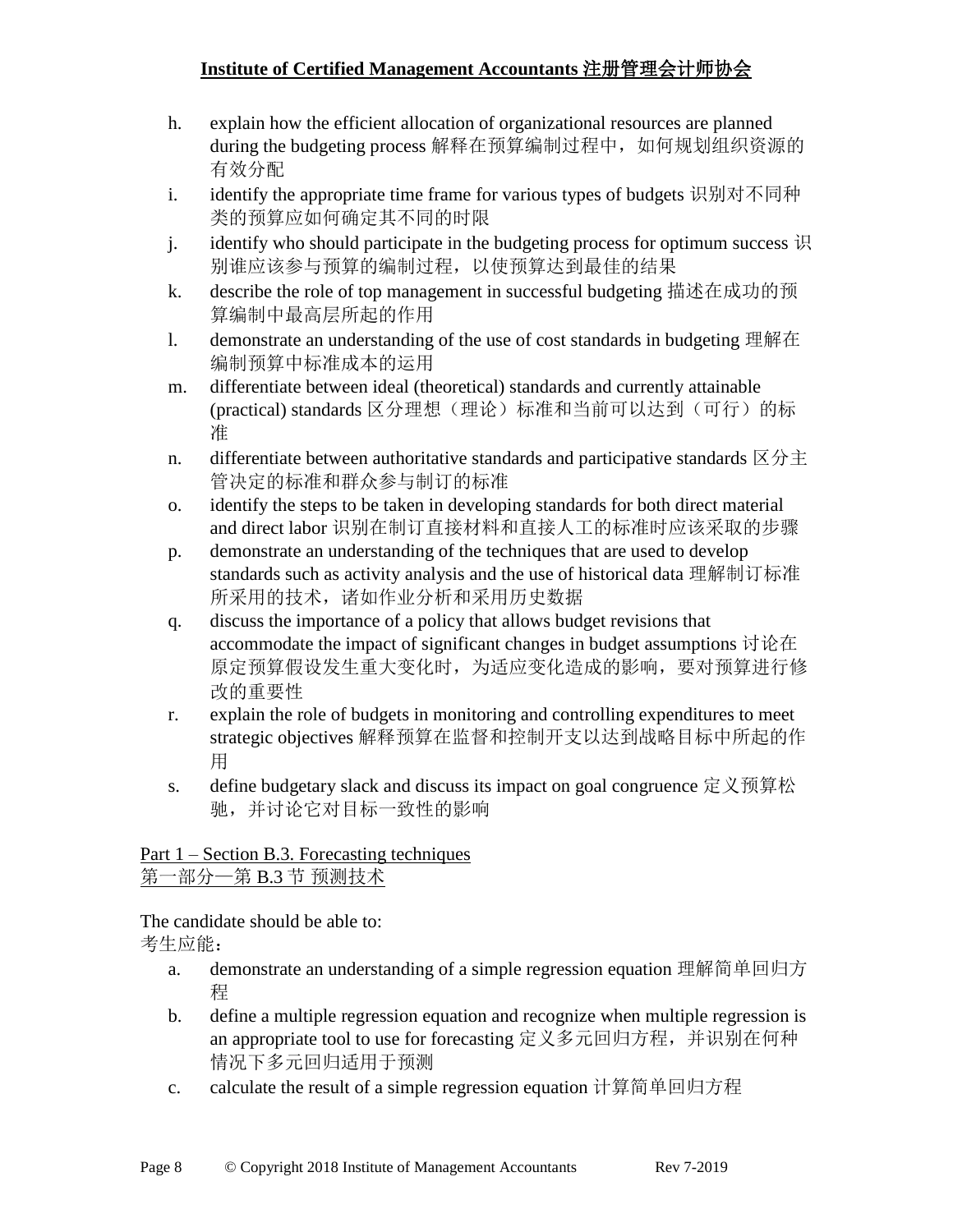- d. demonstrate an understanding of learning curve analysis 理解学习曲线分析
- e. calculate the results under a cumulative average-time learning model 用累积平 均时间学习模式进行计算
- f. list the benefits and shortcomings of regression analysis and learning curve analysis 列示回归分析和学习曲线分析的优点与缺点
- g. calculate the expected value of random variables 计算随机变量的期望值
- h. identify the benefits and shortcomings of expected value techniques 识别期望 值技术的优点与缺点
- i. use probability values to estimate future cash flows 应用概率值对未来的现金 流量作出估计

#### Part 1 – Section B.4. Budget methodologies 第一部分—第 B.4 节 预算方法

For each of the budget systems identified (annual/master budgets, project budgeting, activity-based budgeting, zero-based budgeting, continuous (rolling) budgets, and flexible budgeting), the candidate should be able to:

对各项不同的预算(年度/总预算、项目预算编制、作业预算编制、零基预算编 制、连续(滚动)预算和弹性预算编制),考生应能:

- a. define its purpose, appropriate use, and time frame 定义其目的、适当的用途 和时限
- b. identify the budget components and explain the interrelationships among the components 识别预算的组成,并解释各组成部分的相互关系
- c. demonstrate an understanding of how the budget is developed 理解如何制定预 算
- d. compare and contrast the benefits and limitations of the budget system 比较并 对比预算制度的优点及局限性
- e. evaluate a business situation and recommend the appropriate budget solution  $\mathbb{H}$ 价企业的状况,并推荐适用的预算方法
- f. prepare budgets on the basis of information presented 按所提供的信息编制各 项预算
- g. calculate the impact of incremental changes to budgets 计算预算发生增量变化 的影响

Part 1 – Section B.5. Annual profit plan and supporting schedules 第一部分—第 B.5 节 年度利润计划和附表

- a. explain the role of the sales budget in the development of an annual profit plan 解释销售预算在制定年度利润计划中所起的作用
- b. identify the factors that should be considered when preparing a sales forecast  $\mathcal{R}$ 别在编制销售预算中应考虑的因素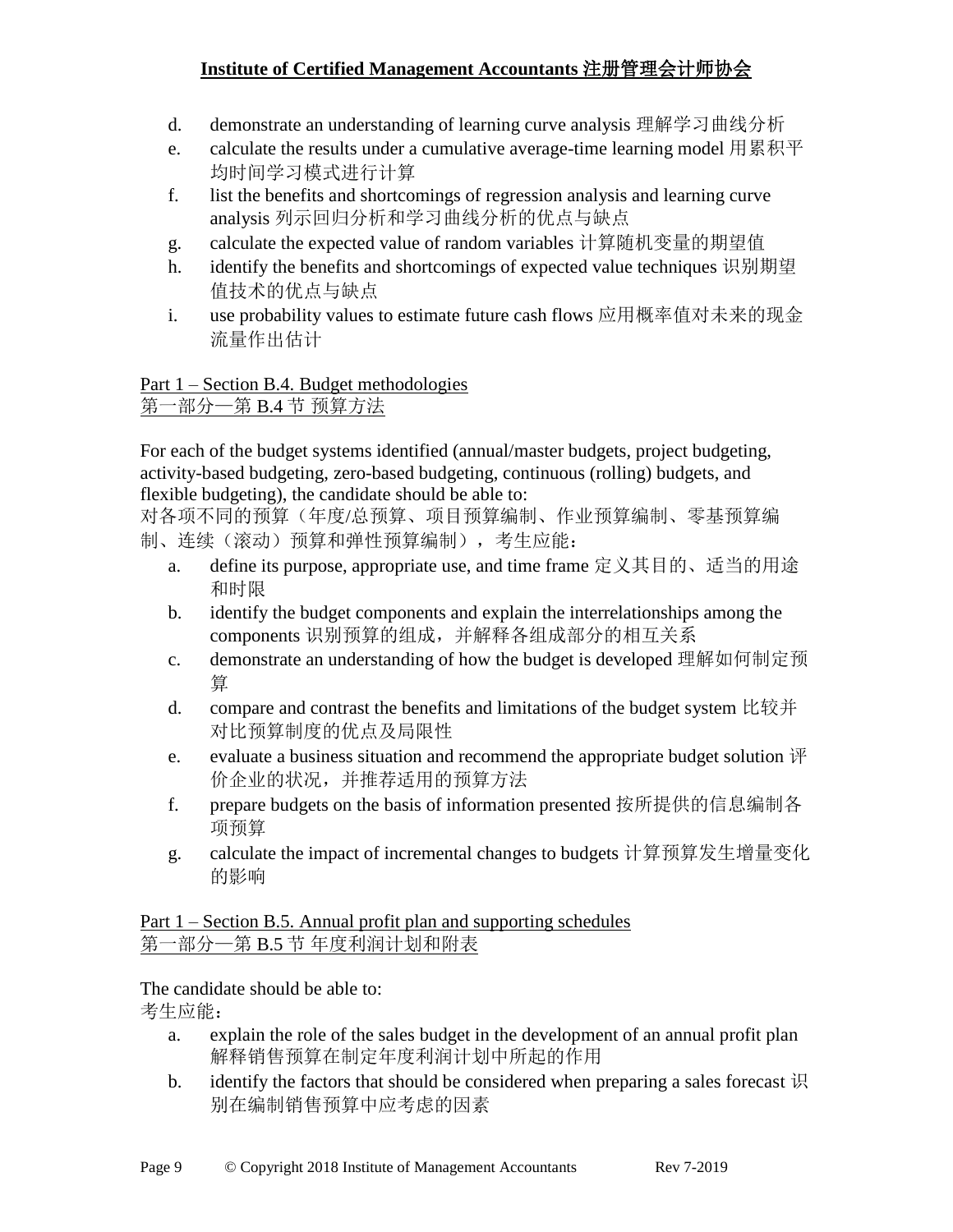- c. identify the components of a sales budget and prepare a sales budget 识别销售 预算的组成部分,并编制销售预算
- d. explain the relationship between the sales budget and the production budget 解 释销售预算和生产预算之间的关系
- e. identify the role that inventory levels play in the preparation of a production budget and define other factors that should be considered when preparing a production budget 识别存货水平在编制生产预算中所起的作用,并定义在 编制生产预算时应该考虑的其他因素
- f. prepare a production budget 编制生产预算
- g. demonstrate an understanding of the relationship between the direct materials budget, the direct labor budget, and the production budget 理解直接材料预 算、直接人工预算和生产预算之间的关系
- h. explain how inventory levels and procurement policies affect the direct materials budget 解释存货水平和采购政策如何影响直接材料预算
- i. prepare direct materials and direct labor budgets based on relevant information and evaluate the feasibility of achieving production goals on the basis of these budgets 根据相关信息编制直接材料和直接人工预算,并根据这些预算对 达成生产目标的可行性作出评价
- j. demonstrate an understanding of the relationship between the overhead budget and the production budget 理解间接费用预算和生产预算之间的关系
- k. separate costs into their fixed and variable components 把成本分离为固定和变 动两个组成部分
- l. prepare an overhead budget 编制间接费用预算
- m. identify the components of the cost of goods sold budget and prepare a cost of goods sold budget 识别销货成本预算的组成部分,并编制销货成本预算
- n. demonstrate an understanding of contribution margin per unit and total contribution margin, identify the appropriate use of these concepts, and calculate both unit and total contribution margin 理解单位边际贡献和边际贡 献总额;识别对这些概念的适当应用,并计算单位边际贡献和边际贡献总 额
- o. identify the components of the selling and administrative expense budget 识别 销售与管理费用预算的组成部分
- p. explain how specific components of the selling and administrative expense budget may affect the contribution margin 解释销售与管理费用预算的一些特 定的组成部分如何影响边际贡献
- q. prepare an operational (operating) budget 编制业务 (营业) 预算
- r. prepare a capital expenditure budget 编制资本支出预算
- s. demonstrate an understanding of the relationship between the capital expenditure budget, the cash budget, and the pro forma financial statements 理 解资本支出预算、现金预算和预计财务报表之间的关系
- t. define the purposes of the cash budget and describe the relationship between the cash budget and all other budgets 定义现金预算的目的,并描述现金预算与 其他各项预算之间的关系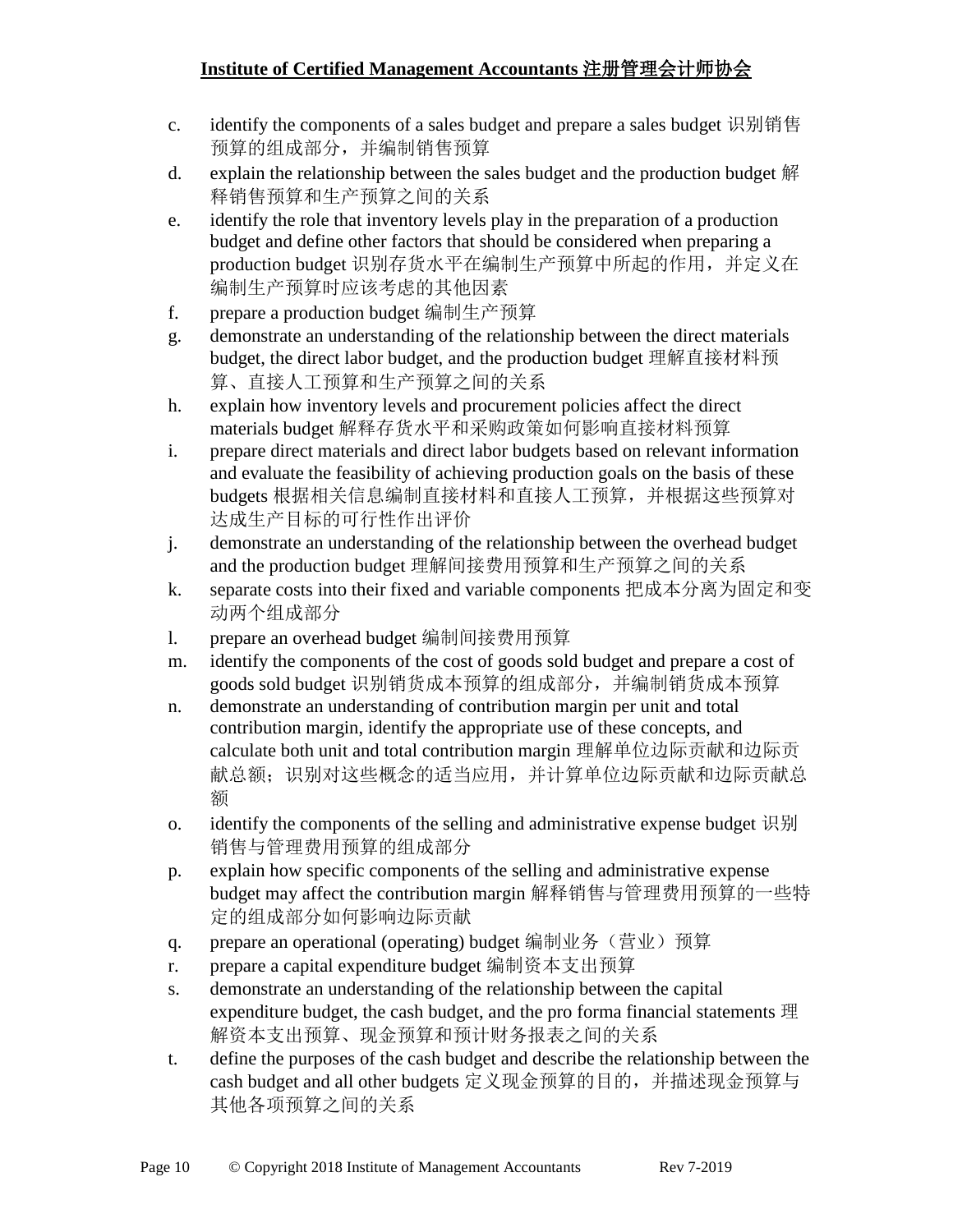- u. demonstrate an understanding of the relationship between credit policies and purchasing (payables) policies and the cash budget 理解信贷政策和采购(应 付账款)政策与现金预算之间的关系
- v. prepare a cash budget 编制现金预算

Part 1 – Section B.6. Top-level planning and analysis 第一部分—第 B.6 节 顶层规划与分析

The candidate should be able to:

考生应能:

- a. define the purpose of a pro forma income statement, a pro forma balance sheet, and a pro forma statement of cash flows, and demonstrate an understanding of the relationship among these statements and all other budgets 定义预计利润 表、预计资产负债表和预计现金流量表的目的;理解这些报表与其他预算 之间的关系
- b. prepare pro forma income statements based on several revenue and cost assumptions 根据若干项收入和成本的假设, 编制预计利润表
- c. evaluate whether a company has achieved strategic objectives based on pro forma income statements 根据预计利润表, 评价一个公司是否达到其战略 目标
- d. use financial projections to prepare a pro forma balance sheet and a pro forma statement of cash flows 应用财务预测数据, 编制预计资产负债表和预计现 金流量表
- e. identify the factors required to prepare medium- and long-term cash forecasts 识 别编制中期现金预测和长期现金预测所需的要素
- f. use financial projections to determine required outside financing and dividend policy 应用财务预测数据,确定外部融资的需求额和股利政策

### **Section C. Performance Management (20% - Levels A, B, and C)** 第 **C** 节**.** 绩效管理(**20%**—**A** 级、**B** 级和 **C** 级)

Part 1 – Section C.1. Cost and variance measures 第一部分—第 C.1 节 成本与差异核算

- a. analyze performance against operational goals using measures based on revenue, manufacturing costs, non-manufacturing costs, and profit depending on the type of center or unit being measured 根据所考核的责任中心或单位的类型,采用 收入、制造成本、非制造成本和利润为衡量指标,分析其绩效是否达到经营 目标
- b. explain the reasons for variances within a performance monitoring system 在一个 绩效监督体系中,解释造成差异的理由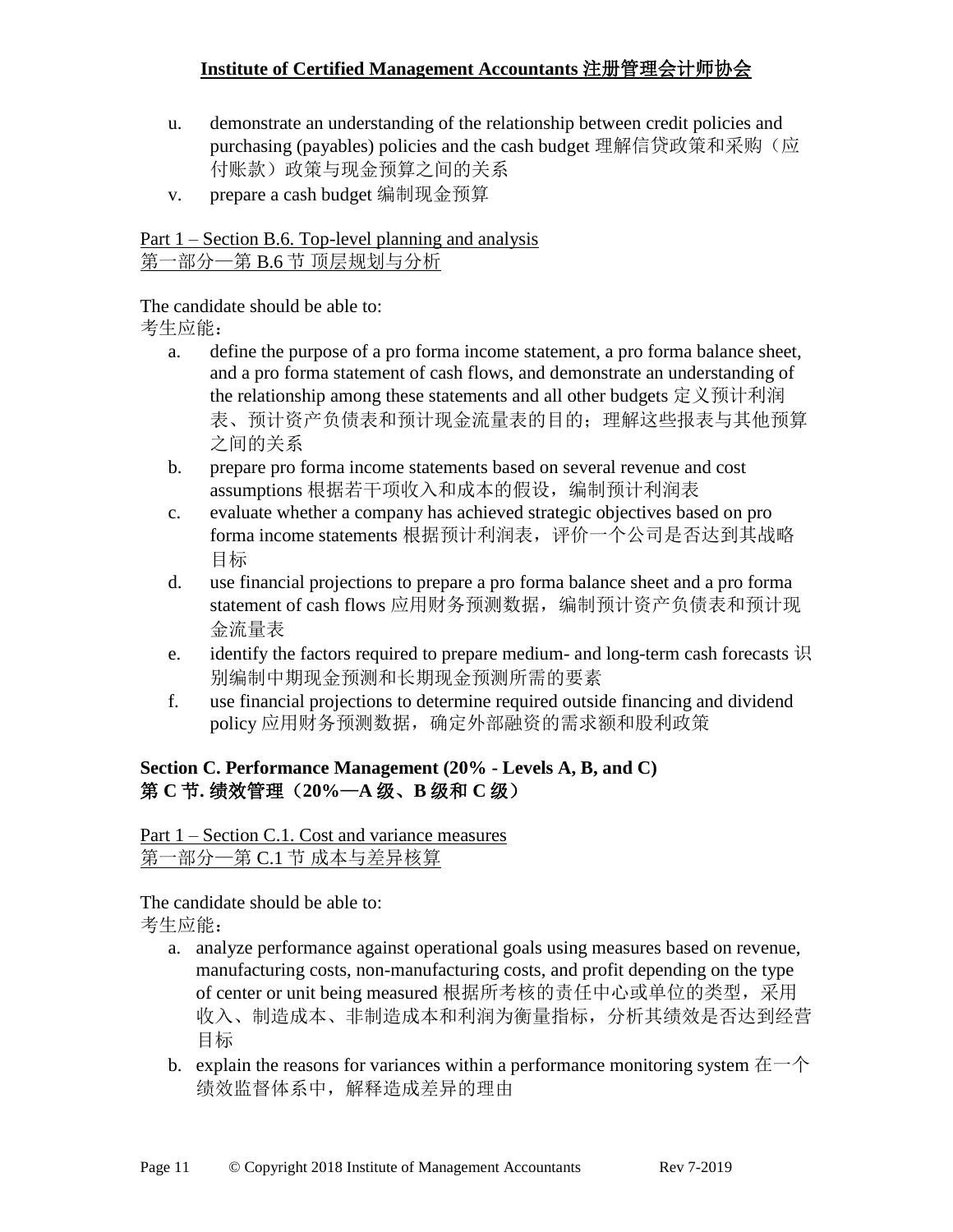- c. prepare a performance analysis by comparing actual results to the master budget, calculate favorable and unfavorable variances from the budget, and provide explanations for variances 经由实际结果与总预算对比来编制绩效分析,计算 有利和不利差异,并对差异作出说明
- d. identify and describe the benefits and limitations of measuring performance by comparing actual results to the master budget 识别并描述把实际成果与总预算 对比来衡量绩效的优点与局限性
- e. analyze a flexible budget based on actual sales (output) volume 根据实际销售 (产出)量分析弹性预算
- f. calculate the sales-volume variance and the sales-price variance by comparing the flexible budget to the master (static) budget 比较弹性预算与总(静态)预算, 计算销售数量差异和销售价格差异
- g. calculate the flexible-budget variance by comparing actual results to the flexible budget 比较实际结果与弹性预算,计算弹性预算差异
- h. investigate the flexible-budget variance to determine individual differences between actual and budgeted input prices and input quantities 分析弹性预算差异 并确定实际与预算的投入价格的差异和投入数量的差异
- i. explain how budget variance reporting is utilized in a management by exception environment 解释在按例外原则管理的情况下如何利用预算差异报告
- j. define a standard cost system and identify the reasons for adopting a standard cost system 定义标准成本制度,并识别采用标准成本制度的理由
- k. demonstrate an understanding of price (rate) variances and calculate the price variances related to direct material and direct labor inputs 理解价格(费率)差 异,并计算直接材料价格差异和直接人工价格差异
- l. demonstrate an understanding of efficiency (usage) variances and calculate the efficiency variances related to direct material and direct labor inputs 理解效率 (用量)差异,并计算直接材料效率差异和直接人工效率差异
- m. demonstrate an understanding of spending and efficiency variances as they relate to fixed and variable overhead 理解与固定和变动间接费用有关的开支差异和 效率差异
- n. calculate a sales-mix variance and explain its impact on revenue and contribution margin 计算销售组合差异,并解释它对收入和边际贡献的影响
- o. calculate and explain a mix variance 计算并解释组合差异
- p. calculate and explain a yield variance 计算并解释产出差异(实得差异)
- q. demonstrate how price, efficiency, spending, and mix variances can be applied in service companies as well as manufacturing companies 说明价格、效率、开支 和组合差异如何既可以用于制造业公司,也可以用于服务性公司
- r. analyze factory overhead variances by calculating variable overhead spending variance, variable overhead efficiency variance, fixed overhead spending variance, and production volume variance 通过计算变动间接费用开支差异、 变动间接费用效率差异、固定间接费用开支差异和产量差异,来分析工厂间 接费用的各项差异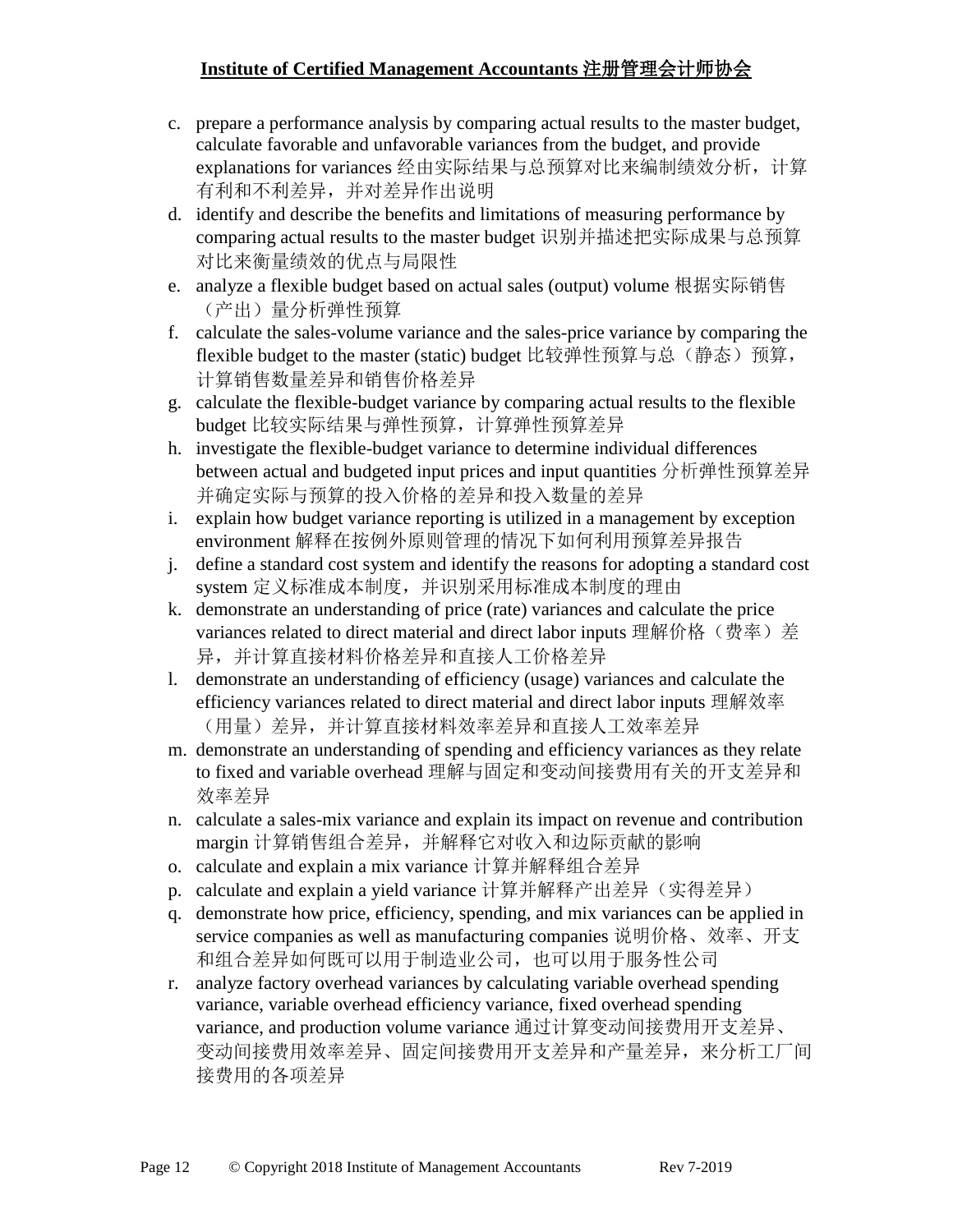s. analyze variances, identify causes, and recommend corrective actions 分析各项 差异, 识别原因并提出改进措施

#### Part 1 – Section C.2. Responsibility centers and reporting segments 第一部分—第 C.2 节 责任中心和报告部门

The candidate should be able to:

- a. identify and explain the different types of responsibility centers 识别并解释不同 类型的责任中心
- b. recommend appropriate responsibility centers given a business scenario 给定某业 务场景,推荐适用的责任中心制度
- c. calculate a contribution margin 计算边际贡献
- d. analyze a contribution margin report and evaluate performance 分析边际贡献报 告并评估其绩效
- e. identify segments that organizations evaluate, including product lines, geographical areas, or other meaningful segments 识别组织对其绩效进行评估 的各个分部,包括生产线、地理区域或依其他目的而划分的分部
- f. explain why the allocation of common costs among segments can be an issue in performance evaluation 解释为什么共同成本在各个分部之间的分配可能成为 绩效评估中的一个问题
- g. identify methods for allocating common costs such as stand-alone cost allocation and incremental cost allocation 识别共同成本的各种分配方法,诸如独立成本 分配法和增量成本分配法
- h. define transfer pricing and identify the objectives of transfer pricing 定义转移价 格定价,识别转移价格定价的目的
- i. identify the methods for determining transfer prices and list and explain the advantages and disadvantages of each method 识别确定转移价格的各种方法, 并列出和解释每一种方法的优缺点
- j. identify and calculate transfer prices using variable cost, full cost, market price, negotiated price, and dual-rate pricing 采用变动成本、全部成本、市场价格、 协商价格和双重定价法,识别和计算转移价格
- k. explain how transfer pricing is affected by business issues such as the presence of outside suppliers and the opportunity costs associated with capacity usage 解释业 务问题如何影响转移价格定价,例如外部供应商的存在和与产能利用相关的 机会成本
- l. describe how special issues such as tariffs, exchange rates, taxes, currency restrictions, expropriation risk, and the availability of materials and skills affect performance evaluation in multinational companies 描述跨国公司的一些特殊问 题,诸如关税、汇率、税收、货币限制、征收风险和获得材料和技术的可能 性对其绩效评估的影响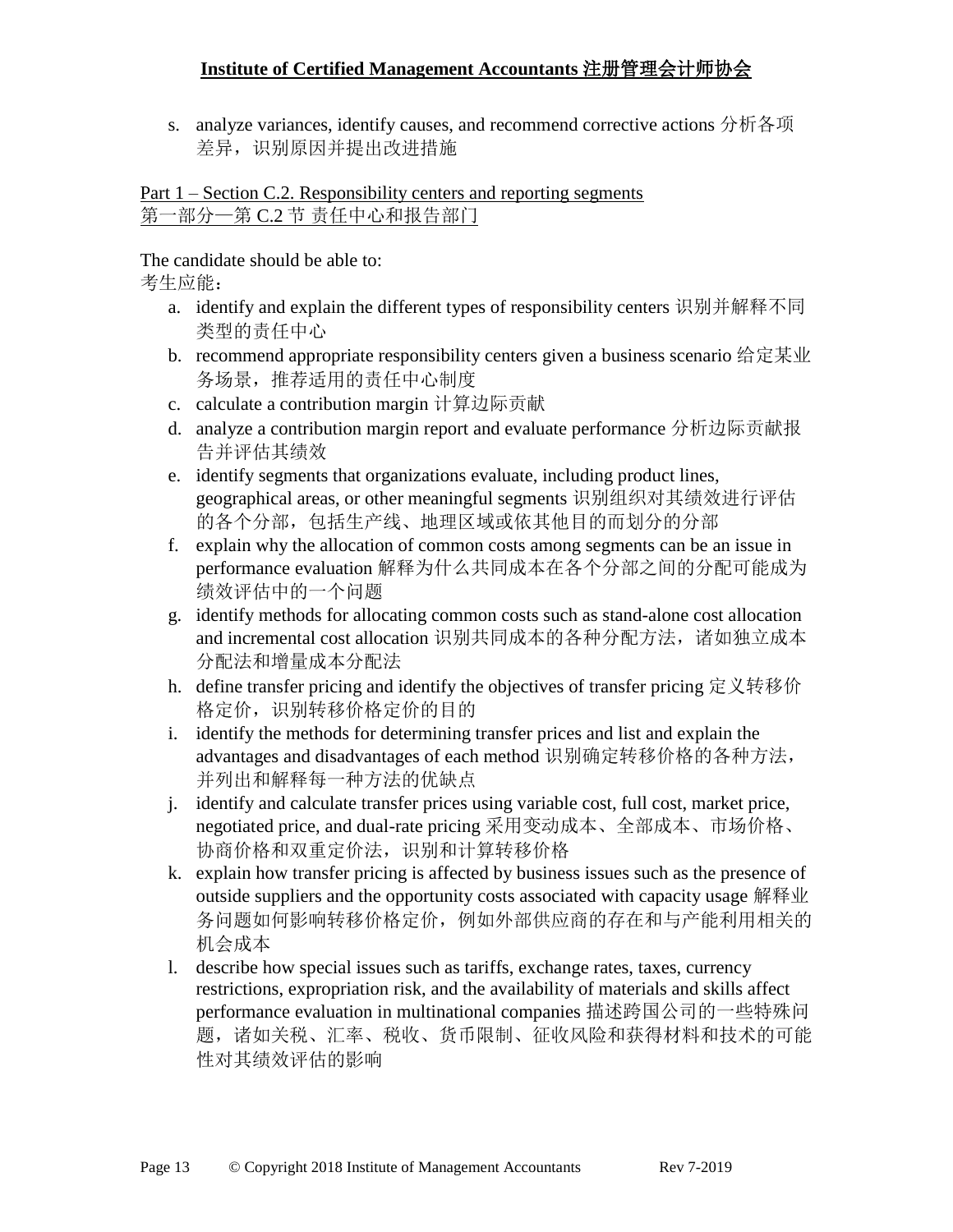Part 1 – Section C.3. Performance measures 第一部分—第 C.3 节 绩效考核

- a. explain why performance evaluation measures should be directly related to strategic and operational goals and objectives; why timely feedback is critical; and why performance measures should be related to the factors that drive the element being measured, e.g., cost drivers and revenue drivers 解释为什么绩效 评估考核应该与战略和经营目标直接相关;为什么及时反馈至关重要;以及 为什么绩效考核应该与驱动因素相联系,例如成本动因和收入动因
- b. explain the issues involved in determining product profitability, business unit profitability, and customer profitability, including cost measurement, cost allocation, investment measurement, and valuation 解释与确定产品获利能力、 经营单位获利能力和顾客获利能力有关的各项问题,包括成本计量、成本分 摊、投资计量和计价
- c. calculate product-line profitability, business unit profitability, and customer profitability 计算产品线的获利能力、经营单位获利能力和顾客获利能力
- d. evaluate customers and products on the basis of profitability and recommend ways to improve profitability and/or drop unprofitable customers and products 根 据获利能力评估顾客和产品,并对提高获利能力和/或终止不盈利的顾客和 产品提出建议
- e. define and calculate return on investment (ROI) 定义和计算投资回报率 (ROI)
- f. analyze and interpret ROI calculations 分析并解释投资回报率的计算
- g. define and calculate residual income (RI) 定义和计算剩余收益(RI)
- h. analyze and interpret RI calculations 分析并解释剩余收益的计算
- i. compare and contrast the benefits and limitations of ROI and RI as measures of performance 比较和对比使用投资回报率和剩余收益来考核绩效的优点和局 限性
- j. explain how revenue and expense recognition policies may affect the measurement of income and reduce comparability among business units 解释收 入与费用的确认政策如何可能影响收益的计量,并减少经营单位之间的可比 性
- k. explain how inventory measurement policies, joint asset sharing, and overall asset measurement policies may affect the measurement of investment and reduce comparability among business units 解释存货计量政策、产权共有和总体资产 计量如何可能影响投资的计量,并减少经营单位之间的可比性
- l. define key performance indicators (KPIs) and discuss the importance of these indicators in evaluating a firm 定义关键绩效指标,并讨论其对于评估公司的 重要性
- m. define the concept of a balanced scorecard and identify its components  $\forall \forall \mathbf{\Psi}$ 记分卡,并识别它的组成部分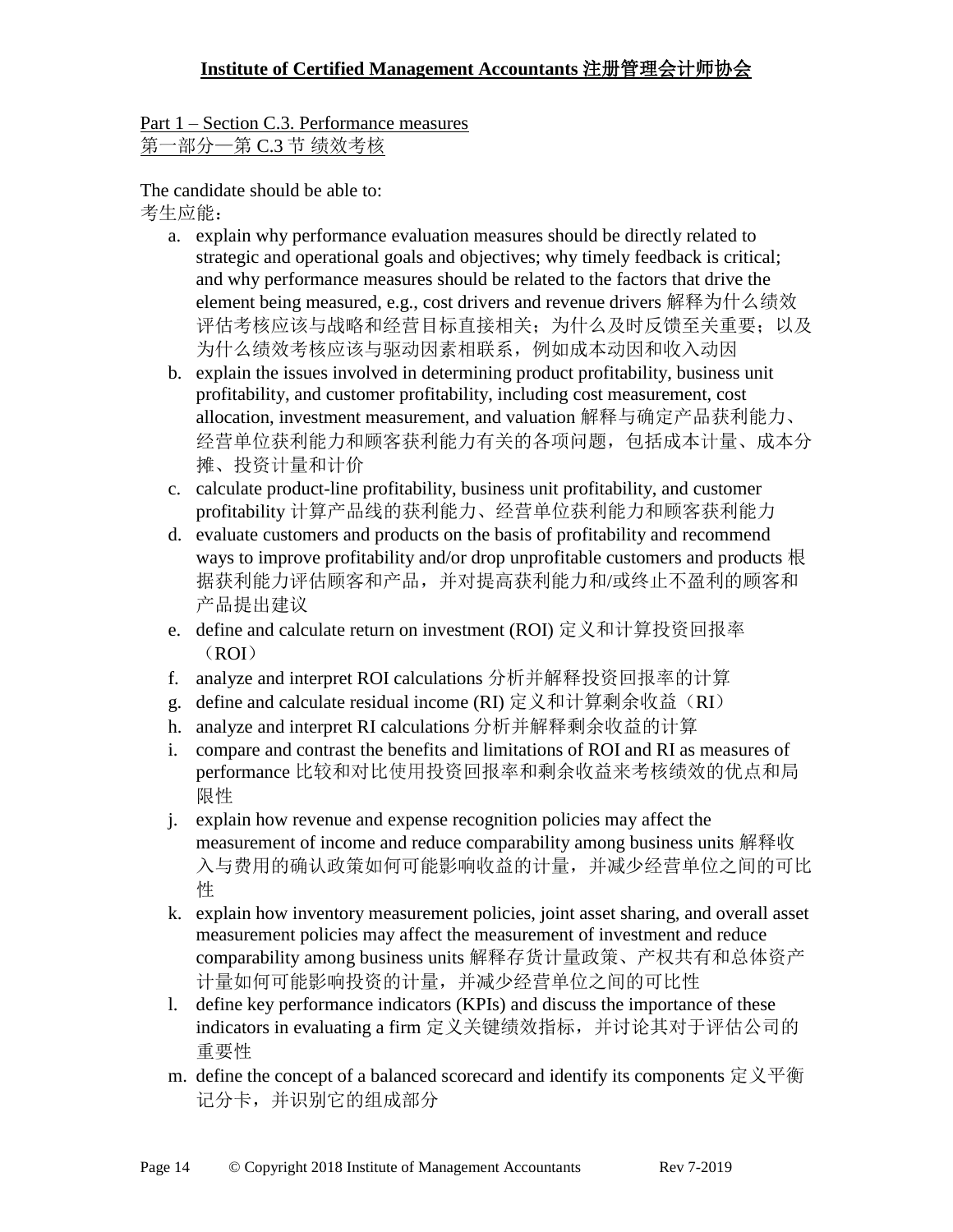- n. identify and describe the perspectives of a balanced scorecard, including financial, customer, internal process, and learning and growth 识别并描述平衡记分卡的评 估维度,包括财务、客户、内部流程以及学习和成长
- o. identify and describe the characteristics of successful implementation and use of a balanced scorecard 识别并描述成功运用平衡记分卡所具备的特性
- p. demonstrate an understanding of a strategy map and the role it plays 理解战略地 图及其作用
- q. analyze and interpret a balanced scorecard and evaluate performance on the basis of the analysis 分析并解释平衡记分卡,并在分析的基础上评估绩效
- r. recommend performance measures and a periodic reporting methodology given operational goals and actual results 在给定经营目标和实际成果的情况下, 推 荐绩效考核指标和定期报告的方法

#### **Section D. Cost Management (15% - Levels A, B, and C)** 第 **D** 节**.** 成本管理(**15%**—**A** 级、**B** 级和 **C** 级)

Part 1 – Section D.1. Measurement concepts 第一部分—第 D.1 节 计量概念

- a. calculate fixed, variable, and mixed costs and demonstrate an understanding of the behavior of each in the long and short term and how a change in assumptions regarding cost type or relevant range affects these costs 计算固定, 变动, 和混合 成本并理解每种成本在长期和短期内的习性以及改变成本类型与相关范围的假 设对这些成本的影响
- b. identify cost objects and cost pools and assign costs to appropriate activities 识别 成本对象和成本归集点,并把各项成本分配到适当的作业中去
- c. demonstrate an understanding of the nature and types of cost drivers and the causal relationship that exists between cost drivers and costs incurred 理解成本动 因的性质和类型,以及成本动因和发生的成本之间所存在的因果关系
- d. demonstrate an understanding of the various methods for measuring costs and accumulating work-in-process and finished goods inventories 理解成本核算的各 种方法以及累积在产品和产成品成本
- e. identify and define cost measurement techniques such as actual costing, normal costing, and standard costing; calculate costs using each of these techniques; identify the appropriate use of each technique; and describe the benefits and limitations of each technique 识别并定义成本核算方法,诸如实际成本法、正 常成本法和标准成本;分别使用这些方法计算成本; 识别每一种方法适当 的用途;描述每一种方法的优点和局限性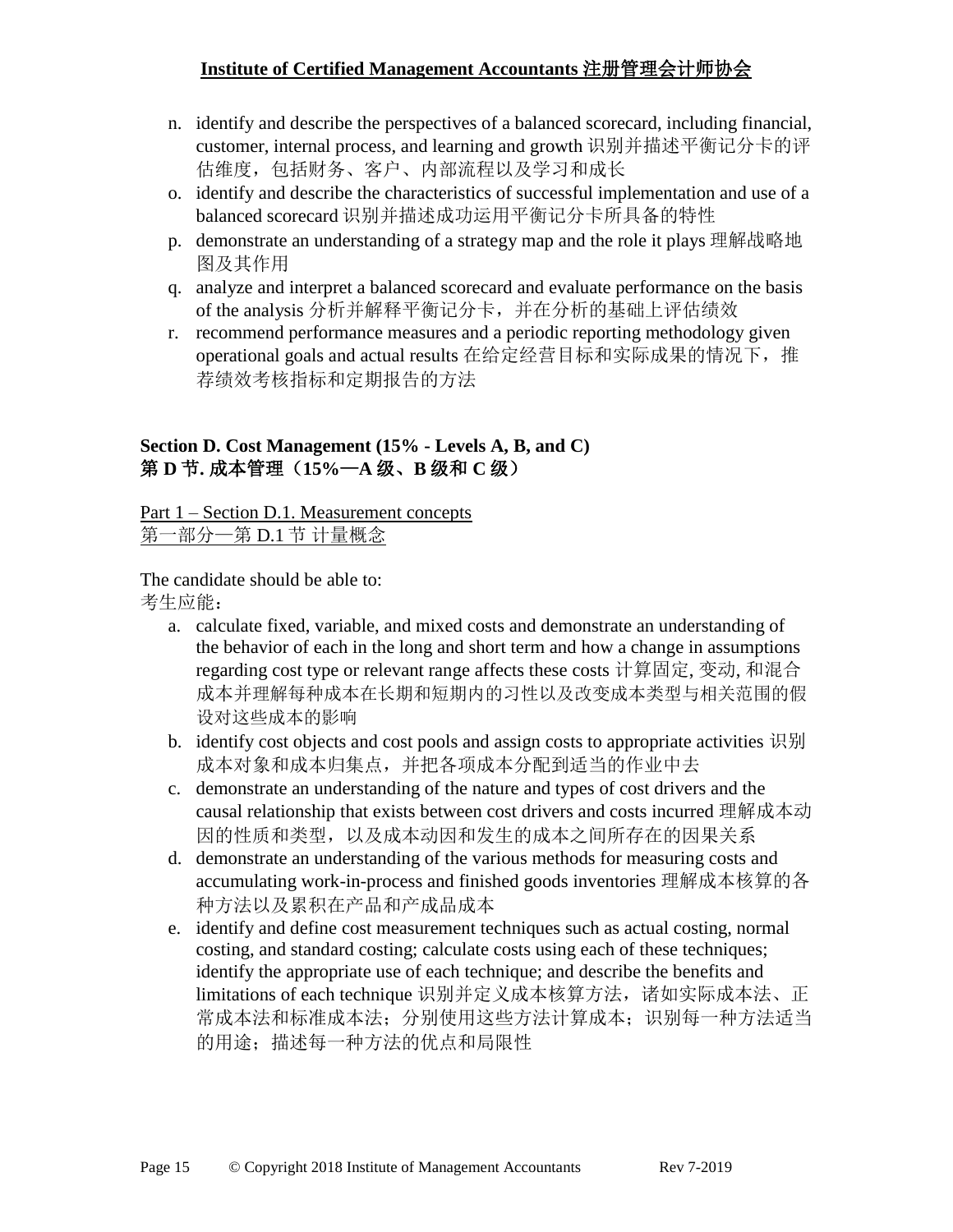- f. demonstrate an understanding of variable (direct) costing and absorption (full) costing and the benefits and limitations of these measurement concepts 理解变动 (直接)成本法和吸收(全部)成本法及其优点和局限性
- g. calculate inventory costs, cost of goods sold, and operating profit using both variable costing and absorption costing 采用变动成本法和吸收成本法,计算存 货成本、销货成本和营业利润
- h. demonstrate an understanding of how the use of variable costing or absorption costing affects the value of inventory, cost of goods sold, and operating income 理解运用变动成本法或吸收成本法如何影响存货价值、销货成本和营业收益
- i. prepare summary income statements using variable costing and absorption costing 采用变动成本法和吸收成本法编制利润简表
- j. determine the appropriate use of joint product and by-product costing 确定联产 品和副产品成本计算法的恰当使用
- k. demonstrate an understanding of concepts such as split-off point and separable costs 理解分离点和可分离成本的概念
- l. determine the allocation of joint product and by-product costs using the physical measure method, the sales value at split-off method, constant gross profit (gross margin) method, and the net realizable value method; describe the benefits and limitations of each method 采用实物计量法、分离点的销售价值法、固定毛利 (边际毛利)法和可实现净值法,确定对联产品和副产品成本的分摊额;描 述每一种方法的优点和局限性

#### Part 1 – Section D.2. Costing systems 第一部分—第 D.2 节 成本计算系统

For each cost accumulation system identified (job order costing, process costing, activitybased costing, life-cycle costing), the candidate should be able to:

对每一种成本累积制度(分批成本法、分步成本法、作业成本法、生命周期成本 法),考生应能:

- a. define the nature of the system, understand the cost flows of the system, and identify its appropriate use 定义该制度的性质、理解其成本流程并识别其恰当 的用途
- b. calculate inventory values and cost of goods sold 计算存货价值和销货成本
- c. demonstrate an understanding of the proper accounting for normal and abnormal spoilage 理解正常和非正常损耗的适当会计处理
- d. discuss the strategic value of cost information regarding products and services, pricing, overhead allocations, and other issues 讨论与产品和服务、定价、间接 费用分摊和其他问题相关的成本信息的战略意义
- e. identify and describe the benefits and limitations of each cost accumulation system 识别并描述每一种成本累积制度的优点和局限性
- f. demonstrate an understanding of the concept of equivalent units in process costing and calculate the value of equivalent units 理解分步成本法中约当产量 的概念,并计算约当产量的价值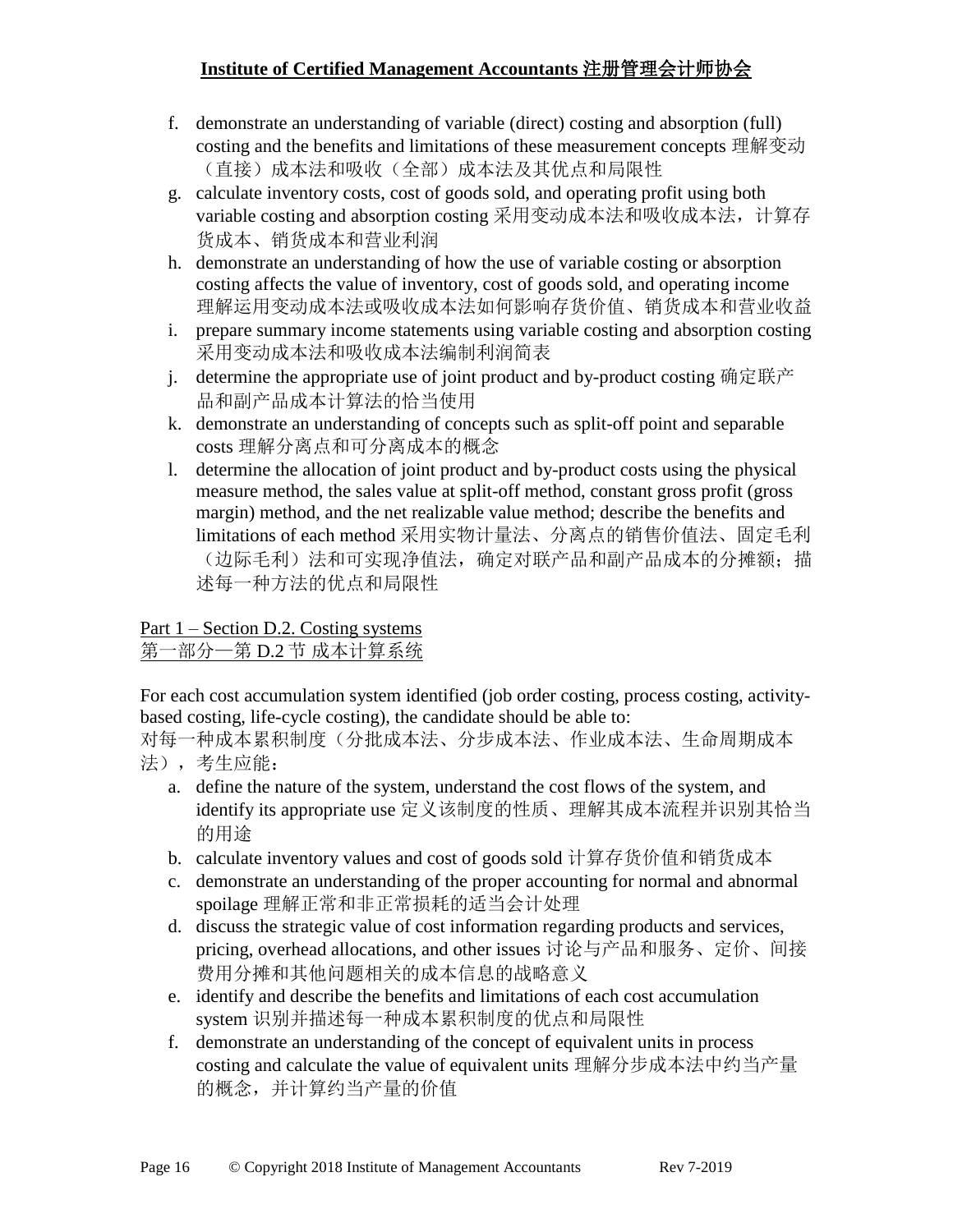- g. define the elements of activity-based costing such as cost pool, cost driver, resource driver, activity driver, and value-added activity 定义作业成本法中的各 项组成部分,诸如成本归集点、成本动因、资源动因、作业动因和增值作业
- h. calculate product cost using an activity-based system and compare and analyze the results with costs calculated using a traditional system 采用作业成本法计算 产品成本,并与采用传统制度计算出的成本相比较,分析其结果
- i. explain how activity-based costing can be utilized in service firms 解释作业成本 法如何应用于服务性企业
- j. demonstrate an understanding of the concept of life-cycle costing and the strategic value of including upstream costs, manufacturing costs, and downstream costs 理 解生命周期成本法概念和将上游成本、制造成本及下游成本都包括在成本内 的战略意义

Part 1 – Section D.3. Overhead costs 第一部分—第 D.3 节 间接成本

- a. distinguish between fixed and variable overhead expenses 区分固定间接费用和 变动间接费用
- b. determine the appropriate time frame for classifying both variable and fixed overhead expenses 确定合适的时限来划分变动间接费用和固定间接费用
- c. demonstrate an understanding of the different methods of determining overhead rates, e.g., plant-wide rates, departmental rates, and individual cost driver rates 理 解确定间接费用费率的不同方法,例如全厂费率、部门费率和个别成本动因 费率
- d. describe the benefits and limitations of each of the methods used to determine overhead rates 描述用于确定间接费用费率所采用的每一种方法的优点和局 限性
- e. identify the components of variable overhead expense 识别变动间接费用的组成 部分
- f. determine the appropriate allocation base for variable overhead expenses 确定变 动间接费用所适用的分配基础
- g. calculate the per-unit variable overhead expense 计算单位变动间接费用
- h. identify the components of fixed overhead expense 识别固定间接费用的组成部 分
- i. identify the appropriate allocation base for fixed overhead expense 识别固定间接 费用所适用的分摊基础
- j. calculate the fixed overhead application rate 计算固定间接费用分配率
- k. describe how fixed overhead can be over or under applied and how this difference should be accounted for in the cost of goods sold, work-in-process, and finished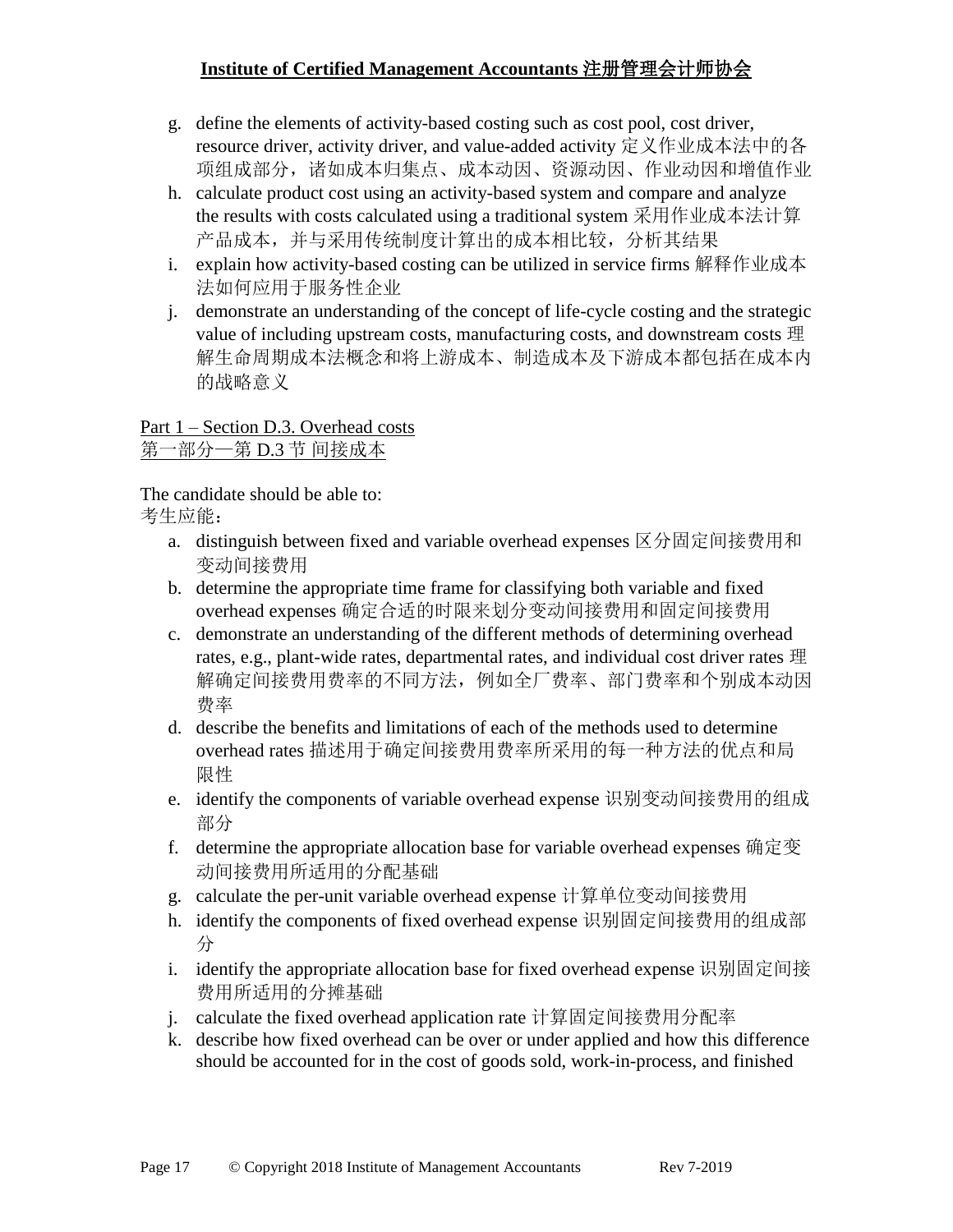goods accounts 描述固定间接费用可能会分配过多或分配不足的原因, 以及 这一差额应如何计入销货成本、在产品和产成品账户

- l. compare and contrast traditional overhead allocation with activity-based overhead allocation 比较并对比传统的间接费用分摊方法与以作业为基础的间接费用 分摊方法
- m. calculate overhead expense in an activity-based costing setting 采用作业成本法 计算间接费用
- n. identify and describe the benefits derived from activity-based overhead allocation 识别并描述以作业为基础分摊间接费用的优点
- o. explain why companies allocate the cost of service departments such as Human Resources or Information Technology to divisions, departments, or activities 解释 为什么企业要把诸如人力资源部或信息技术部等服务部门的成本分摊给各个 分部、部门或作业
- p. calculate service or support department cost allocations using the direct method, the reciprocal method, the step-down method, and the dual allocation method  $\mathcal{R}$ 用直接法、交叉分配法、阶梯分摊法和双重分摊法计算服务或辅助部门的成 本分摊
- q. estimate fixed costs using the high-low method and demonstrate an understanding of how regression can be used to estimate fixed costs 采用高低法估计固定成 本,理解如何利用回归法估计固定成本

### Part 1 – Section D.4. Supply chain management 第一部分—第 D.4 节 供应链管理

The candidate should be able to:

- a. explain supply chain management 解释供应链管理
- b. define lean resource management techniques 定义精益资源管理技术
- c. identify and describe the operational benefits of implementing lean resource management techniques 识别并描述实施精益资源管理技术的运营优势
- d. define material requirements planning (MRP) 定义材料需求计划
- e. identify and describe the operational benefits of implementing a just-in-time (JIT) system 识别并描述采用适时系统的经营优势
- f. identify and describe the operational benefits of enterprise resource planning (ERP) 识别并描述企业资源计划的经营优势
- g. explain the concept of outsourcing and identify the benefits and limitations of choosing this option 解释外包的概念,并识别选用这一做法的优点和局限
- h. demonstrate a general understanding of the Theory of Constraints 理解约束理论
- i. identify the five steps involved in Theory of Constraints analysis 识别约束理论 分析中的五个步骤
- j. define throughput costing (super-variable costing) and calculate inventory costs using throughput costing 定义产量成本法(超可变成本法), 并采用产量成 本法计算存货成本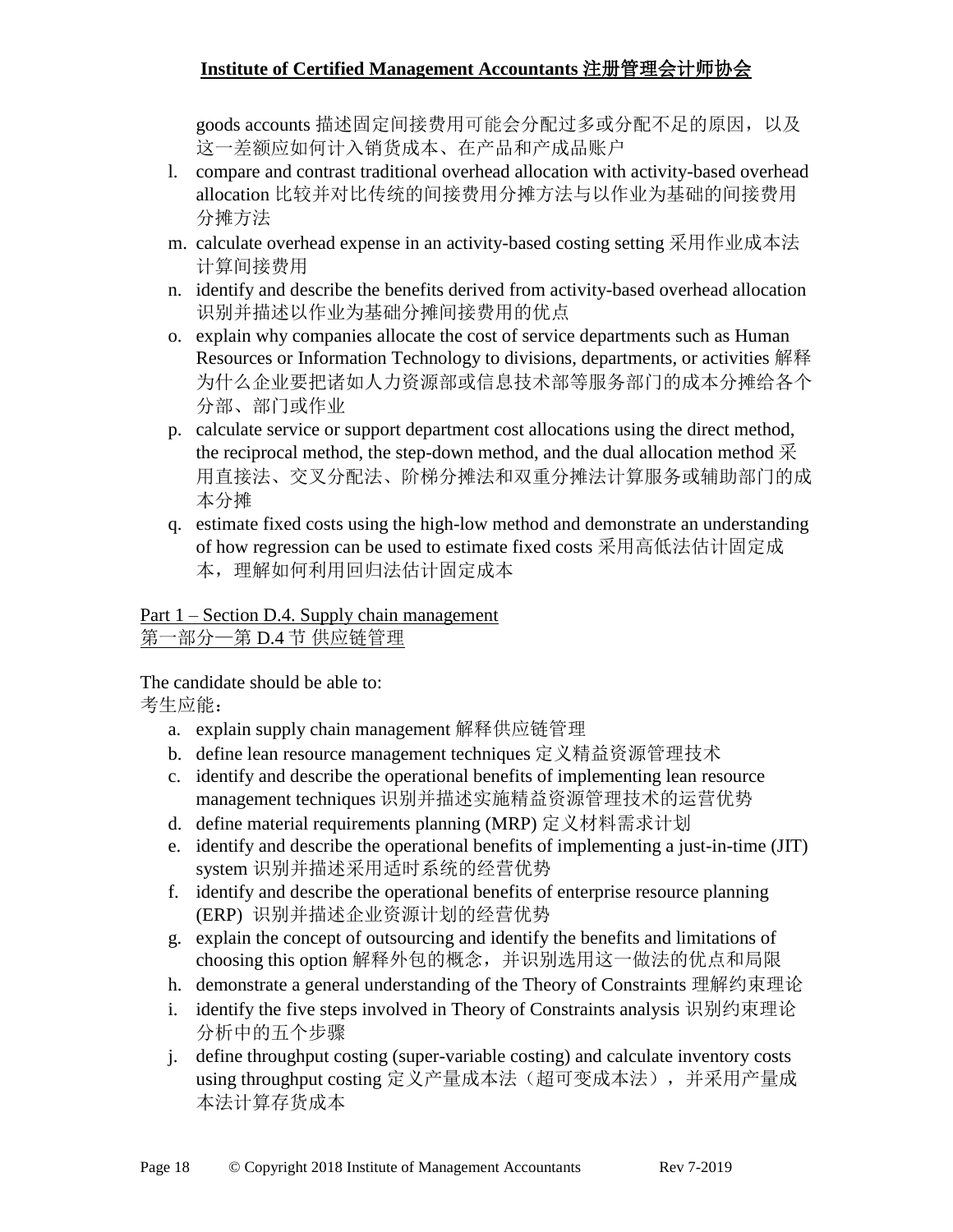- k. define and calculate throughput contribution 定义并计算产量贡献
- l. describe how capacity level affects product costing, capacity management, pricing decisions, and financial statements 描述产能水平如何影响产品成本计算、产 能管理、定价决策和财务报表
- m. explain how using practical capacity as the denominator for the fixed costs allocation rate enhances capacity management 解释采用实际产能作为计算固定 成本分摊费率的分母如何能提高对产能的管理
- n. calculate the financial impact of implementing the above-mentioned methods  $\ddot{\tau}$ 算实施上述各种方法在财务上产生的影响

#### Part 1. D.5. Business process improvement 第一部分—第 D.5 节 业务流程改进

The candidate should be able to:

- a. define value chain analysis 定义价值链分析
- b. identify the steps in value chain analysis 识别价值链分析的各步骤
- c. explain how value chain analysis is used to better understand a firm's competitive advantage 解释如何使用价值链分析以便更好地理解一个企业的竞争优势
- d. define, identify and provide examples of a value-added activity and explain how the value-added concept is related to improving performance 定义和识别增值作 业并举出实例,解释增值的概念如何与提高绩效有关
- e. demonstrate an understanding of process analysis and business process reengineering, and calculate the resulting savings 理解流程分析和业务流程再造 并计算相应的财务结余
- f. define best practice analysis and discuss how it can be used by an organization to improve performance 定义最佳方法分析, 讨论一个组织如何应用这项分析来 提高绩效
- g. demonstrate an understanding of benchmarking process performance 理解流程绩 效标杆分析
- h. identify the benefits of benchmarking in creating a competitive advantage 识别标 杆分析对创造竞争优势带来的好处
- i. apply activity-based management principles to recommend process performance improvements 应用作业管理原则提出改进流程绩效的建议
- j. explain the relationship among continuous improvement techniques, activitybased management, and quality performance 解释持续改进的方法、作业管理 和质量绩效之间的关系
- k. explain the concept of continuous improvement and how it relates to implementing ideal standards and quality improvements 解释持续改进的概念, 以及这个概念与实施理想标准和改进质量之间的关系
- l. describe and identify the components of the costs of quality, commonly referred to as prevention costs, appraisal costs, internal failure costs, and external failure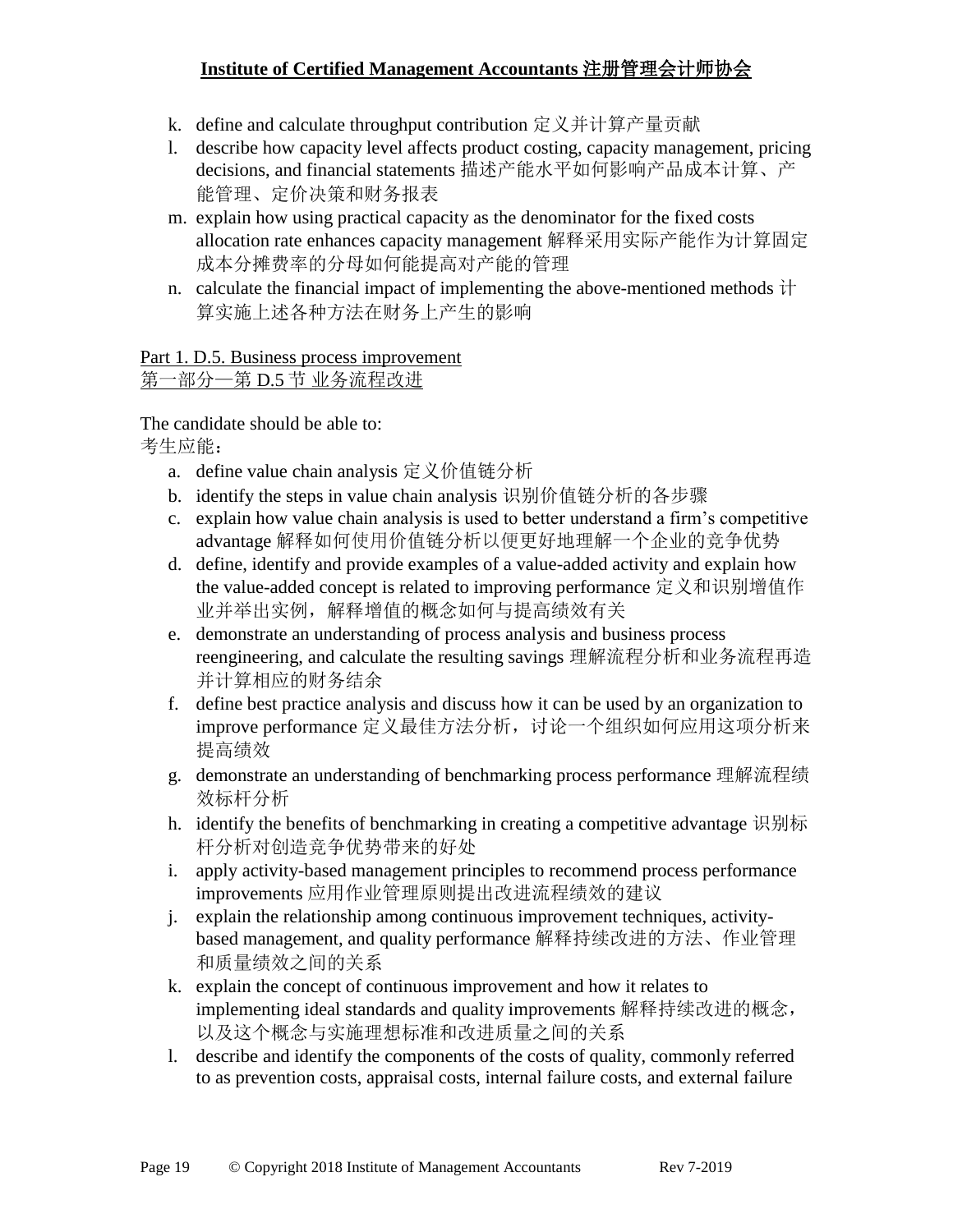costs 描述并识别质量成本的构成项目,通常称为预防成本、鉴定成本、内 部故障成本和外部故障成本

- m. calculate the financial impact of implementing the above-mentioned processes 计 算实施上述流程的财务影响
- n. identify and discuss ways to make accounting operations more efficient, including process walk-throughs, process training, identification of waste and over capacity, identifying the root cause of errors, reducing the accounting close cycle (fast close), and shared services 识别并讨论提高会计运作效率的方法,包括流程穿 行,流程培训,识别浪费和产能过剩,识别错误的根本原因,减少会计循环 时间(加速关账),以及服务共享

#### **Section E. Internal Controls (15% - Levels A, B, and C)**  第 **E** 节**.** 内部控制(**15%**—**A** 级、**B** 级和 **C** 级)

Part 1 – Section E.1 Governance, risk, and compliance 第一部分一第 E.1 节 治理, 风险与法规遵守

The candidate should be able to:

- a. demonstrate an understanding of internal control risk and the management of internal control risk 理解内控风险和内控风险管理
- b. identify and describe internal control objectives 识别并描述内部控制的各项目 的
- c. explain how a company's organizational structure, policies, objectives, and goals, as well as its management philosophy and style, influence the scope and effectiveness of the control environment 解释一个公司的组织构架、政策、目 的和目标,以及其管理理念和风格,如何影响其控制环境的范围和有效性
- d. identify the board of directors' responsibilities with respect to ensuring that the company is operated in the best interest of shareholders 识别董事会所承担的有 关确保公司的运作符合股东的最佳利益的各项责任
- e. identify the hierarchy of corporate governance; i.e. articles of incorporation, bylaws, polices, and procedures 识别公司治理的等级;即公司的章程, 法则, 政策和程序
- f. demonstrate an understanding of corporate governance, including rights and responsibilities of the CEO, the board of directors, the audit committee, managers and other stakeholders; and the procedures for making corporate decisions 理解 公司治理,包括首席执行官,董事会,审计委员会,经理和其他利益相关人 的权利和责任;理解制定公司决策的程序
- g. describe how internal controls are designed to provide reasonable (but not absolute) assurance regarding achievement of an entity's objectives involving (i) effectiveness and efficiency of operations, (ii) reliability of financial reporting, and (iii) compliance with applicable laws and regulations 描述内部控制的设计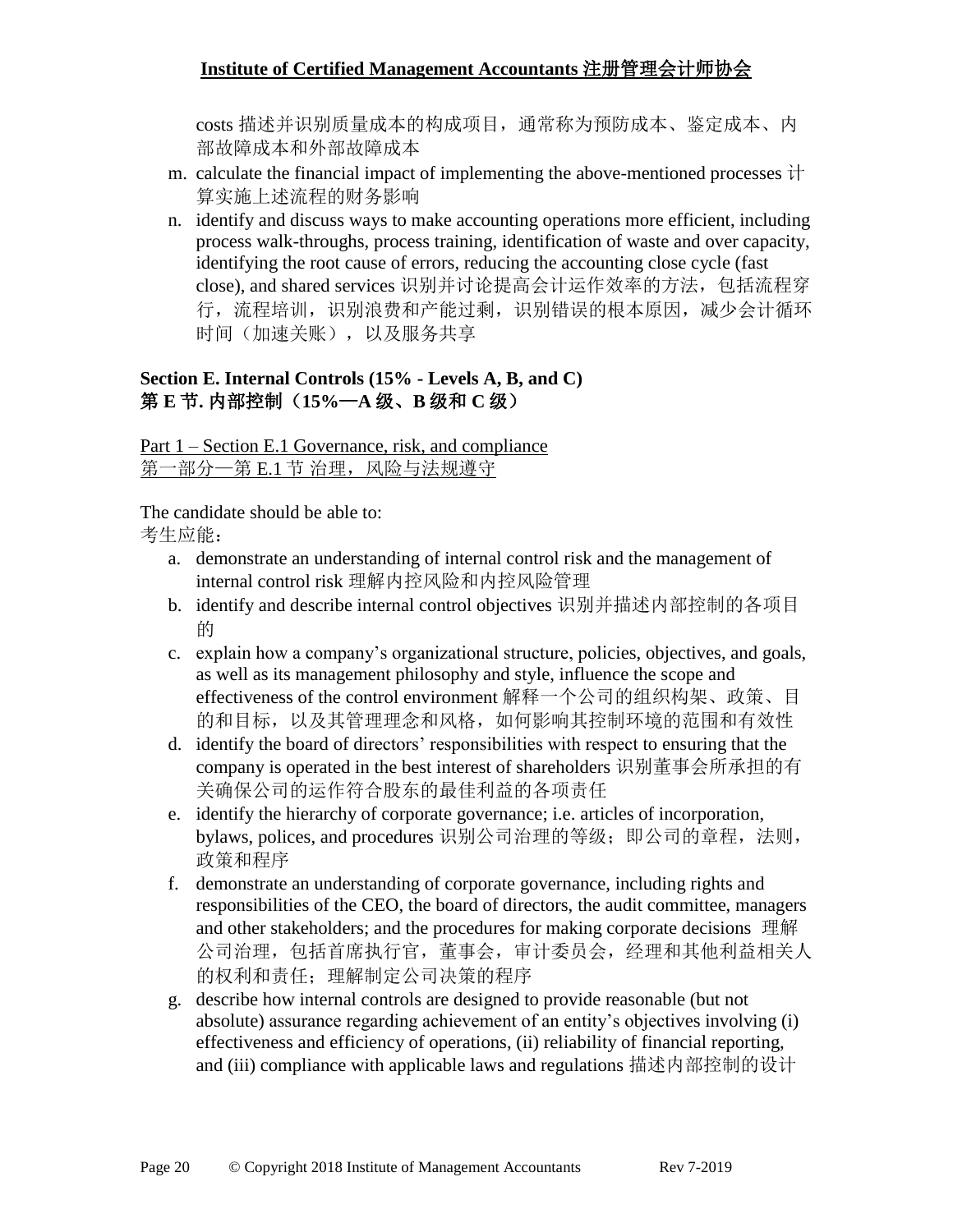如何为达到一个实体的目标提供合理(但非绝对)保证包括(i)经营的效率和 效果,(ii)财务报表的可靠性,(iii)对适用的法律法规的遵守

- h. explain why personnel policies and procedures are integral to an efficient control environment 解释为什么人事政策和程序是有效控制环境的组成部分
- i. define and give examples of segregation of duties 定义职责分离并举例
- j. explain why the following four types of functional responsibilities should be performed by different departments or different people within the same function: (i) authority to execute transactions, (ii) recording transactions, (iii) custody of assets involved in the transactions, and (iv) periodic reconciliations of the existing assets to recorded amounts 解释为什么下列四项职能应由不同部门或同一职能 部门中不同人员来担任: (i)执行事项的权力, (ii)记录该事项, (iii)保管与该 事项有关的资产,(iv)定期核对现存的资产与记录的数额
- k. demonstrate an understanding of the importance of independent checks and verification 理解独立核对和查证的重要性
- l. identify examples of safeguarding controls 识别保护资产控制的实例
- m. explain how the use of pre-numbered forms, as well as specific policies and procedures detailing who is authorized to receive specific documents, is a means of control 解释为什么应使用预先编号的表格,以及制定具体的政策和程序 规定何人被授权接受某些文件都是一种控制手段
- n. define inherent risk, control risk, and detection risk 定义固有风险, 控制风险和 检查风险
- o. define and distinguish between preventive controls and detective controls 定义并 区别预防性控制和检查性控制
- p. describe the major internal control provisions of the Sarbanes-Oxley Act (Sections 201, 203, 204, 302, 404, and 407) 描述萨宾斯-奥克斯利法案 (Sarbanes-Oxley Act 第 201 节, 203 节, 204 节, 302 节, 404 节和 407 节)对 内部控制的主要规定
- q. identify the role of the PCAOB in providing guidance on the auditing of internal controls 识别美国上市公司监督委员会(PCAOB)对审计内部控制所提供的 指导作用
- r. differentiate between a top-down (risk-based) approach and a bottom-up approach to auditing internal controls 区分内部控制审计中自上而下(以风险为基础) 和自下而上的方式
- s. identify the PCAOB preferred approach to auditing internal controls as outlined in Auditing Standard #5 识别在第 5 号审计准则中美国上市公司监督委员会所推 荐的审计内部控制的方法
- t. identify and describe the major internal control provisions of the Foreign Corrupt Practices Act 识别并描述美国国外贪腐防治法关于内部控制的主要规定
- u. identify and describe the five major components of COSO's Internal Control Integrated Framework (2013) 识别并描述发起组织委员会(COSO)内部控制 整合框架(2013版)的五项重要组成部分
- v. assess the level of internal control risk within an organization and recommend risk mitigation strategies 评估组织的内控风险水平,并推荐降低风险的策略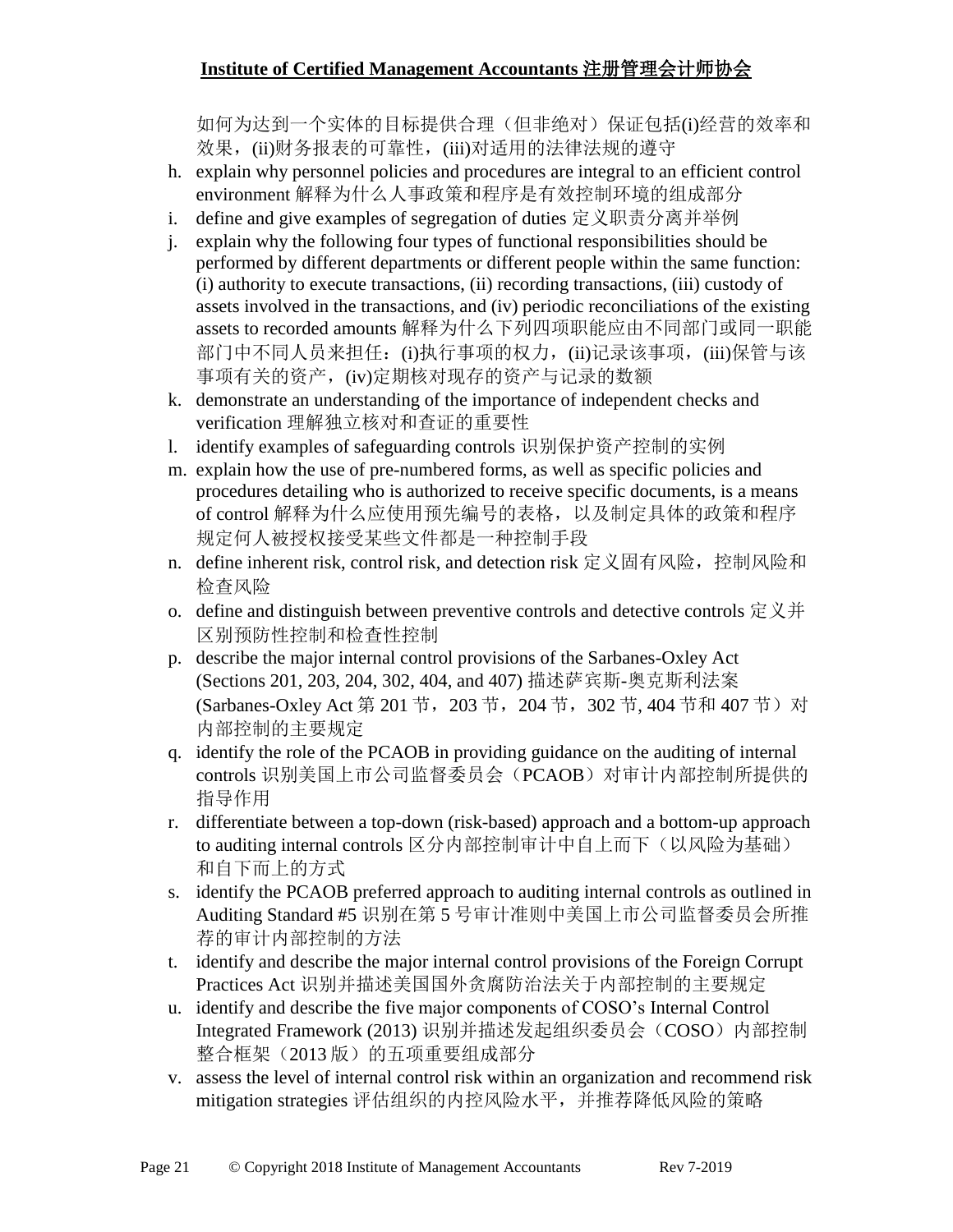demonstrate an understanding of external auditors responsibilities, including the types of audit opinions the external auditors issue 理解外部审计人员的责任, 包括外部审计人员出具的审计意见类型

Part 1 – Section E.2 Systems controls and security measures 第一部分—第 E.2 节 系统控制和安全措施

The candidate should be able to:

- a. describe how the segregation of accounting duties can enhance systems security 描述会计工作的职责分离如何能提高系统的安全性
- b. identify threats to information systems, including input manipulation, program alteration, direct file alteration, data theft, sabotage, viruses, Trojan horses, theft, and phishing 识别对信息系统的威胁,包括输入操纵、程序变更、直接文件 变更、数据盗窃、蓄意破坏、病毒、特洛伊木马软件,盗窃和网络钓鱼
- c. demonstrate an understanding of how systems development controls are used to enhance the accuracy, validity, safety, security, and adaptability of systems input, processing, output, and storage functions 理解如何通过系统开发控制提高系统 输入、处理、输出和存储功能的正确性、有效性、安全性、保密性和适应性
- d. identify procedures to limit access to physical hardware 识别对实体硬件设置访 问权限的流程
- e. identify means by which management can protect programs and databases from unauthorized use 识别管理层保护程序和数据库以免被越权使用所采取的方 法
- f. identify input controls, processing controls, and output controls and describe why each of these controls is necessary 识别输入控制、处理控制和输出控制,并描 述为什么这些控制是必要的
- g. identify and describe the types of storage controls and demonstrate an understanding of when and why they are used 识别并描述储存控制的类型, 并 理解何时以及为何采用这些控制
- h. identify and describe the inherent risks of using the internet as compared to data transmissions over secured transmission lines 识别并描述使用互联网相较于使 用安全传输线路来传输数据的固有风险
- i. define data encryption and describe why there is a much greater need for data encryption methods when using the internet 定义数据加密,并描述为何在使用 互联网时更有必要采用数据加密方法
- j. identify a firewall and its uses 识别防火墙及其用途
- k. demonstrate an understanding of how flowcharts of activities are used to assess controls 理解如何使用作业的流程图评估控制
- l. explain the importance of backing up all program and data files regularly, and storing the backups at a secure remote site 解释将所有的程序和数据文件定期 作备份并将备份储存于安全的偏远地区的重要性
- m. define business continuity planning 定义业务连续性计划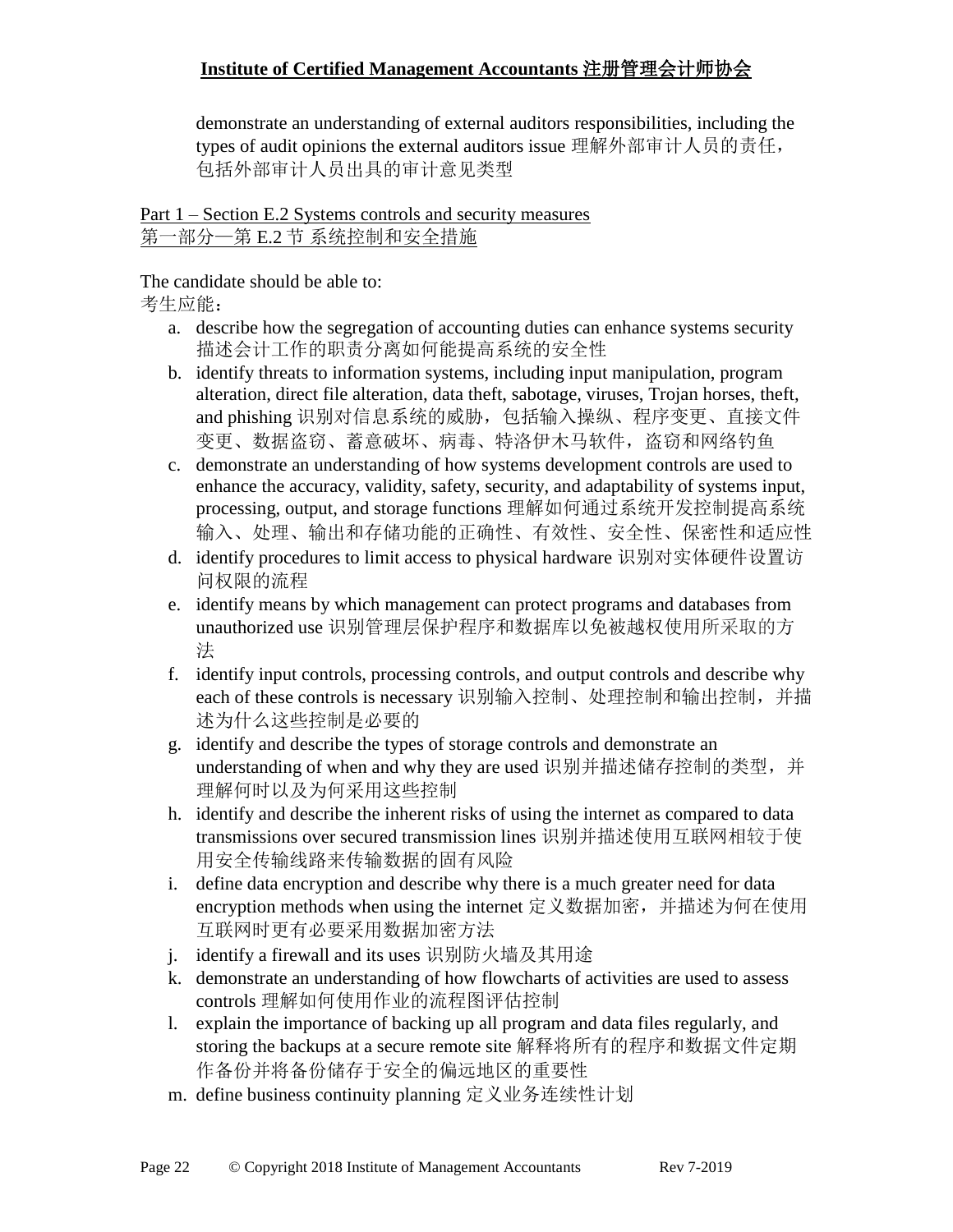n. define the objective of a disaster recovery plan and identify the components of such a plan including hot, warm, and cold sites 定义灾难恢复计划的目的, 并识 别该计划的组成部分, 包括热站, 温站, 和冷站

#### **Section F. Technology and Analytics (15% - Levels A, B, and C)** 第 **F** 节**.** 科技与分析 **(15% - A**、**B** 和 **C** 级**)**

As indicated in the Content Specification Outlines, candidates are assumed to have an understanding of basic statistics, including measures of central tendency and dispersion 正如考试内容大纲所示,考生应理解统计学的基本知识,包括集中趋势和离散趋势 的衡量标准

Part 1 – Section F.1 Information systems 第一部分—第 F.1 节 信息系统

The candidate should be able to: 考生应能:

- a. identify the role of the accounting information system (AIS) in the value chain  $\mathbb H$ 别会计信息系统在价值链中的角色
- b. demonstrate an understanding of the accounting information system cycles, including revenue to cash, expenditures, production, human resources and payroll, financing, and property, plant, and equipment, as well as the general ledger (GL) and reporting system 理解会计信息系统循环, 包括从收入到现金, 支出, 生 产,人力资源和工资,融资,物业,厂房和设备, 以及总账和记账系统
- c. identify and explain the challenges of having separate financial and nonfinancial systems 识别并解释实施财务和非财务系统分离面临的挑战
- d. define enterprise resource planning (ERP) and identify and explain the advantages and disadvantages of ERP 定义企业资源计划 (ERP), 识别并解释其优缺点
- e. explain how ERP helps overcome the challenges of separate financial and nonfinancial systems, integrating all aspects of an organization's activities 解释企 业资源计划如何帮助组织克服分离财务和非财务系统面临的挑战,并将其各 个方面的作业进行整合
- f. define relational database and demonstrate an understanding of a database management system 定义关系数据库并理解数据库管理系统
- g. define data warehouse and data mart 定义数据仓库和数据集市
- h. define enterprise performance management (EPM) (also known as corporate performance management (CPM) or business performance management (BPM) 定义企业绩效管理(EPM), 即公司绩效管理 (CPM)或业务绩效管理(BPM)
- i. discuss how EPM can facilitate business planning and performance management 讨论企业绩效管理如何促进业务规划和绩效管理

Part 1 – Section F.2 Data governance 第一部分—第 F.2 节 数据管控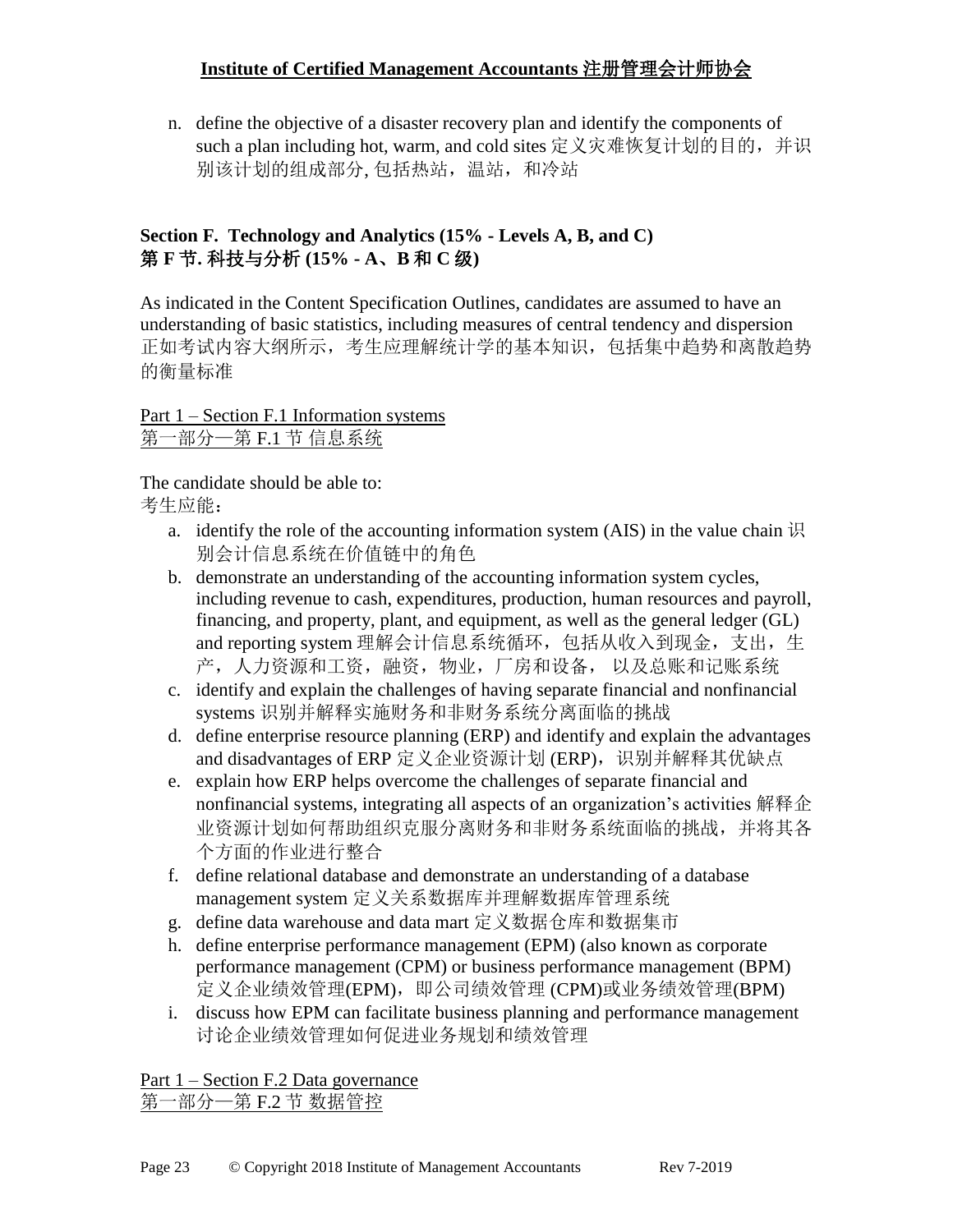The candidate should be able to:

考生应能:

- a. define data governance; i.e., managing the availability, usability, integrity, and security of data 定义数据管控, 即管理数据的可用性, 使用性, 全面性, 和 安全性
- b. demonstrate a general understanding of data governance frameworks, COSO's Internal Control framework and ISACA's COBIT (Control Objectives for Information and Related Technologies) 理解数据管控框架,发起组织委员会 (COSO)的内部控制框架和国际信息系统审计协会(ISACA)的 COBIT (信息及相关技术控制目标)
- c. identify the stages of the data life cycle; i.e., data capture, data maintenance, data synthesis, data usage, data analytics, data publication, data archival, and data purging 识别数据生命周期的各阶段, 即数据捕捉, 数据维护, 数据合成, 数据使用,数据分析,数据发布,数据存档,和数据清除
- d. discuss the importance of having a documented record retention (or records management) policy 讨论确立记录留存(或记录管理)政策的重要性
- e. identify and explain controls and tools to detect and thwart cyberattacks, such as penetration and vulnerability testing, biometrics, advanced firewalls, and access controls 识别并解释用于发现并阻止网络攻击的控制方法和技术工具, 如渗 透性和脆弱性测试,生物识别技术,高级防火墙,和访问控制

Part 1 – Section F.3 Technology-enabled finance transformation 第一部分—第 F.3 节 技术支持的财务转型

The candidate should be able to:

- a. define the systems development life cycle (SDLC), including systems analysis, conceptual design, physical design, implementation and conversion, and operations and maintenance 定义系统开发生命周期(SDLC),包括系统分析,概念设计,实体设计, 实施和转换,以及运营和维护
- b. explain the role of business process analysis in improving system performance 解 释业务流程分析在提高系统绩效中的作用
- c. define robotic process automation (RPA) and its benefits 定义机器人流程自动化 (RPA)及其优势
- d. evaluate where technologies can improve efficiency and effectiveness of processing accounting data and information (e.g., artificial intelligence (AI))评估 技术在哪些方面能提高会计数据和信息处理的效率和效果(如,人工智能  $(AI)$
- e. define cloud computing and describe how it can improve efficiency 定义云计算 并描述其如何提高效率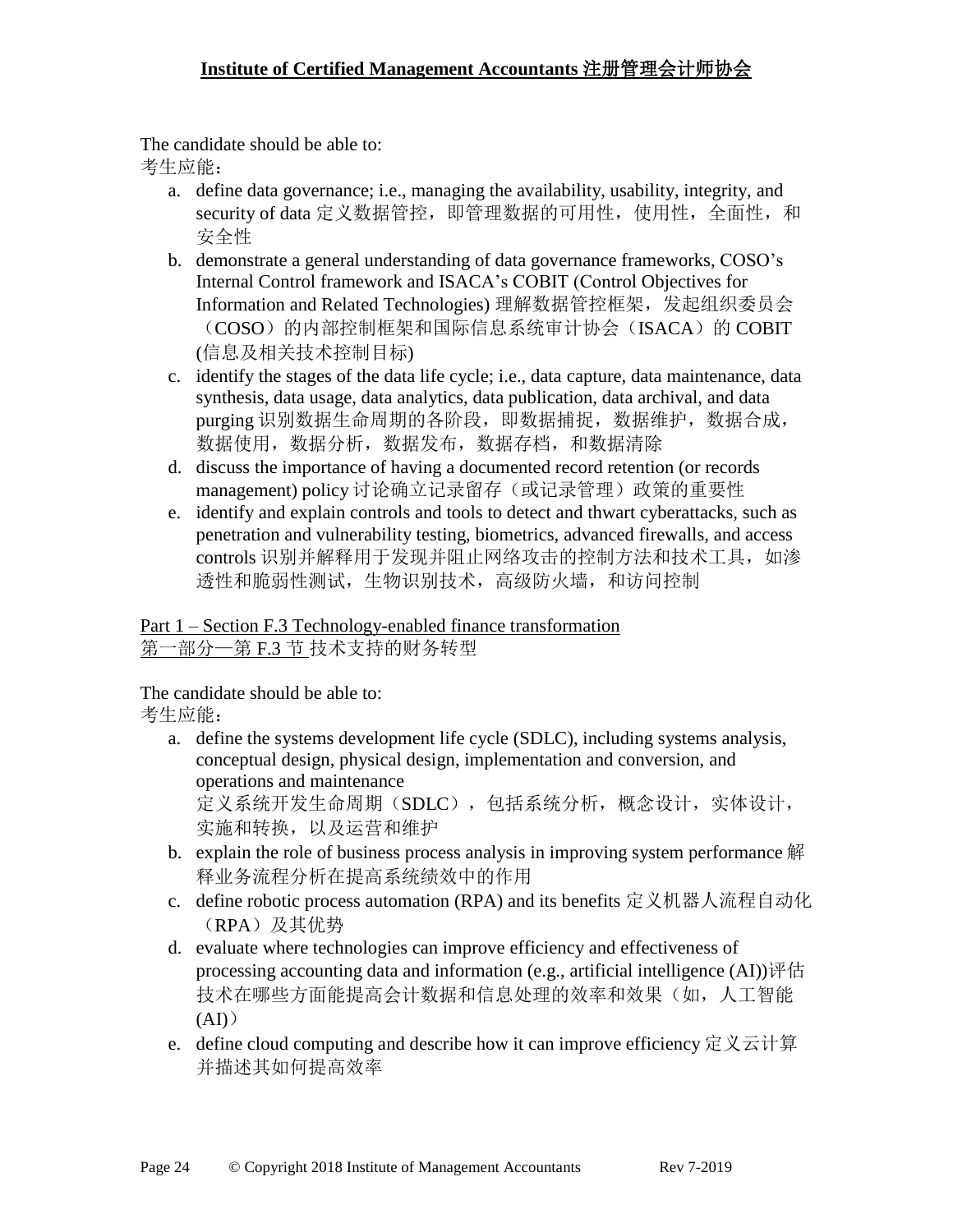- f. define software as a service (SaaS) and explain its advantages and disadvantages 定义软件即服务(SaaS)并解释其优缺点
- g. recognize potential applications of blockchain, distributed ledger, and smart contracts 认识区块链,分布式账本和智能合约的潜在应用

Part 1 – Section F.4 Data analytics 第一部分—第 F.4 节 数据分析

The candidate should be able to: 考生应能

#### Business intelligence

商业智能

- a. define Big Data, explain the four Vs: volume, velocity, variety, and veracity, and describe the opportunities and challenges of leveraging insight from this data  $\hat{\pi}$ 义大数据并解释其四个维度:体量,速度,多样性和准确性,描述从大数据 中获取洞察力的机遇和挑战
- b. explain how structured, semi-structured, and unstructured data is used by a business enterprise 解释企业如何使用结构化,半结构化和非结构化数据
- c. describe the progression of data, from data to information to knowledge to insight to action 描述数据的进展, 从数据到信息, 到知识, 到洞察, 到行动
- d. describe the opportunities and challenges of managing data analytics 描述管理数 据分析的机遇和挑战
- e. explain why data and data science capability are strategic assets 解释为什么数据 和数据科学能力是战略资产
- f. define business intelligence (BI); i.e., the collection of applications, tools, and best practices that transform data into actionable information in order to make better decisions and optimize performance 定义商业智能(BI); 如, 将数据 转换为可操作信息的应用程序,工具和最佳实践的集合,以便做出更好的决 策并优化绩效

### Data mining

数据挖掘

- g. define data mining 定义数据挖掘
- h. describe the challenges of data mining 描述数据挖掘的挑战
- i. explain why data mining is an iterative process and both an art and a science 解释 为什么数据挖掘是一个迭代过程,既是艺术又是科学
- j. explain how query tools (e.g., Structured Query Language (SQL)) are used to retrieve information 解释如何使用查询工具(例如, 结构化查询语言 (SQL))来检索信息
- k. describe how an analyst would mine large data sets to reveal patterns and provide insights 描述分析师如何挖掘大数据集以揭示模式并提供见解

### Analytic tools

分析工具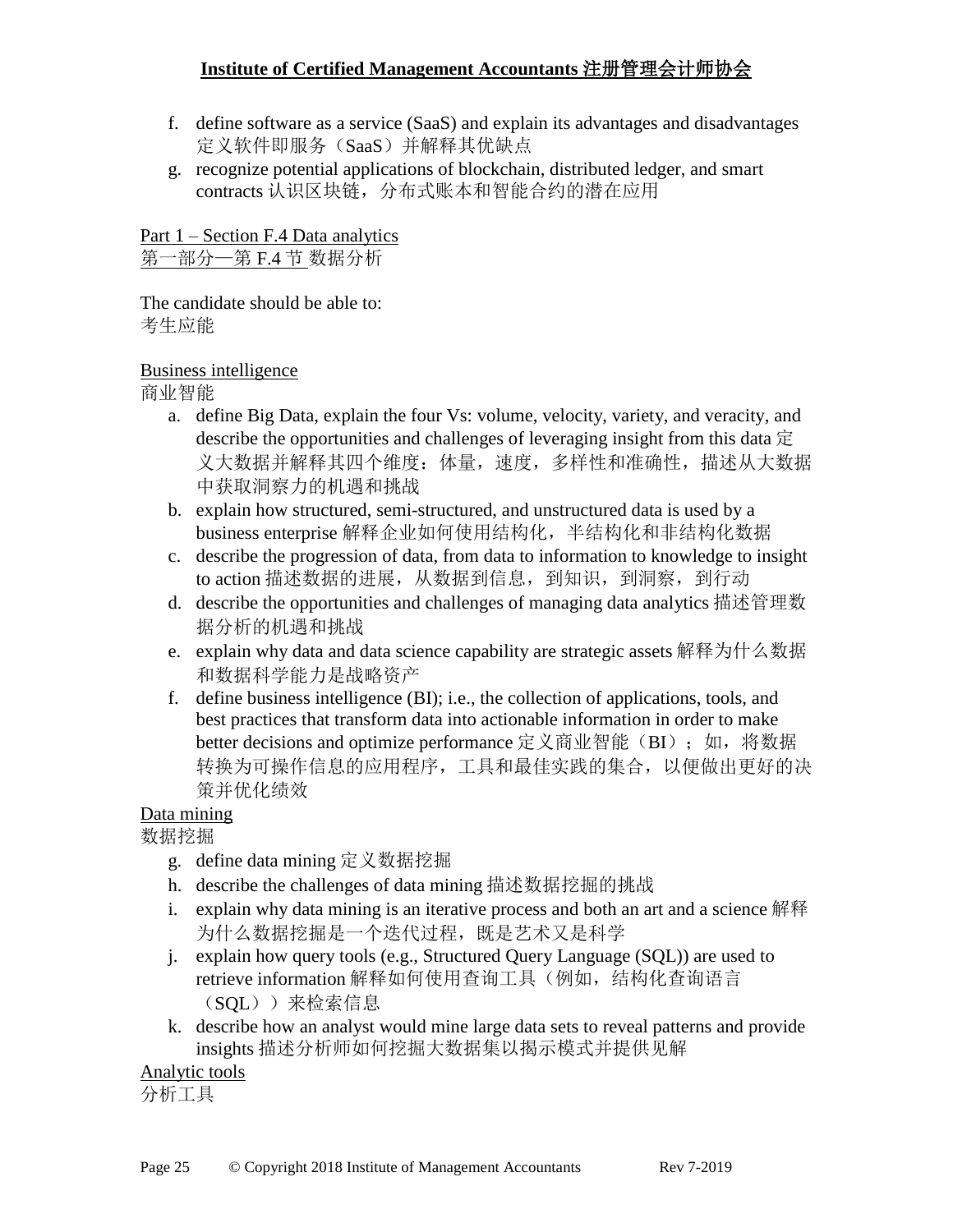- l. explain the challenge of fitting an analytic model to the data 解释将分析模型与 数据契合的挑战
- m. define the different types of data analytics, including descriptive, diagnostic, predictive, and prescriptive 定义数据分析的不同种类, 包括描述型, 诊断 型,预测型和规范型
- n. define the following analytic models: clustering, classification, and regression; determine when each would be the appropriate tool to use 定义以下分析模型: 聚类,分类和回归; 确定何时使用各模型
- o. identify the elements of both simple and multiple regression equations 识别简单 和多元回归方程的元素
- p. calculate the result of regression equations as applied to a specific situation 根据 特定情况计算回归方程的结果
- q. demonstrate an understanding of the coefficient of determination (R squared) and the correlation coefficient (R) 理解决定系数(R 平方) 和相关系数(R)
- r. demonstrate an understanding of time series analyses, including trend, cyclical, seasonal, and irregular patterns 理解时间序列分析, 包括趋势, 周期性, 季节 性和不规则模式
- s. identify and explain the benefits and limitations of regression analysis and time series analysis 识别并解释回归分析和时间序列分析的优点和局限性
- t. define standard error of the estimate, goodness of fit, and confidence interval  $\dot{\Xi}$ 义估计标准误差,拟合优度和置信区间
- u. explain how to use predictive analytic techniques to draw insights and make recommendations 解释如何使用预测分析技术形成见解并提出建议
- v. describe exploratory data analysis and how it is used to reveal patterns and discover insights 描述探索性数据分析以及如何使用它来揭示模式和形成见解
- w. define sensitivity analysis and identify when it would be the appropriate tool to use 定义敏感性分析并确定何时适用此分析
- x. demonstrate an understanding of the uses of simulation models, including the Monte Carlo technique 理解模拟模型的运用,包括蒙特卡罗技术
- y. identify the benefits and limitations of sensitivity analysis and simulation models 识别敏感性分析和模拟模型的优点和局限性
- z. demonstrate an understanding of what-if (or goal-seeking) analysis 理解假设(或 目标寻求)分析
- aa. identify and explain the limitations of data analytics 识别并解释数据分析的局 限性

## Visualization

数据可视化

- bb. utilize table and graph design best practices to avoid distortion in the communication of complex information 利用表格和图形设计的最佳实践来避 免复杂信息沟通中的偏差
- cc. evaluate data visualization options and select the best presentation approach (e.g.,histograms, boxplots, scatter plots, dot plots, tables, dashboards, bar charts, pie charts, line charts, bubble charts) 评估数据可视化选项并选择最佳表示方法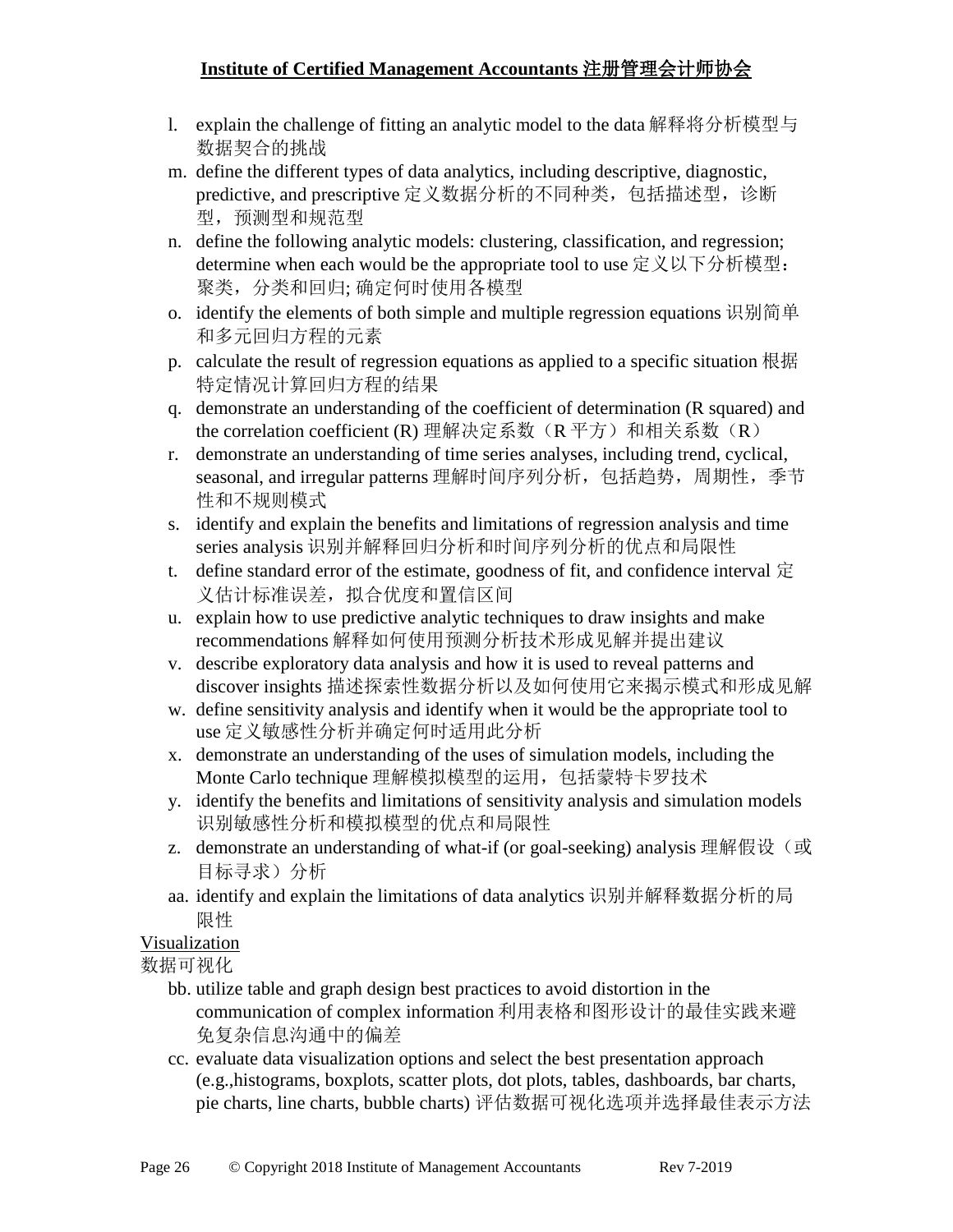(例如:直方图,箱线图,散点图,点状图,表格,指示板,条形图,饼形 图,折线图,气泡图)

- dd. understand the benefits and limitations of visualization techniques 理解可视化技 术的优点和局限性
- ee. determine the most effective channel to communicate results 确定沟通结果最有 效的渠道
- ff. communicate results, conclusions, and recommendations in an impactful manner using effective visualization techniques 使用有效的可视化技术以有影响力的 方式沟通结果,结论和建议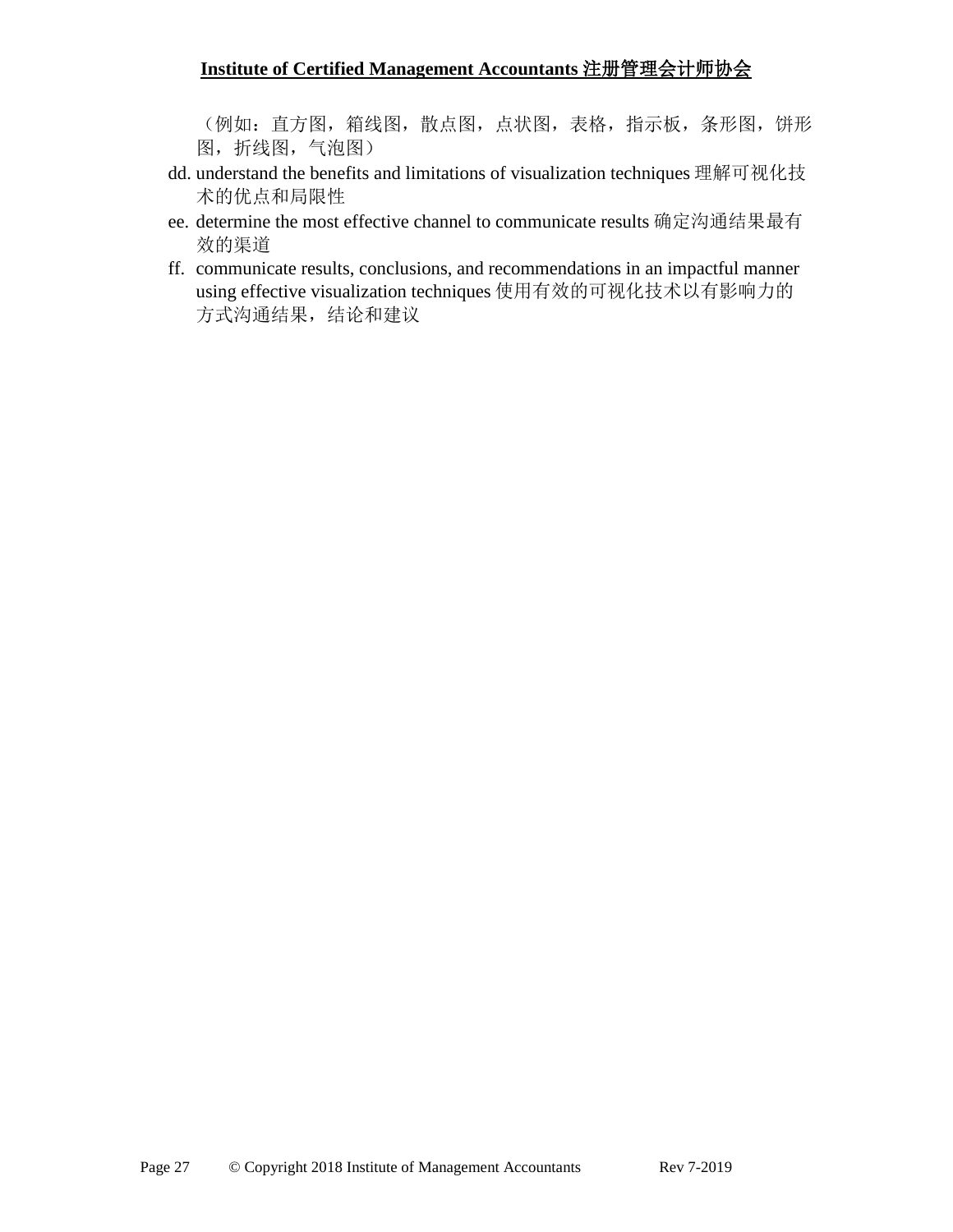## **Certified Management Accountant**  主册管理会计师 **Learning Outcome Statements** 学习成果公告 **(Content Specification Outline effective January 2020) (**内容大纲 **2020** 年 **1** 月生效**)**

## **Part 2 – Strategic Financial Management** 第二部分 **–** 战略财务管理

### **Section A. Financial Statement Analysis (20% - Levels A, B, and C)** 第 **A** 节**.** 财务报表分析(**20%**—**A** 级、**B** 级和 **C** 级)

Part 2 – Section A.1. Basic Financial Statement Analysis 第二部分—第 A.1 节 基本财务报表分析

The candidate should be able to:

考生应能:

- a. for the balance sheet and income statement, prepare and analyze common-size financial statements; i.e., calculate percentage of assets and sales, respectively; also called vertical analysis 编制并分析资产负债表和利润表的同比财务报 表;即分别按资产百分比和收入百分比计算;也称纵向分析
- b. for the balance sheet and income statement, prepare a comparative financial statement horizontal analysis; i.e., calculate trend year over year for every item on the financial statement compared to a base year 编制并横向分析资产负债表和 利润表的比较财务报表;即将财务报表上各科目与基年的同项数据进行比 较,计算趋势
- c. calculate the growth rate of individual line items on the balance sheet and income statement 计算资产负债表和利润表上各个项目的增长率

### Part 2 – Section A.2. Financial Ratios 第二部分—第 A.2 节 财务比率

The candidate should be able to: 考生应能:

Liquidity 流动性

- a. calculate and interpret the current ratio, the quick (acid-test) ratio, the cash ratio, the cash flow ratio, and the net working capital ratio 计算并解释流动比率, 速 动(酸性测试)比率,现金比率,现金流量比率和净营运资本比率
- b. explain how changes in one or more of the elements of current assets, current liabilities, and/or unit sales can change the liquidity ratios and calculate that impact 解释流动资产、流动负债,和/或单位产品销售额中的一项或多项元 素的变化如何能改变流动性比率,并计算其影响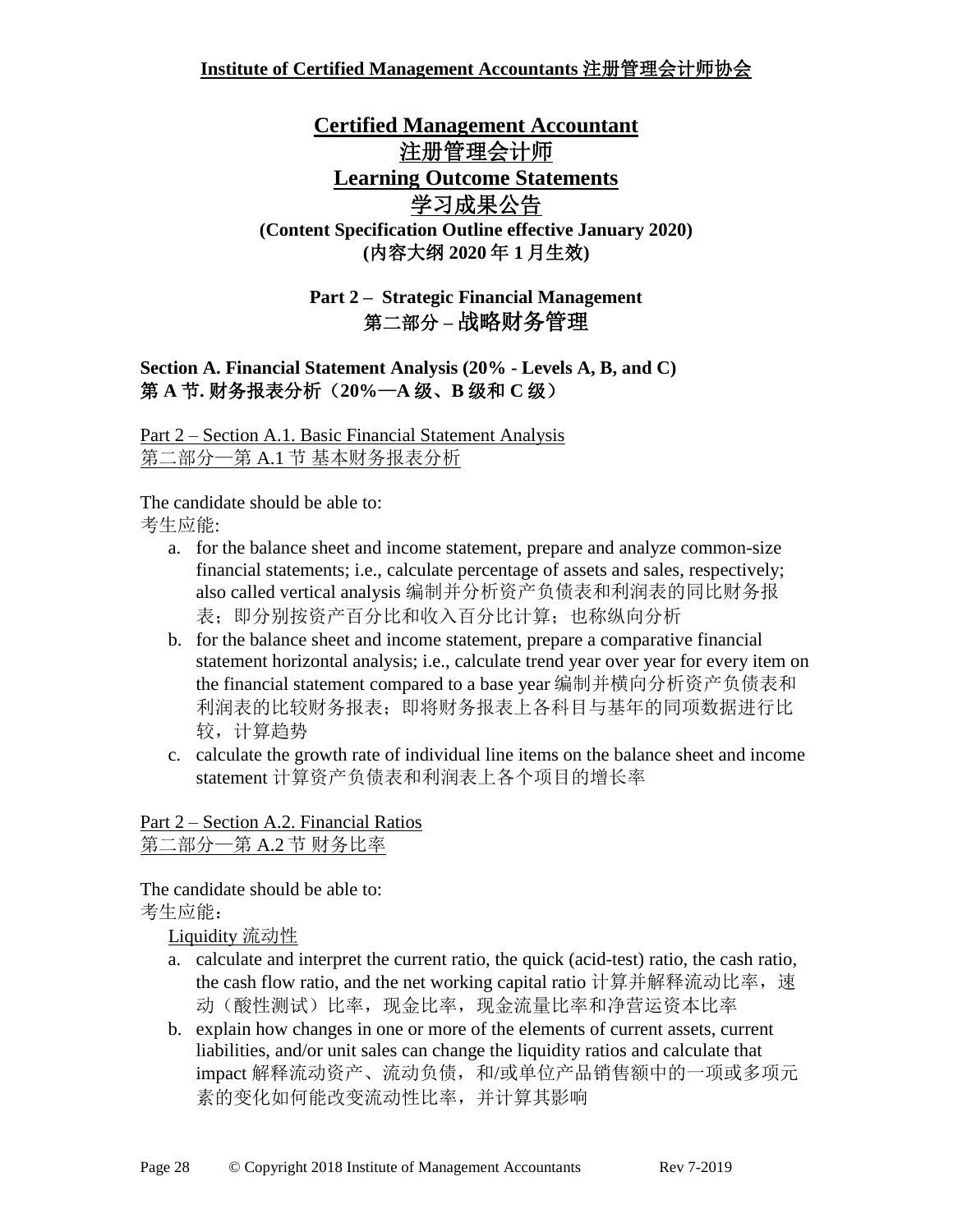c. demonstrate an understanding of the liquidity of current liabilities 理解流动负债 的流动性

Leverage 杠杆

- d. define solvency 定义偿付能力
- e. define operating leverage and financial leverage 定义营运杠杆和财务杠杆
- f. calculate degree of operating leverage and degree of financial leverage 计算营运 杠杆系数和财务杠杆系数
- g. demonstrate an understanding of the effect on the capital structure and solvency of a company with a change in the composition of debt vs. equity by calculating leverage ratios 通过计算各项杠杆比率,理解一个公司负债对权益比率的变 化对其资本结构和偿付能力的影响
- h. calculate and interpret the financial leverage ratio, and determine the effect of a given change in capital structure on this ratio 计算并解释财务杠杆比率,并确 定资本结构发生某一变化时对该比率的影响
- i. calculate and interpret the following ratios: debt-to-equity, long-term debt-toequity, and debt-to-total assets 计算并解释下列各项比率:债务对权益、长期 债务对权益,以及债务对总资产
- j. define, calculate, and interpret the following ratios: fixed charge coverage (earnings to fixed charges), interest coverage (times interest earned), and cash flow to fixed charges 定义、计算并解释下列各项比率: 固定费用保障(利润 对固定费用)、利息保障(利息保障倍数),和现金流量对固定费用
- k. discuss how capital structure decisions affect the risk profile of a firm 讨论资本 结构如何影响企业的整体风险状况

Activity 活动性

- l. calculate and interpret accounts receivable turnover, inventory turnover and accounts payable turnover 计算并解释应收账款周转率、存货周转率和应付账 款周转率
- m. calculate and interpret days sales outstanding in receivables, days sales in inventory, and days purchases in accounts payable 计算并解释应收账款回收天 数、存货销售天数和应付账款付款天数
- n. define and calculate the operating cycle and the cash cycle of a firm 定义并计算 企业的营业周期和现金周期
- o. calculate and interpret total assets turnover and fixed asset turnover 计算并解释 总资产周转率和固定资产周转率

Profitability 获利能力

- p. calculate and interpret gross profit margin percentage, operating profit margin percentage, net profit margin percentage, and earnings before interest, taxes, depreciation, and amortization (EBITDA) margin percentage 计算并解释毛利 率、营业利润率、净利润率和息税折旧摊销前利润(EBITDA)率
- q. calculate and interpret return on assets (ROA) and return on equity (ROE) 计算并 解释资产回报率(ROA)和权益回报率(ROE)

Market 市场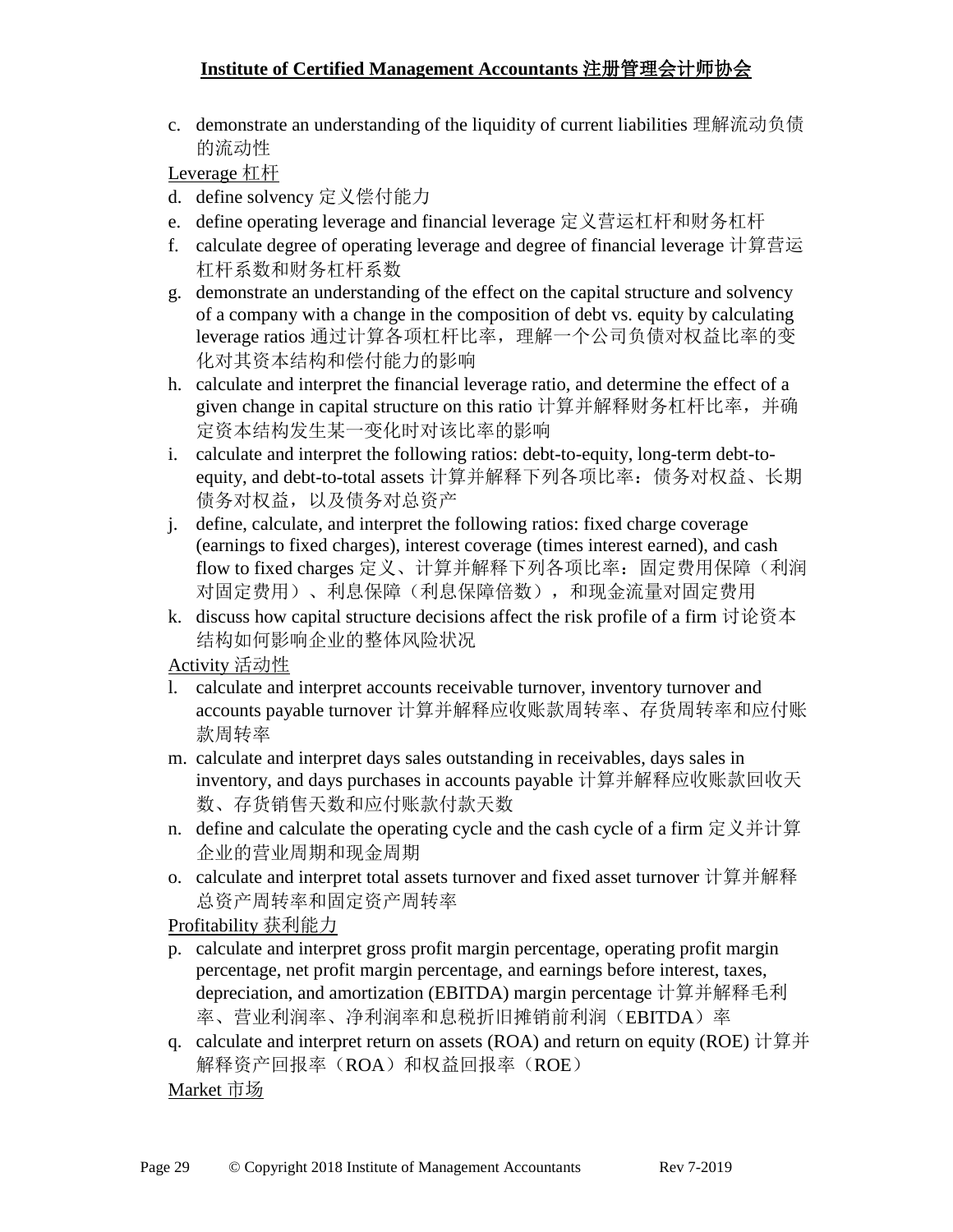- r. calculate and interpret the market/book ratio and the price/earnings ratio 计算并 解释市净率和市盈率
- s. calculate and interpret book value per share 计算并解释每股账面价值
- t. identify and explain the limitations of book value per share 识别并解释每股账面 价值的局限性
- u. calculate and interpret basic and diluted earnings per share 计算并解释基本每股 收益和稀释后每股收益
- v. calculate and interpret earnings yield, dividend yield, dividend payout ratio and shareholder return 计算并解释收益率、股利率、股利分发率和股东回报率

General 综合

- w. identify the limitations of ratio analysis 识别比率分析的局限性
- x. demonstrate a familiarity with the sources of financial information about public companies and industry ratio averages 熟悉上市公司财务信息的来源和行业平 均比率
- y. evaluate the financial strength and performance of an entity based on multiple ratios 根据多项比率评估一个实体的财务实力和绩效

Part 2 – Section A.3. Profitability analysis 第二部分—第 A.3 节 获利能力分析

The candidate should be able to:

- a. demonstrate an understanding of the factors that contribute to inconsistent definitions of "equity," "assets," and "return" when using ROA and ROE 理解在 使用资产回报率(ROA)和普通股权益回报率(ROE)时导致"权益"、 "资产"和"回报"的定义不一致的因素
- b. determine the effect on return on total assets of a change in one or more elements of the financial statements 确定财务报表一项或多项元素的变化对资产总额回 报率的影响
- c. identify factors to be considered in measuring income, including estimates, accounting methods, disclosure incentives, and the different needs of users 识别 衡量收益时应考虑的因素,包括估计、会计方法、披露动机和使用者的不同 需求
- d. explain the importance of the source, stability, and trend of sales and revenue 解 释销售和收入的来源、稳定性和趋势的重要性
- e. demonstrate an understanding of the relationship between revenue and receivables and revenue and inventory 理解收入和应收账款以及收入和存货的关系
- f. determine and analyze the effect on revenue of changes in revenue recognition and measurement methods 确定并分析收入的确认和计量方法的变化对收入的 影响
- g. analyze cost of sales by calculating and interpreting the gross profit margin  $\mathbb{H} \mathbb{U}$ 计算和解释毛利率来分析营业成本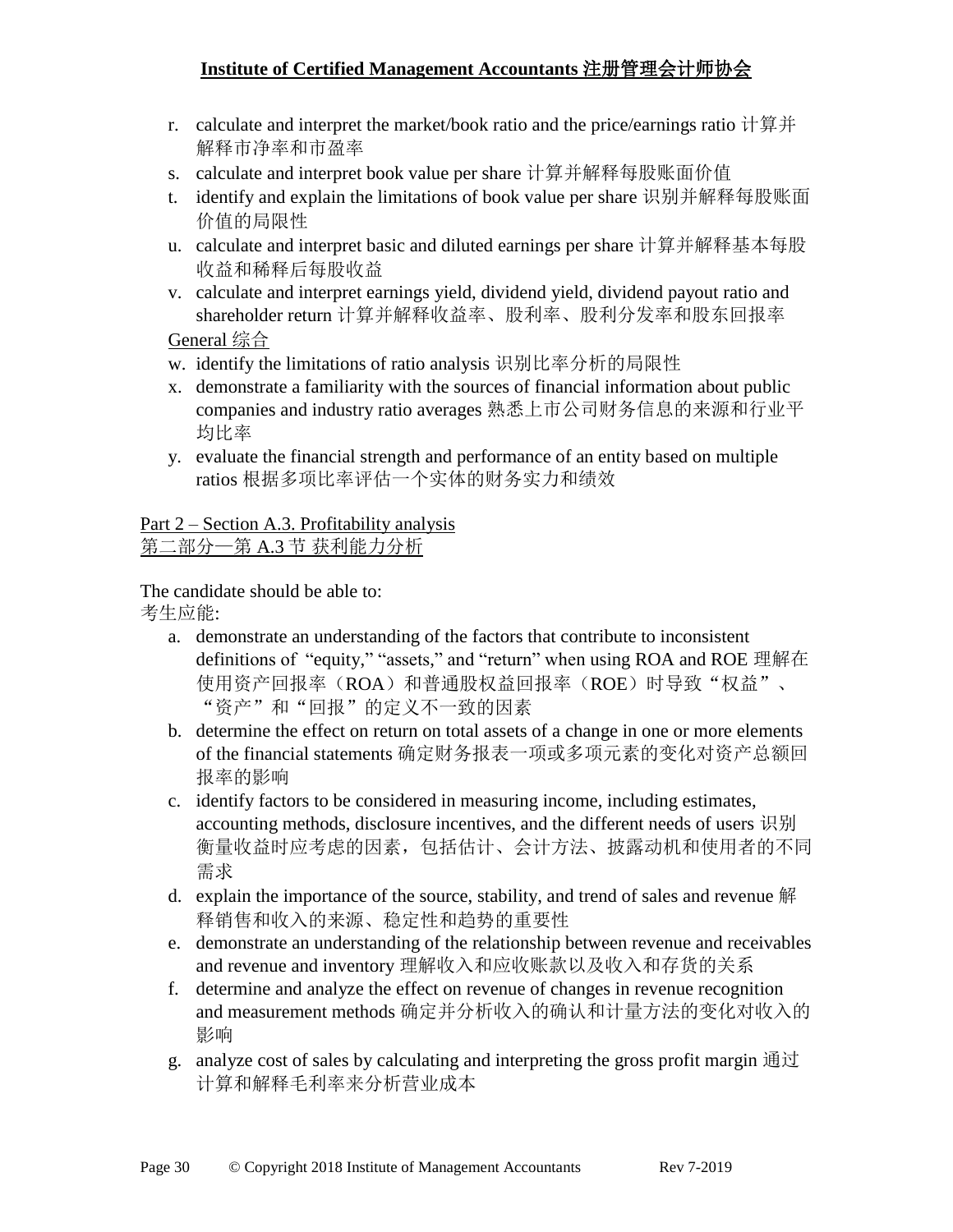- h. distinguish between gross profit margin, operating profit margin and net profit margin and analyze the effects of changes in the components of each  $\boxtimes \rightarrow \pm \text{F}$ 率、营业利润率和净利润率,并分析其组成部分的变化所带来的影响
- i. define and perform a variation analysis (percentage change over time) 定义并进 行差异分析(随时间变化的百分比)
- j. calculate and interpret sustainable equity growth 计算并解释权益的可持续增长

#### Part 2 – Section A.4. Special issues 第二部分—第 A.4 节 特殊问题

The candidate should be able to: 考生应能:

- a. demonstrate an understanding of the impact of foreign exchange fluctuations 理解 外汇波动的影响
	- 1. identify and explain issues in the accounting for foreign operations (e.g., historical vs. current rate and the treatment of translation gains and losses) 识别并解释国外业务在会计上所带来的问题(例如采用历史汇率还是 现时汇率和如何处理换算损益)
	- 2. define functional currency 定义功能性货币
	- 3. calculate the financial ratio impact of a change in exchange rates 计算汇 率变化对财务比率的影响
	- 4. discuss the possible impact on management and investor behavior of volatility in reported earnings 讨论盈利的波动性给管理层和投资者的 行为可能带来的影响
- b. demonstrate an understanding of the impact of inflation on financial ratios and the reliability of financial ratios 理解通货膨胀对于财务比率和财务比率可靠性的 影响
- c. describe how to adjust financial statements for changes in accounting treatments (principles, estimates, and errors) and how these adjustments impact financial ratios 描述如何调整财务报表来应对会计处理的变更(会计政策、会计估计 和会计差错),以及这些调整如何影响财务比率
- d. distinguish between book value and market value; and distinguish between accounting profit and economic profit 区分账面价值和市场价值;区分会计利 润和经济利润
- e. identify the determinants and indicators of earnings quality, and explain why they are important 识别收益质量的决定因素和指标,并解释它们的重要性

**Section B. Corporate Finance (20% - Levels A, B, and C)** 第 **B** 节**.** 公司财务(**20%**—**A** 级、**B** 级和 **C** 级)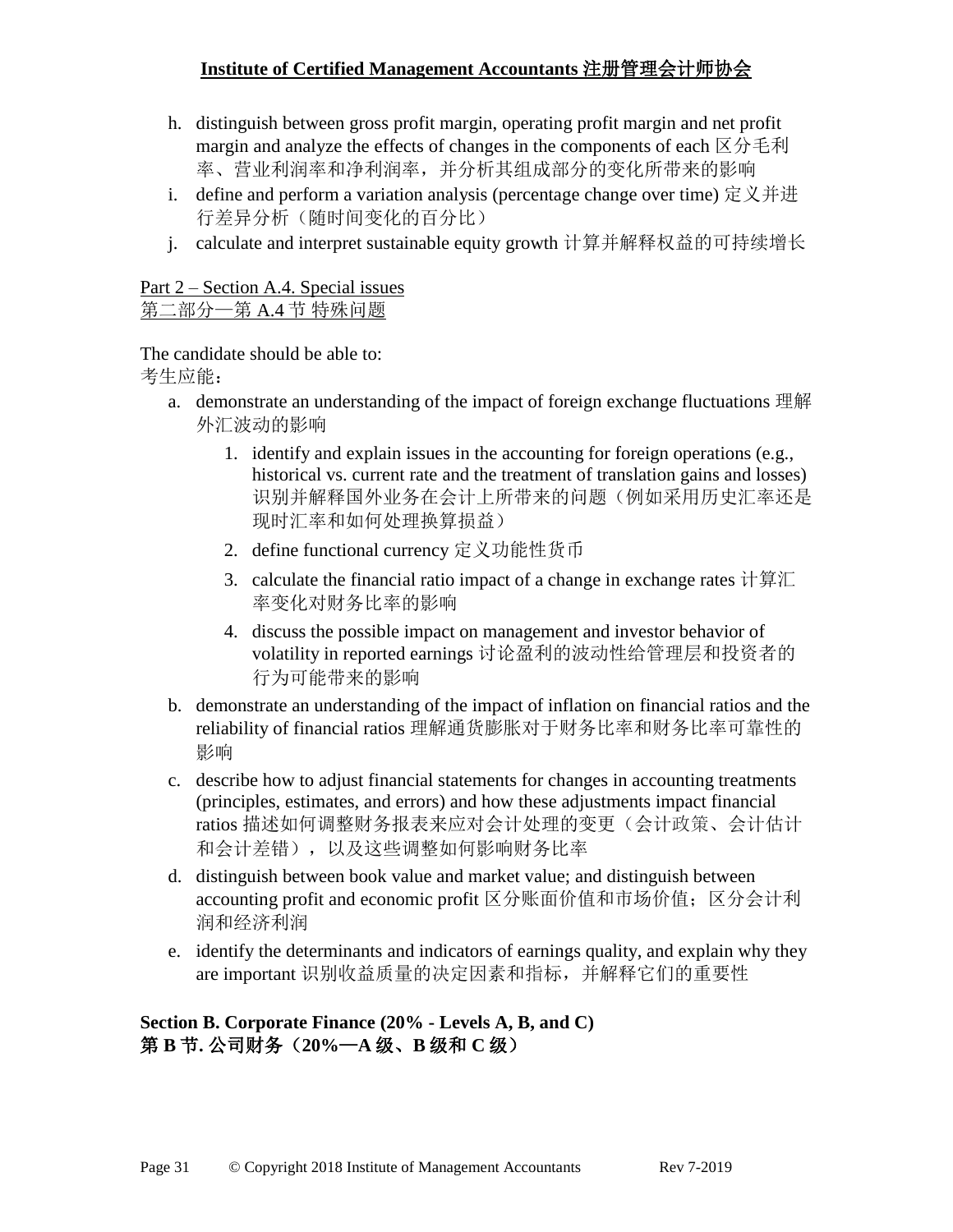#### Part 2 – Section B.1. Risk and return 第二部分—第 B.1 节 风险和报酬

The candidate should be able to: 考生应能:

- a. calculate rates of return 计算回报率
- b. identify and demonstrate an understanding of systematic (market) risk and unsystematic (company) risk 识别并理解系统性(市场)风险和非系统性(公 司)风险
- c. identify and demonstrate an understanding of credit risk, foreign exchange risk, interest rate risk, market risk, industry risk and political risk 识别并理解信贷风 险、外汇风险、利率风险、市场风险、行业风险和政治风险
- d. demonstrate an understanding of the relationship between risk and return 理解风 险与回报之间的关系
- e. distinguish between individual security risk and portfolio risk 区分个别证券风险 和投资组合风险
- f. demonstrate an understanding of diversification 理解分散风险
- g. define beta and explain how a change in beta impacts a security's price  $\overline{\mathcal{R}} \times \mathcal{B}$   $\underline{\mathcal{R}}$ 并解释β值的变化如何影响证券的价格
- h. demonstrate an understanding of the Capital Asset Pricing Model (CAPM) and calculate the expected risk-adjusted returns using CAPM 理解资本资产定价模 型(CAPM),并应用 CAPM 计算风险调整后的预期回报率

### Part 2 – Section B.2. Long-term financial management 第二部分—第 B.2 节 长期财务管理

The candidate should be able to:

- a. describe the term structure of interest rates, and explain why it changes over time 描述利率期限结构,并解释为什么它随时间而变
- b. define and identify the characteristics of common stock and preferred stock  $\hat{\mathbb{E}} \times$ 并识别普通股和优先股的特点
- c. identify and describe the basic features of a bond such as maturity, par value, coupon rate, provisions for redeeming, conversion provisions, covenants, options granted to the issuer or investor, indentures, and restrictions 识别并描述债券的 基本特征,诸如到期日、面值、票面利率、赎回条款、证券转换条款、协定 条款、给予发行人或投资人的期权、契约条件和限制性条件
- d. identify and evaluate debt issuance or refinancing strategies 识别和评价发行债 券或再融资策略
- e. value bonds, common stock, and preferred stock using discounted cash flow methods 采用现金流量折现法确定债券、普通股和优先股的价值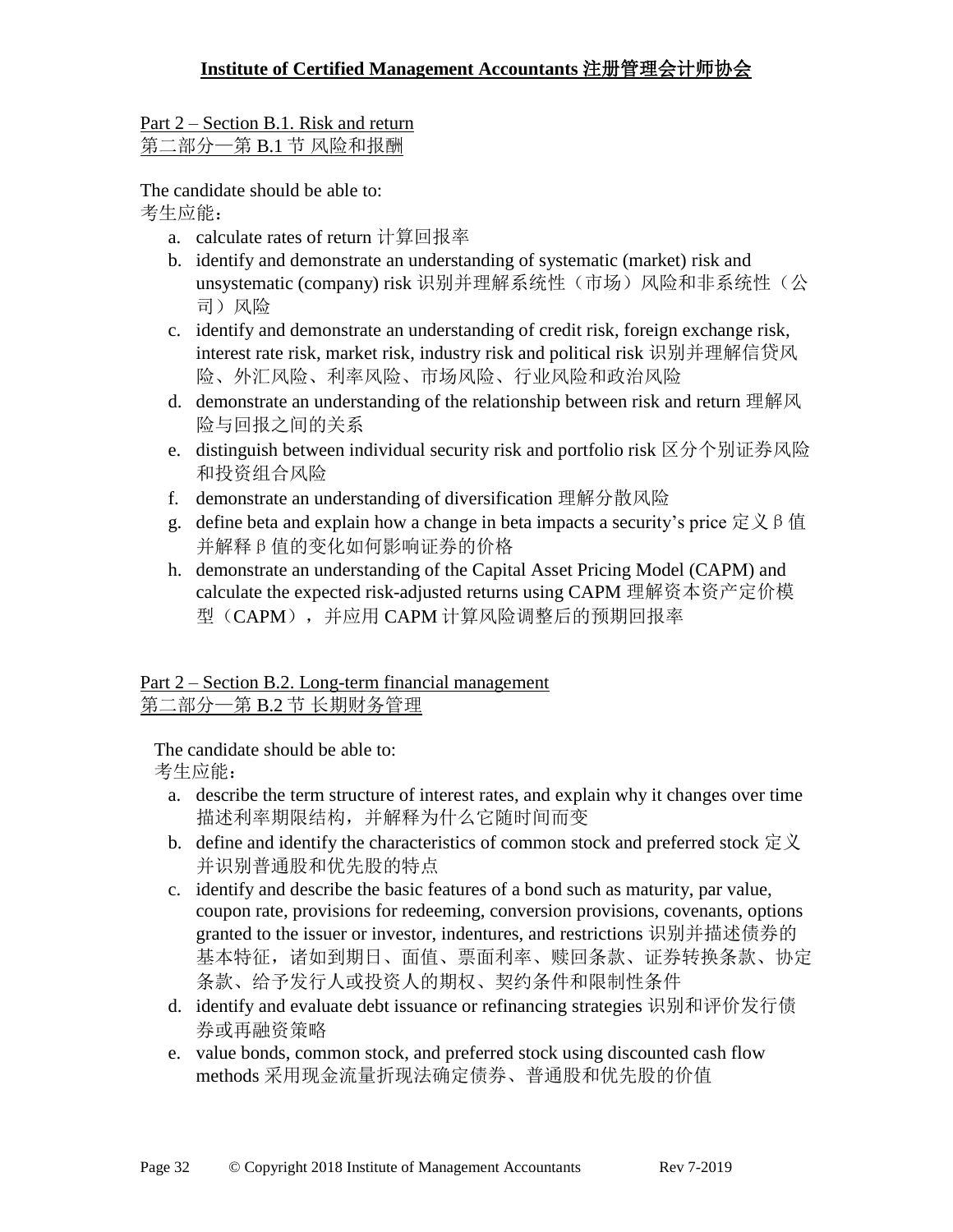- f. demonstrate an understanding of duration as a measure of bond interest rate sensitivity 理解存续期作为债券利率敏感性的一项指标
- g. explain how income taxes impact financing decisions 解释所得税如何影响融资 决策
- h. define and demonstrate an understanding of derivatives and their uses 定义并理 解衍生工具及其用途
- i. identify and describe the basic features of futures and forwards 识别并描述期货 和远期的基本特征
- j. distinguish a long position from a short position 区分多头与空头
- k. define options and distinguish between a call and a put by identifying the characteristics of each 定义期权,并通过识别看涨期权和看跌期权的特征区 分这两种期权
- 1. define strike price (exercise price), option premium, and intrinsic value  $\angle \angle \pm \angle \angle$ 价格(行使价格), 期权费和内在价值
- m. demonstrate an understanding of the interrelationship of the variables that comprise the value of an option; e.g., relationship between strike price (exercise price) and value of a call 理解组成期权价值的各项变量之间的相互关系, 例 如击发价格(行使价格)与看涨期权价值之间的关系
- n. define interest rate and foreign currency swaps 定义利率互换和外汇互换
- o. define and identify characteristics of other sources of long-term financing, such as leases, convertible securities, and warrants 定义并识别其他长期融资的特征, 例如租赁,可转换证券和权证
- p. demonstrate an understanding of the relationship among inflation, interest rates, and the prices of financial instruments 理解通货膨胀、利率和金融工具价格之 间的关系
- q. define the cost of capital and demonstrate an understanding of its applications in capital structure decisions 定义资本成本,并理解其在资本结构决策中的应用
- r. determine the weighted average cost of capital and the cost of its individual components 确定加权平均资本成本和其各个组成部分的成本
- s. calculate the marginal cost of capital 计算边际资本成本
- t. explain the importance of using marginal cost as opposed to historical cost 解释 采用边际成本而非历史成本的重要性
- u. demonstrate an understanding of the use of the cost of capital in capital investment decisions 理解资本成本在资本投资决策中的运用
- v. demonstrate an understanding of how income taxes impact capital structure and capital investment decisions 理解所得税如何影响资本结构和资本投资决策
- w. use the constant growth dividend discount model to value stock and demonstrate an understanding of the two-stage dividend discount model 运用固定增长股利折 现模型为股票估价,并理解两阶段股利折现模型
- x. demonstrate an understanding of relative or comparable valuation methods, such as price/earnings (P/E) ratios, market/book ratios, and price/sales ratios 理解相关 的或可比的各种估值方法,诸如市盈(P/E)率、市净率、市销率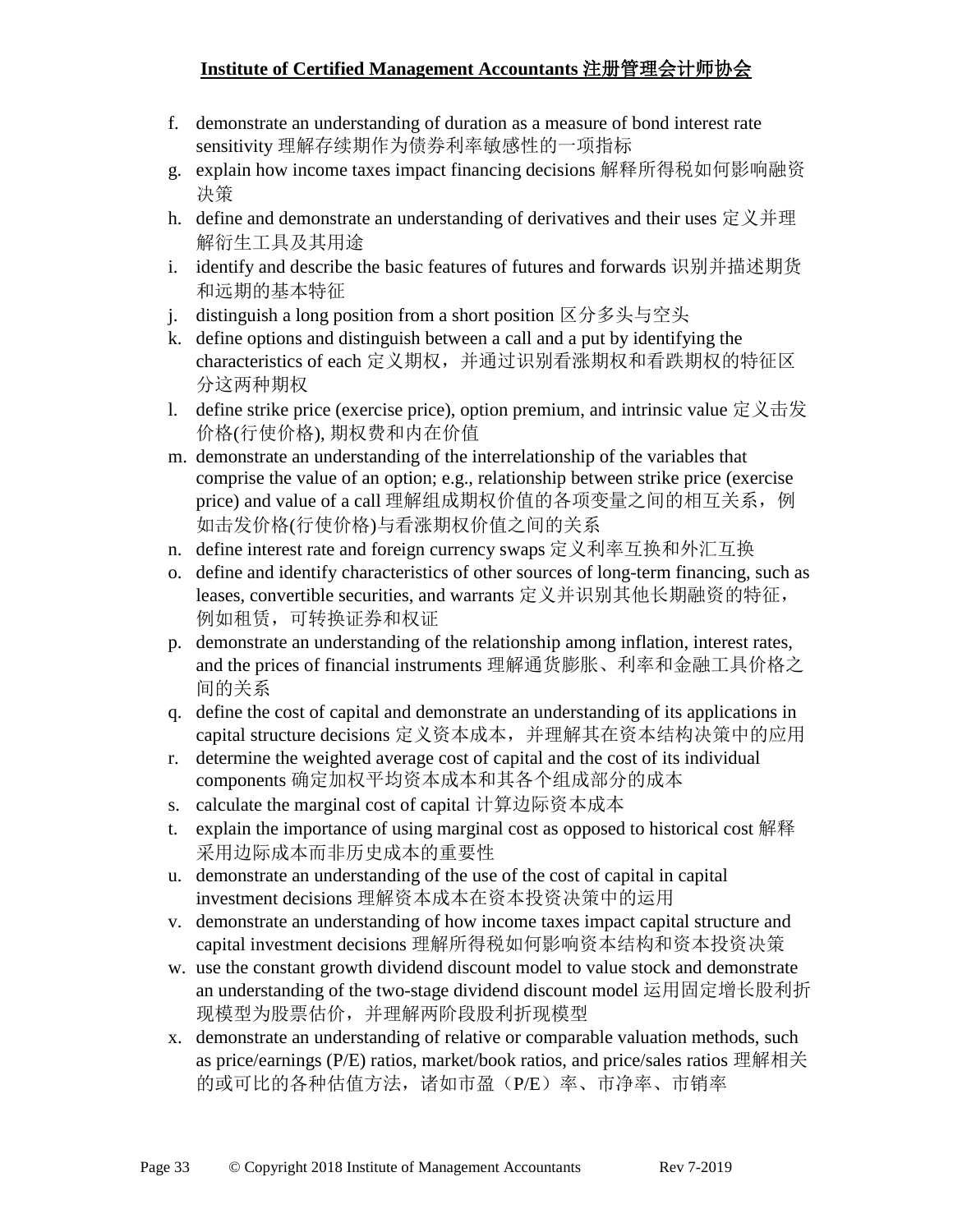#### Part 2 – Section B.3. Raising capital 第二部分—第 B.3 节 筹集资本

The candidate should be able to:

考生应能:

- a. identify the characteristics of the different types of financial markets and exchanges 识别不同类型的金融市场和交易所的特征
- b. demonstrate an understanding of the concept of market efficiency, including the strong form, semi-strong form, and weak form of market efficiency 理解市场效 率的概念,包括强势、半强势、和弱势市场效率
- c. describe the role of the credit rating agencies 描述信用评级机构的任务
- d. demonstrate an understanding of the roles of investment banks, including underwriting, advice, and trading 理解投资银行的业务,包括证券承销、咨询 和交易
- e. define initial public offerings (IPOs) 定义首次公开募股(IPOs)
- f. define subsequent/secondary offerings 定义再次(二次)发行
- g. describe lease financing, explain its benefits and disadvantages, and calculate the net advantage to leasing using discounted cash flow concepts 描述租赁融资, 解 释其优点与缺点,并运用现金流量折现概念计算租赁的净利益
- h. define the different types of dividends, including cash dividends, stock dividends, and stock splits 定义不同类型的股利, 包括现金股利, 股票股利, 和股票分 割
- i. identify and discuss the factors that influence the dividend policy of a firm  $\mathbb{R}$  in 并讨论影响一个企业股利政策的各项因素
- j. demonstrate an understanding of the dividend payment process for both common and preferred stock 理解普通股和优先股的股利发放程序
- k. define share repurchase and explain why a firm would repurchase its stock  $\hat{\mathbb{E}} \times$ 股份回购,并解释为什么企业要回购其股票
- l. define insider trading and explain why it is illegal 定义内幕交易,并解释为什 么它是非法的

### Part 2 – Section B.4. Working capital management 第二部分—第 B.4 节 营运资本管理

The candidate should be able to:

考生应能:

Working capital 营运资本

- a. define working capital and identify its components 定义营运资本并识别其组成 部分
- b. calculate net working capital 计算净营运资本
- c. explain the benefit of short-term financial forecasts in the management of working capital 解释短期财务预测在营运资本管理中的优点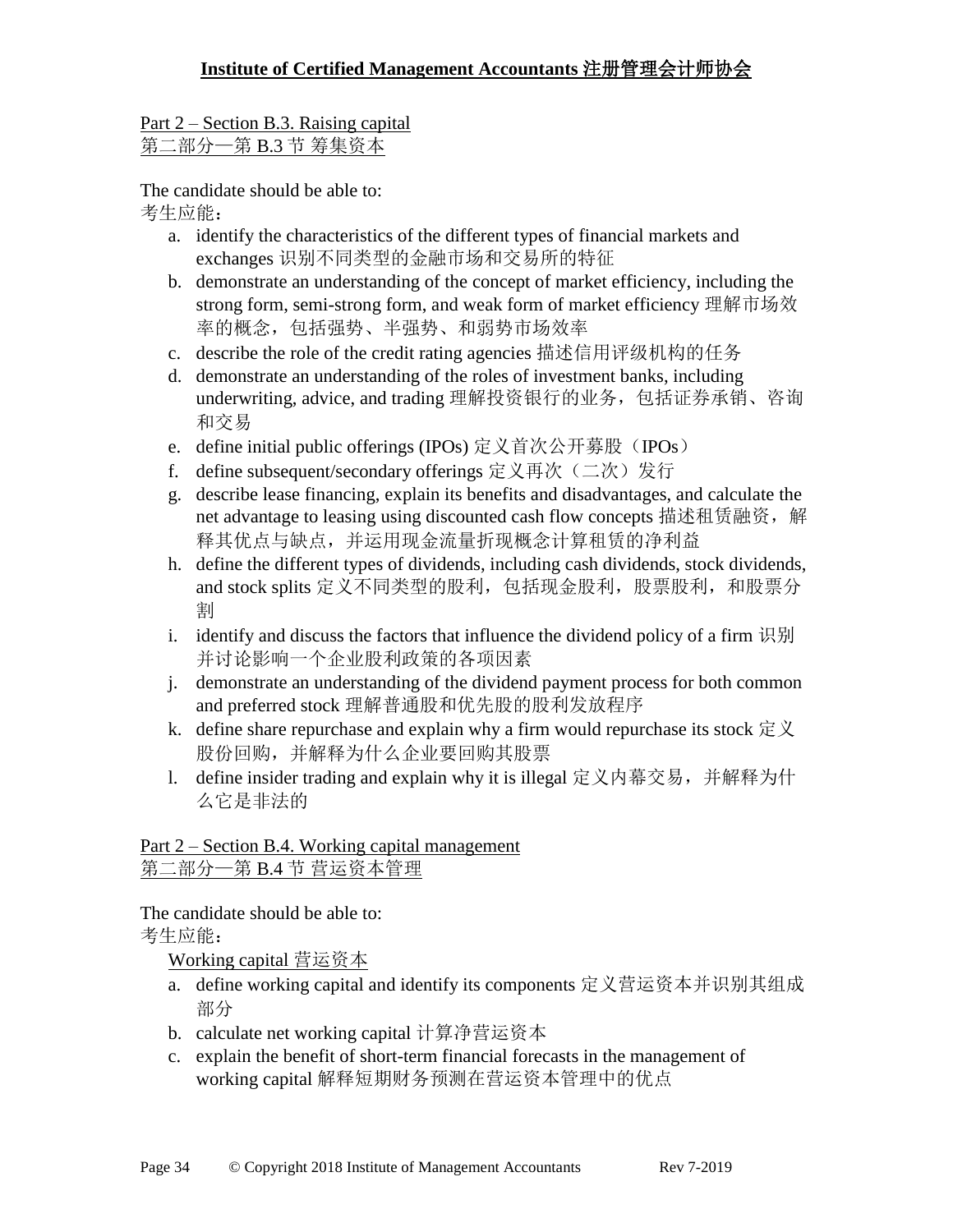Cash 现金

- d. identify and describe factors influencing the levels of cash 识别并描述影响现金 水平的因素
- e. identify and explain the three motives for holding cash 识别并解释持有现金的 三项动机
- f. prepare forecasts of future cash flows 编制未来现金流量的预测
- g. identify methods of speeding up cash collections 识别加快现金收回的方法
- h. calculate the net benefit of a lockbox system 计算锁箱系统的净利益
- i. define concentration banking 定义集中银行制
- j. demonstrate an understanding of compensating balances 理解补偿性余额
- k. identify methods of slowing down disbursements 识别延期支付的方法
- l. demonstrate an understanding of disbursement float and overdraft systems 理解 付款浮游量和透支制度

#### Marketable securities 有价证券

- m. identify and describe reasons for holding marketable securities 识别和描述持有 有价证券的理由
- n. define the different types of marketable securities, including money market instruments, T-bills, treasury notes, treasury bonds, repurchase agreements, federal agency securities, bankers' acceptances, commercial paper, negotiable CDs, Eurodollar CDs, and other marketable securities 定义各种有价证券,包括 货币市场工具、短期国库券、中期国库券、长期国库券、回购协议、联邦机 构证券、银行承兑汇票、商业票据、可转让定期存单、欧洲美元定期存单和 其他有价证券
- o. evaluate the trade-offs among the variables in marketable security selections, including safety, marketability/liquidity, yield, maturity, and taxability 评估在选 择有价证券时的各项变量包括安全性、适销性/流动性、收益率、到期日和 可征税性之间的权衡
- p. demonstrate an understanding of the risk and return trade-off 理解风险和回报之 间的权衡

Accounts receivable 应收账款

- q. identify the factors influencing the level of receivables 识别影响应收账款水平 的因素
- r. demonstrate an understanding of the impact of changes in credit terms or collection policies on accounts receivable, working capital and sales volume 理解 信贷条件或收账政策的变化对应收账款、营运资本和销售量的影响
- s. define default risk 定义违约风险
- t. identify and explain the factors involved in determining an optimal credit policy 识别并解释确定最优信贷政策时所涉及的各项因素

Inventory 存货

u. define lead time and safety stock; identify reasons for carrying inventory and the factors influencing its level 定义交付周期和安全库存; 识别持有存货的原因 和影响存货量的各因素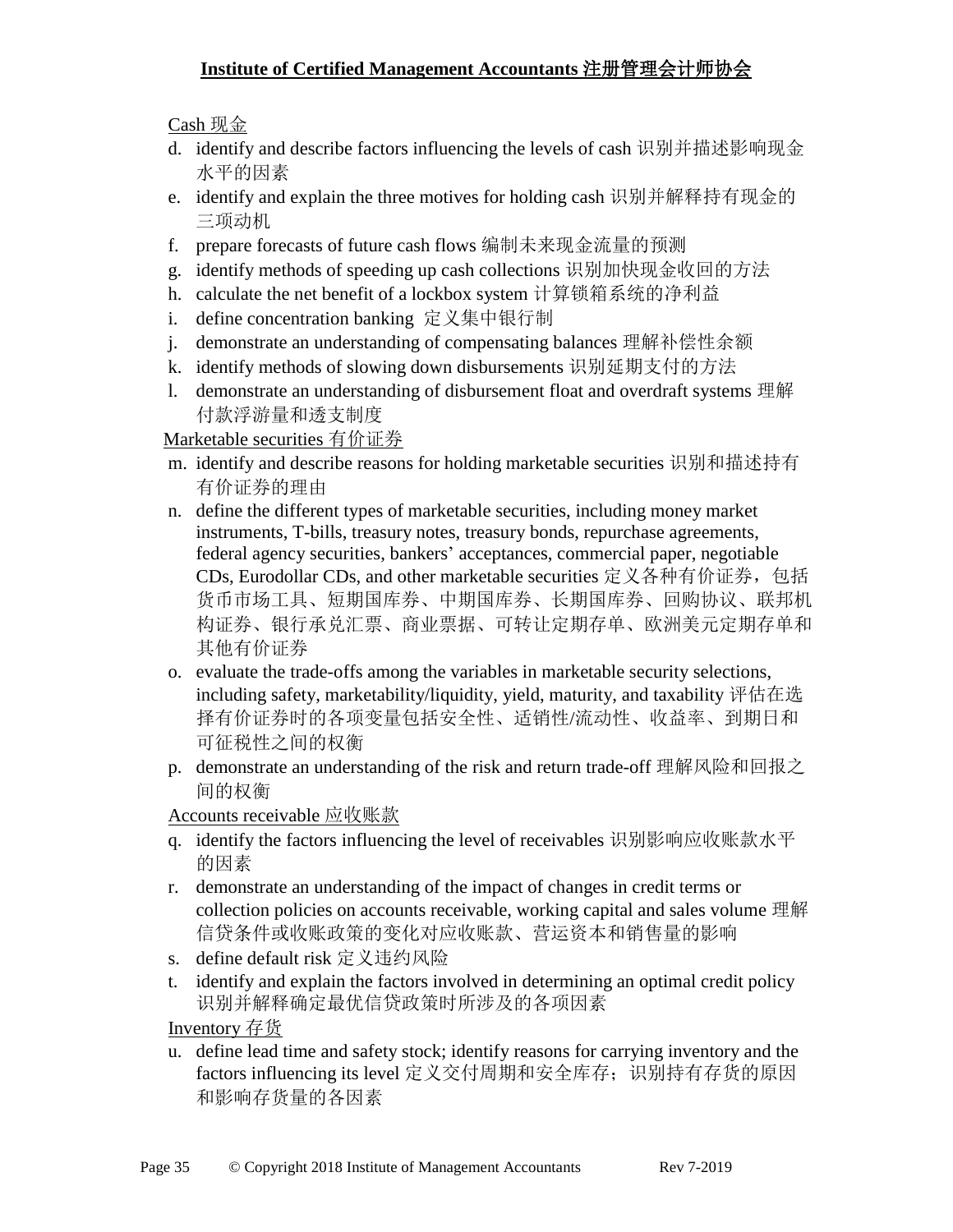- v. identify and calculate the costs related to inventory, including carrying costs, ordering costs and shortage (stockout) costs 识别并计算与存货有关的各项成 本,包括持有成本、订货成本、短缺(缺货)成本
- w. explain how a just-in-time (JIT) inventory management system helps manage inventory 解释适时存货管理系统是如何帮助管理存货的
- x. identify the interaction between high inventory turnover and high gross margin (calculation not required) 识别高存货周转率和高毛利率之间的相互影响(不 要求计算)
- y. demonstrate an understanding of economic order quantity (EOQ) and how a change in one variable would affect the EOQ (calculation not required) 理解经济 订货量(EOQ),以及某变量的变化如何影响 EOQ(不需要作计算)

Short-term credit and working capital cost management 短期信贷和营运资本的成 本管理

- z. demonstrate an understanding of how risk affects a firm's approach to its current asset financing policy (aggressive, conservative, etc.) 理解风险如何影响企业流 动资产融资政策的方式(激进式的、保守式的等等)
- aa. identify and describe the different types of short-term credit, including trade credit, short-term bank loans, commercial paper, lines of credit, and bankers' acceptances 识别并描述不同类型的短期信贷,包括商业信用、短期银行贷 款、商业票据、信用额度和银行承兑汇票
- bb. estimate the annual cost and effective annual interest rate of not taking a cash discount 估计未利用现金折扣的年化成本和实际年利率
- cc. calculate the effective annual interest rate of a bank loan with a compensating balance requirement and/or a commitment fee 计算有补偿性余额要求和/或承诺 费情况下的银行贷款的实际年利率
- dd. demonstrate an understanding of factoring accounts receivable and calculate the cost of factoring 理解出让应收账款,并计算出让应收账款的成本
- ee. explain the maturity matching or hedging approach to financing 解释资产负债的 到期匹配或套期保值的融资方式
- ff. demonstrate an understanding of the factors involved in managing the costs of working capital 理解与营运资本成本管理相关的因素

#### General 综合

gg. recommend a strategy for managing current assets that would fulfill a given objective 推荐一项管理流动资产的策略以实现某给定的目标

#### Part 2 – Section B.5. Corporate restructuring 第二部分—第 B.5 节 公司重组

The candidate should be able to:

- *a.* demonstrate an understanding of the following:
	- i. mergers and acquisitions, including horizontal, vertical, and conglomerate
	- ii. leveraged buyouts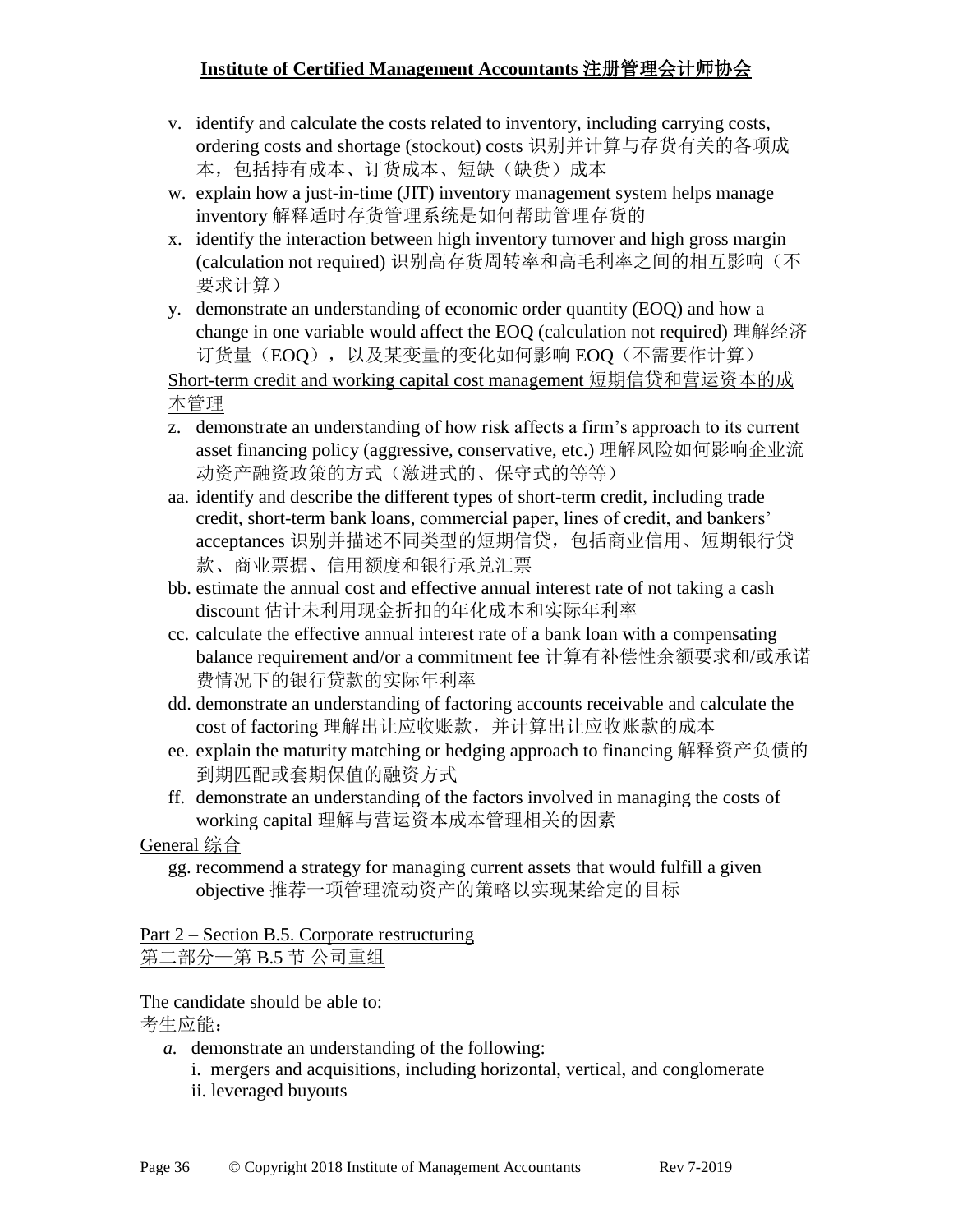理解以下概念: i. 合并和收购, 包括平行并购, 垂直并购, 和混合并购 ii. 杠杆收购

- b. identify defenses against takeovers (e.g., golden parachute, leveraged recapitalization, poison pill (shareholders' rights plan), staggered board of directors, fair price, voting rights plan, white knight) 识别防御收购的方式(例如,黄金降落伞,杠杆资本重组,毒丸计划(股东 权利计划),交错董事会,公平议价,投票权计划,白衣骑士方案)
- c. identify and describe divestiture concepts such as spin-offs, split-ups, equity carve-outs, and tracking stock 识别并描述资产剥离的各项概念,诸如分拆、分 割、股权切离和追踪股
- d. evaluate key factors in a company's financial situation and determine if a restructuring would be beneficial to the shareholders 评估影响一家公司财务状 况的重要因素,并确定重组是否对股东有利
- e. identify possible synergies in targeted mergers and acquisitions 识别目标并购可 能获得的协同效应
- f. value a business, a business segment, and a business combination using discounted cash flow method 运用现金流量折现法为企业、企业分部和企业合并估值
- g. evaluate a proposed business combination and make a recommendation based on both quantitative and qualitative considerations 根据定量和定性因素,对所提议 的企业合并作出评估和建议

Part 2 – Section B.6. International finance 第二部分—第 B.6 节 国际金融

The candidate should be able to:

- a. demonstrate an understanding of foreign currencies and how foreign currency affects the prices of goods and services 理解外汇, 以及外汇如何影响产品与服 务的价格
- b. identify the variables that affect exchange rates 识别影响汇率的变量
- c. calculate whether a currency has depreciated or appreciated against another currency over time, and evaluate the impact of the change 计算一种货币在一段 时间内对另外一种货币是贬值还是升值,并评估该变化的影响
- d. demonstrate how currency futures, currency swaps, and currency options can be used to manage exchange rate risk 理解如何使用货币期货、货币互换和货币期 权管理汇率风险
- e. calculate the net profit/loss of cross-border transactions, and evaluate the impact of this net profit/loss 计算跨境交易的净利润/亏损,并评估该净利润/亏损的 影响
- f. recommend methods of managing exchange rate risk and calculate the net profit/loss of your strategy 推荐管理汇率风险的方法,并计算在你的策略下获 得的净利润/亏损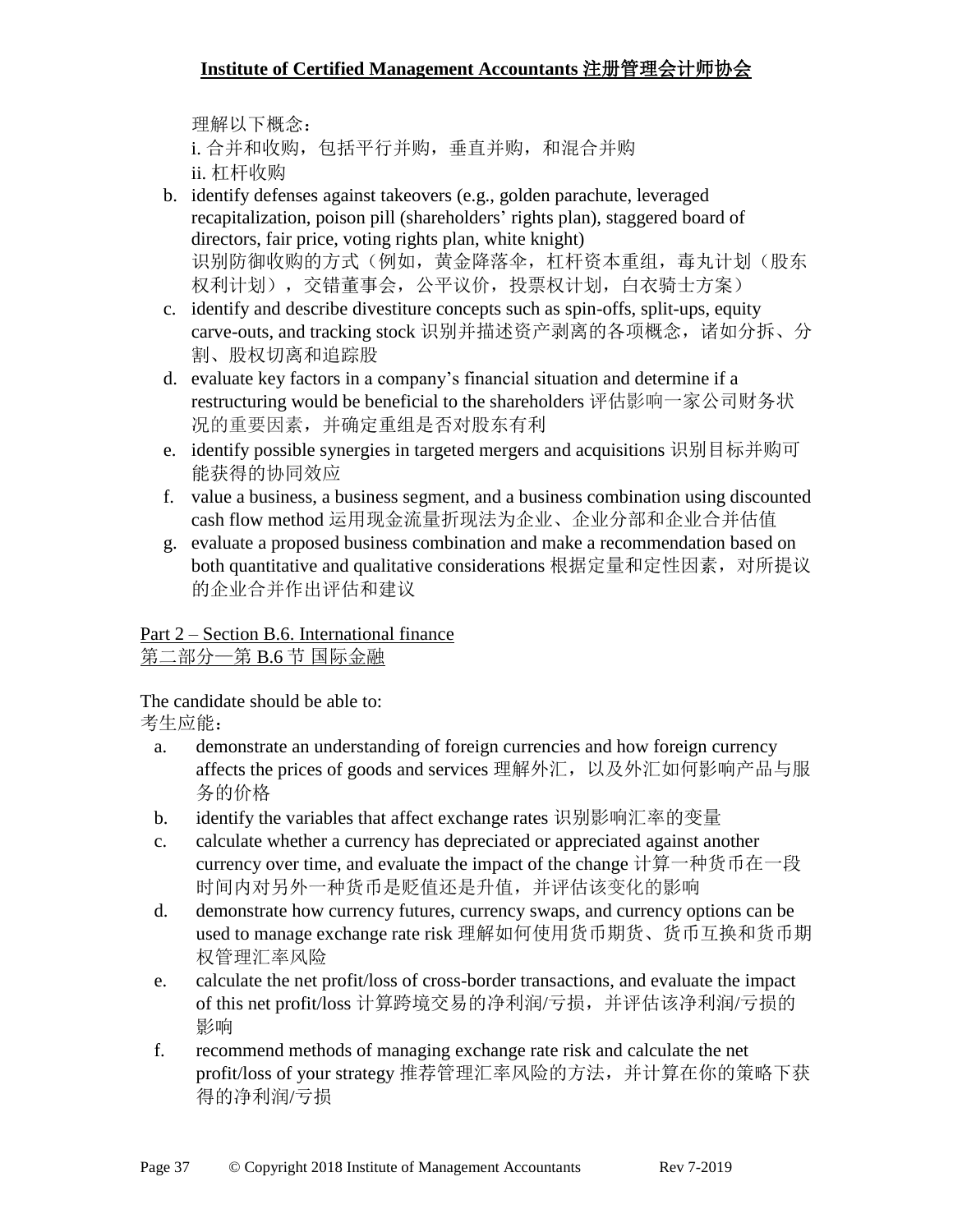- g. identify and explain the benefits of international diversification 识别并解释跨国 多元化经营的优势
- h. identify and explain common trade financing methods, including cross-border factoring, letters of credit, banker's acceptances, forfaiting, and countertrade 识别 并解释一般贸易融资的方法,包括跨境应收账款出让,信用证,银行承兑汇 票,未偿债务买卖,和对销贸易

### **Section C. Decision Analysis (25% - Levels A, B, and C)** 第 **C** 节**.** 决策分析(**25%**—**A** 级、**B** 级和 **C** 级)

Part 2 – Section C.1. Cost/volume/profit analysis 第二部分—第 C.1 节 成本/数量/利润分析

The candidate should be able to:

- a. demonstrate an understanding of how cost/volume/profit (CVP) analysis (breakeven analysis) is used to examine the behavior of total revenues, total costs, and operating income as changes occur in output levels, selling prices, variable costs per unit, or fixed costs 理解本量利(CVP)分析(保本分析)如何用于 检查当产出水平、售价、单位产品变动成本、或固定成本发生变化时,对其 收入总额、成本总额和营业利润习性的影响
- b. calculate operating income at different operating levels 计算不同营业水平时的 营业利润
- c. differentiate between costs that are fixed and costs that are variable with respect to levels of output 根据对产出水平变化的反应,把成本区分为固定成本和变 动成本
- d. explain why the classification of fixed vs. variable costs is affected by the timeframe being considered 解释为什么对固定成本与变动成本的分类,受所 考虑的时间期限的影响
- e. calculate contribution margin per unit and total contribution margin 计算单位边 际贡献和总边际贡献
- f. calculate the breakeven point in units and dollar sales to achieve targeted operating income or targeted net income 计算为达到目标营业利润或目标净利 润所需要的按单位数量计算的保本点和按金额计算的保本点
- g. demonstrate an understanding of how changes in unit sales mix affect operating income in multiple-product situations 理解在多产品的情况下单位销售组合的 变化如何影响营业利润
- h. calculate multiple-product breakeven points given percentage share of sales and explain why there is no unique breakeven point in multiple-product situations 在 给定销售组合百分比的情况下,计算多产品保本点,并解释为什么在多产品 的条件下,保本点不止一个
- i. define, calculate, and interpret the margin of safety and the margin of safety ratio 定义、计算并解释安全边际和安全边际比率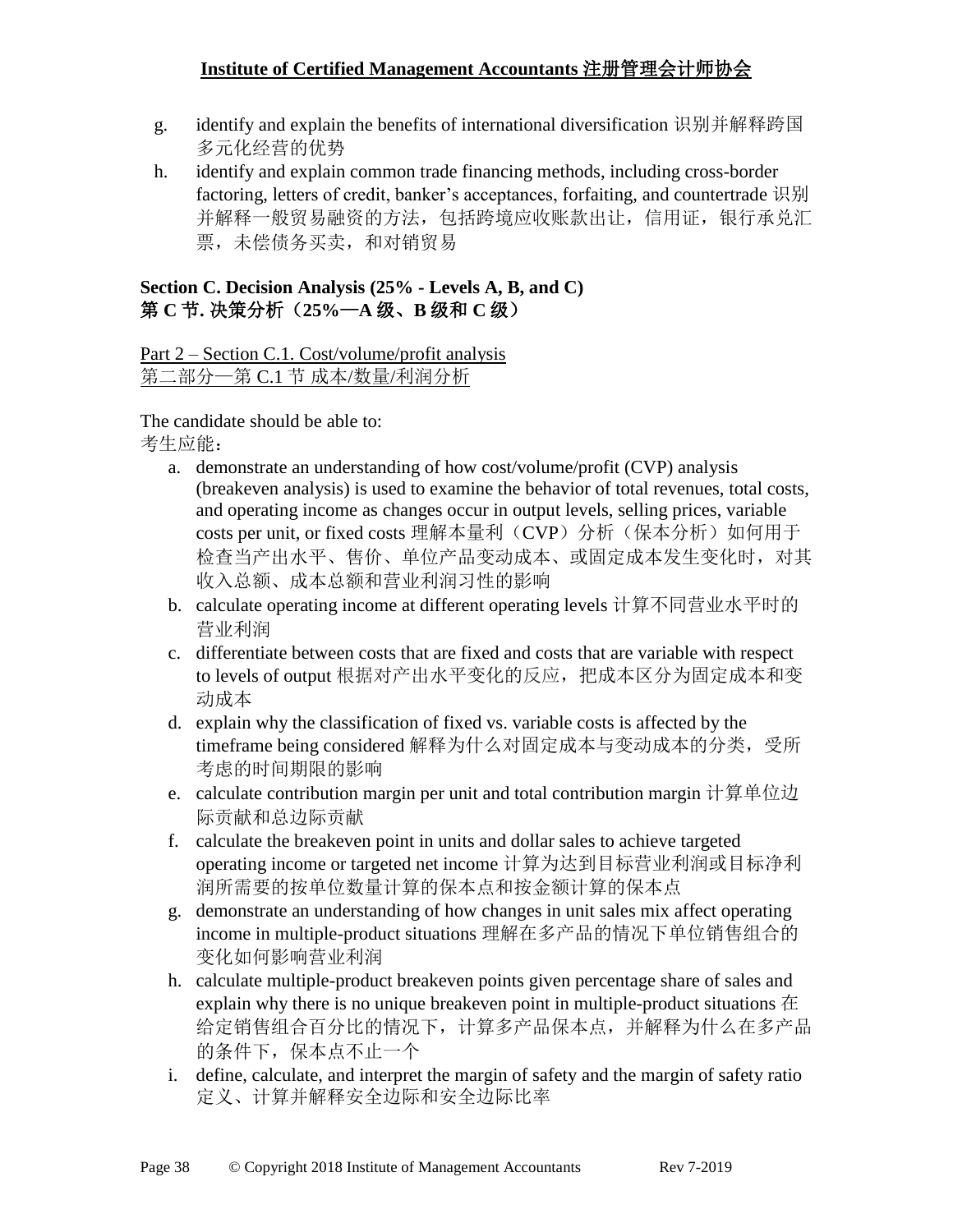- j. explain how sensitivity analysis can be used in CVP analysis when there is uncertainty about sales 解释当销售情况不确定时, 敏感性分析如何能用于本 量利分析
- k. analyze and recommend a course of action using CVP analysis 运用本量利分 析,分析并推荐应采取的行动
- l. demonstrate an understanding of the impact of income taxes on CVP analysis 理 解所得税对于本量利分析的影响

Part 2 – Section C.2. Marginal analysis 第二部分—第 C.2 节 边际分析

- a. identify and define relevant costs (incremental, marginal, or differential costs), sunk costs, avoidable costs, explicit and implicit costs, split-off point, joint production costs, separable processing costs, and relevant revenues 识别并定义 相关成本(增量成本、边际成本或差量成本)、沉没成本、可避免成本、显 性成本和隐性成本、分离点、联合生产成本、可分离成本,以及相关收入
- b. explain why sunk costs are not relevant in the decision-making process 解释为什 么沉没成本与决策过程不相关
- c. demonstrate an understanding of and calculate opportunity costs 理解并计算机会 成本
- d. calculate relevant costs given a numerical scenario 在给定数据的情况下,计算 相关成本
- e. define and calculate marginal cost and marginal revenue 定义并计算边际成本和 边际收入
- f. identify and calculate total cost, average fixed cost, average variable cost, and average total cost 识别并计算总成本、平均固定成本、平均变动成本和平均 总成本
- g. demonstrate proficiency in the use of marginal analysis for decisions such as (a) introducing a new product or changing output levels of existing products, (b) accepting or rejecting special orders, (c) making or buying a product or service, (d) selling a product or performing additional processes and selling a more valueadded product, and (e) adding or dropping a segment 熟练运用边际分析做出决 策, 例如 (a) 推出一种新产品或改变现有产品的产出量, (b) 接受或拒绝特 殊订单,(c) 自制或外购一种产品或劳务,(d) 销售一种产品或对该产品作进 一步加工使其更增值后再销售,(e) 增设或撤销一个分部
- h. calculate the effect on operating income of a decision to accept or reject a special order when there is idle capacity and the order has no long-run implications 计算 当存在闲置产能,且某个特殊订单没有长期影响时,接受或拒绝该特殊订单 对营业利润的影响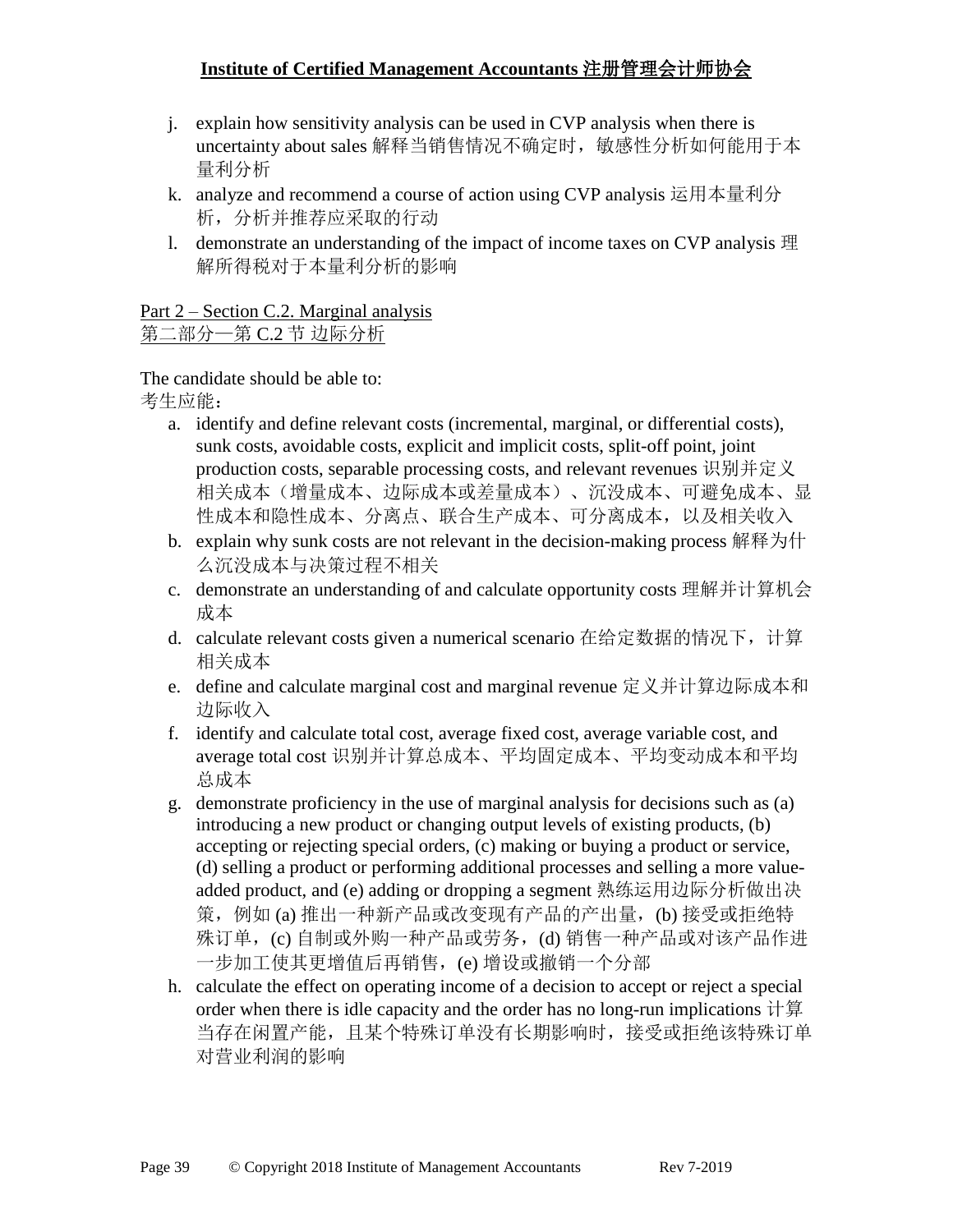- i. identify and describe qualitative factors in make-or-buy decisions, such as product quality and dependability of suppliers 识别并描述自制或外购决策中的各项定 性因素,诸如产品的质量和供应商的可靠性
- j. calculate the effect on operating income of a make-or-buy decision 计算自制或 外购决策对营业利润的影响
- k. calculate the effects on operating income of a decision to sell or process further or to drop or add a segment 计算出售或进一步加工的决策亦或撤销或增设一个 分部的决策对营业利润的影响
- l. identify the effects of changes in capacity on production decisions 识别产能变化 对生产决策的影响
- m. demonstrate an understanding of the impact of income taxes on marginal analysis 理解所得税对边际分析的影响
- n. recommend a course of action using marginal analysis 运用边际分析提出建议

### Part 2– Section C.3. Pricing 第二部分—第 C.3 节 定价

The candidate should be able to:

- a. identify different pricing methodologies, including market comparables, costbased, and value-based approaches 识别不同的定价方法,包括市场可比数 据,以成本为基础和以价值为基础的定价法
- b. differentiate between a cost-based approach (cost-plus pricing, mark-up pricing) and a market-based approach to setting prices 区分以成本为基础的定价法(成 本加成定价法,成本溢价定价法)和以市场为基础的定价法
- c. calculate selling price using a cost-based approach 用以成本为基础的定价法计 算销售价格
- d. demonstrate an understanding of how the pricing of a product or service is affected by the demand for and supply of the product or service, as well as the market structure within which it operates 理解产品或劳务的定价如何受该产品 或劳务供需状况的影响,同时也受该企业经营所在的市场结构的影响
- e. demonstrate an understanding of the impact of cartels on pricing 理解卡特尔对 定价的影响
- f. demonstrate an understanding of the short-run equilibrium price for the firm in (1) pure competition; (2) monopolistic competition; (3) oligopoly; and (4) monopoly using the concepts of marginal revenue and marginal cost 应用边际收入和边际 成本的概念,理解企业在(1)完全竞争;(2)垄断性竞争;(3)寡头垄断;和(4) 垄断下的短期均衡价格
- g. identify techniques used to set prices based on understanding customers' perceptions of value and competitors' technologies, products, and costs 识别基于 客户对价值的看法和竞争对手的技术、产品和成本的理解而制订价格所采用 的定价技术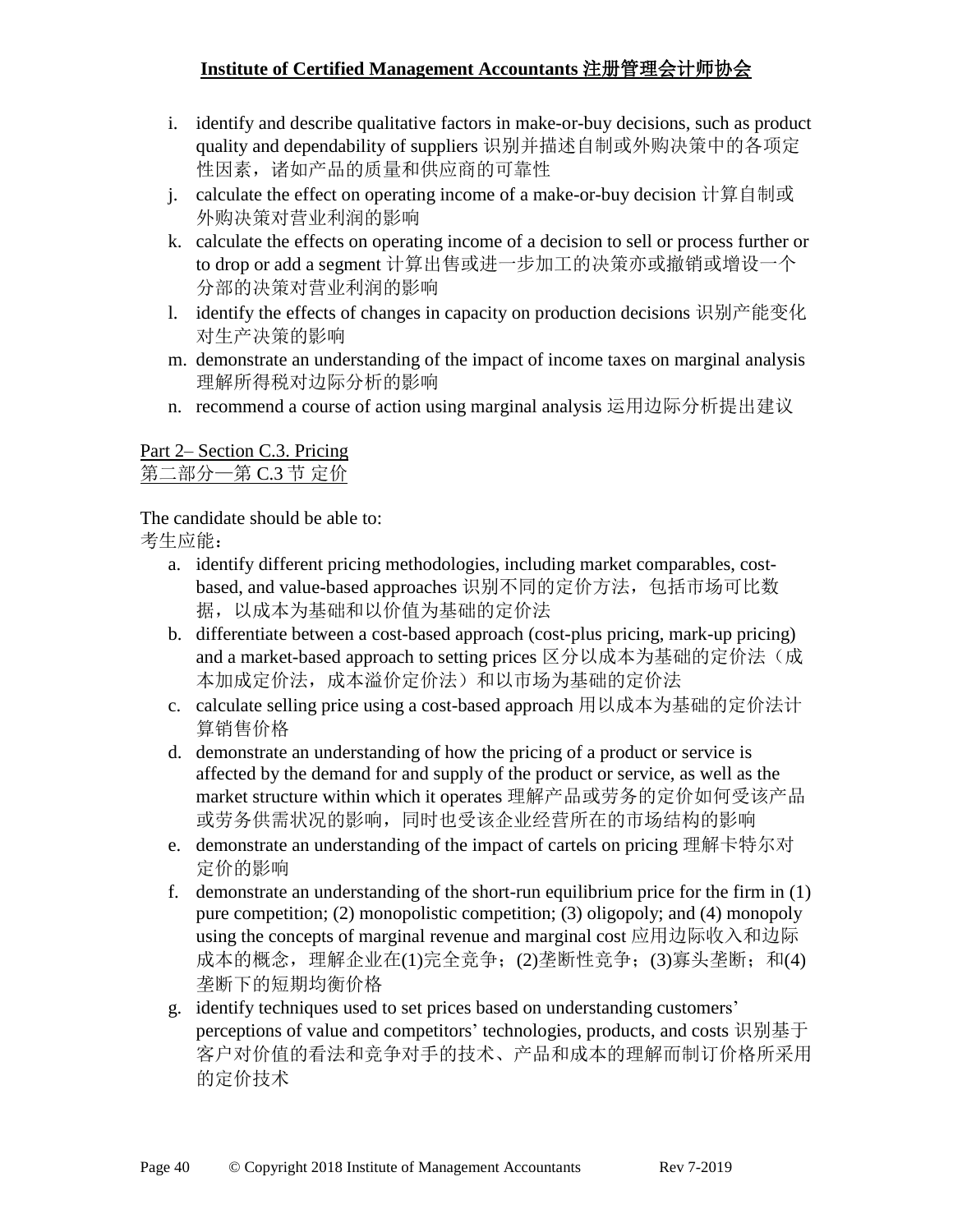- h. define and demonstrate an understanding of target pricing and target costing and identify the main steps in developing target prices and target costs 定义并理解目 标定价法和目标成本法,识别确定目标价格和目标成本的主要步骤
- i. define value engineering 定义价值工程
- j. calculate the target operating income per unit and target cost per unit 计算单位目 标营业利润和单位目标成本
- k. define and distinguish between a value-added cost and a nonvalue-added cost  $\dot{\Xi}$ 义并区分增值成本和非增值成本
- l. define the pricing technique of cost plus target rate of return 定义成本加目标回 报率的定价方法
- m. calculate the price elasticity of demand using the midpoint formula 应用中点公 式计算需求的价格弹性
- n. define and explain elastic and inelastic demand 定义并解释弹性需求和非弹性 需求
- o. estimate total revenue given changes in prices and demand as well as elasticity 根 据给定的价格变化、需求变化和弹性,估计总收入
- p. discuss how pricing decisions can differ in the short-run and in the long-run  $\forall \mathcal{P}$ 短期定价决策和长期定价决策如何会有所区别
- q. define product life cycle; identify and explain the four stages of the product life cycle; and explain why pricing decisions might differ over the life of a product 定 义产品生命周期; 识别并解释产品生命周期的四个阶段; 解释在不同的生命 周期阶段为什么定价决策会有所不同
- r. evaluate and recommend pricing strategies under specific market conditions 评估 并推荐在具体的市场条件下的定价策略

#### **Section D. Risk Management (10% - Levels A, B, and C)** 第 **D** 节**.** 风险管理(**10%**—**A** 级、**B** 级和 **C** 级)

Part 2– Section D.1. Enterprise risk 第二部分—第 D.1 节 企业风险

- a. identify and explain the different types of risk, including business risk, hazard risks, financial risks, operational risks, and strategic risks 识别并解释不同类型 的风险,包括商业风险、危害风险、财务风险、营运风险和战略风险
- b. demonstrate an understanding of operational risk 理解营运风险
- c. define legal risk, compliance risk, and political risk 定义法律风险、合规风险和 政治风险
- d. demonstrate an understanding of how volatility and time impact risk 理解波动性 和时间如何影响风险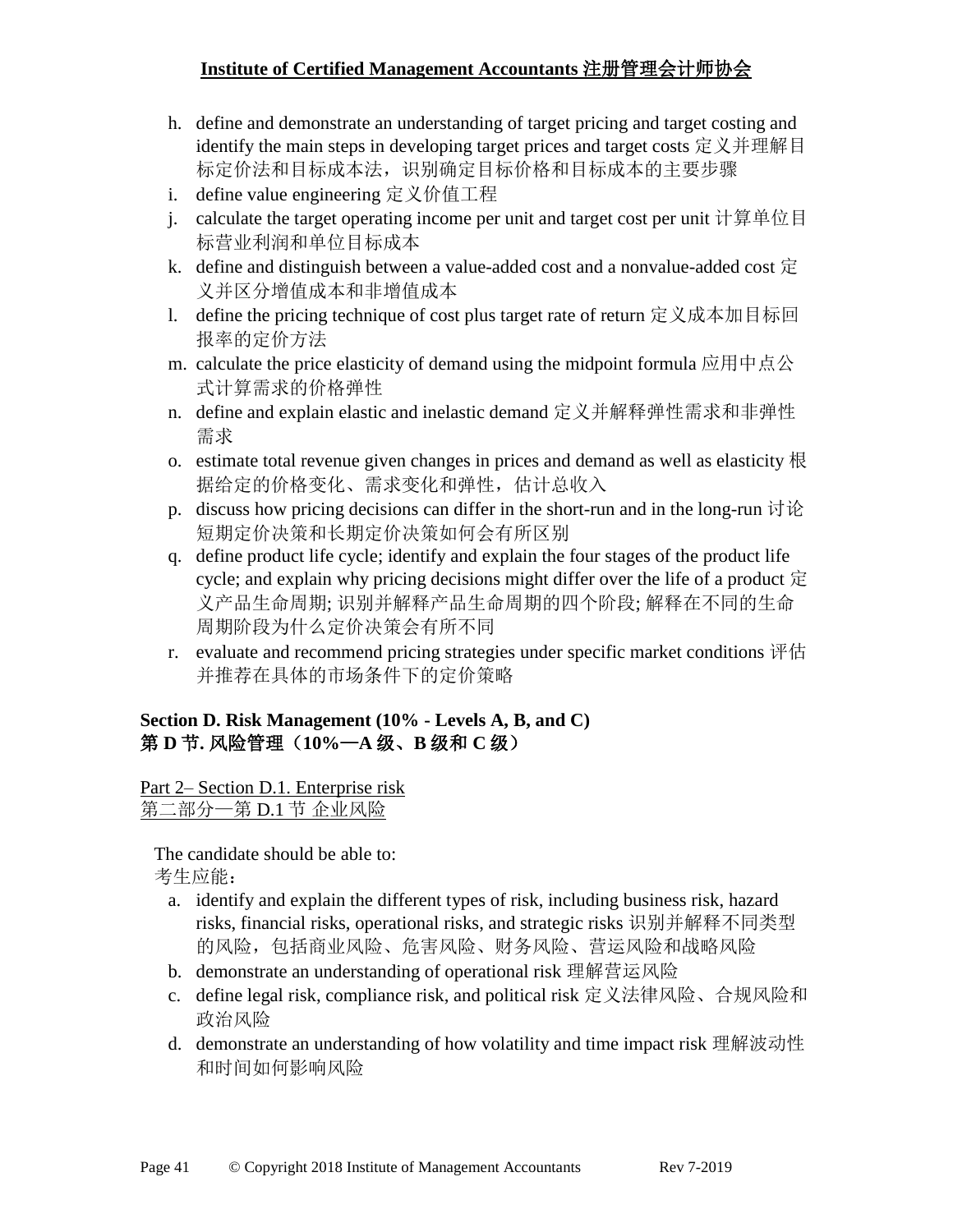- e. define the concept of capital adequacy; i.e., solvency, liquidity, reserves, sufficient capital, etc.定义资本充足性概念, 即偿付能力、变现能力、准备 金、充足的资本等
- f. explain the use of probabilities in determining exposure to risk and calculate expected loss given a set of probabilities 解释应用概率以确定风险承受程度, 并计算在给定的一组概率下预期的损失
- g. define the concepts of unexpected loss and maximum possible loss (extreme or catastrophic loss) 定义非预期损失和最大可能损失(极端的或灾难性的损 失)
- h. identify strategies for risk response (or treatment), including actions to avoid, retain, reduce (mitigate), transfer (share), and exploit (accept) risks 识别风险应 对(或处理)策略,包括避免、保留、减少(缓解)、转移(分担)和利用 (接受)风险的各项行动
- i. define risk transfer (e.g., purchasing insurance, issuing debt) 定义风险转移(例 如购买保险、发行债务)
- j. demonstrate an understanding of the concept of residual risk and distinguish it from inherent risk 理解剩余风险的概念,并指出它与固有风险之间的区别
- k. identify and explain the benefits of risk management 识别并解释风险管理的好 处
- l. identify and describe the key steps in the risk management process 识别并描述风 险管理过程中的主要步骤
- m. explain how attitude toward risk might affect the management of risk 解释对待风 险的态度如何可能影响风险的管理
- n. demonstrate a general understanding of the use of liability/hazard insurance to mitigate risk (detailed knowledge not required) 理解运用负债/危害保险以减轻 风险(不需要作详细说明)
- o. identify methods of managing operational risk 识别管理营运风险的方法
- p. identify and explain financial risk management methods 识别并解释财务风险的 管理方法
- q. identify and explain qualitative risk assessment tools including risk identification, risk ranking, and risk maps 识别并解释风险评估的定性工具,包括风险确 认、风险分级和风险分布图
- r. identify and explain quantitative risk assessment tools including cash flow at risk, earnings at risk, earnings distributions, and earnings per share (EPS) distributions 识别并解释风险评估的定量工具,包括在险现金流量、在险盈余、盈余分配 和每股收益(EPS)分配
- s. identify and explain Value at Risk (VaR) (calculations not required) 识别并解释 在险价值(VaR)(不需要计算)
- t. define enterprise risk management (ERM) and identify and describe key objectives, components and benefits of an ERM program 定义企业风险管理 (ERM), 识别和描述 ERM 的主要目的、组成部分和优点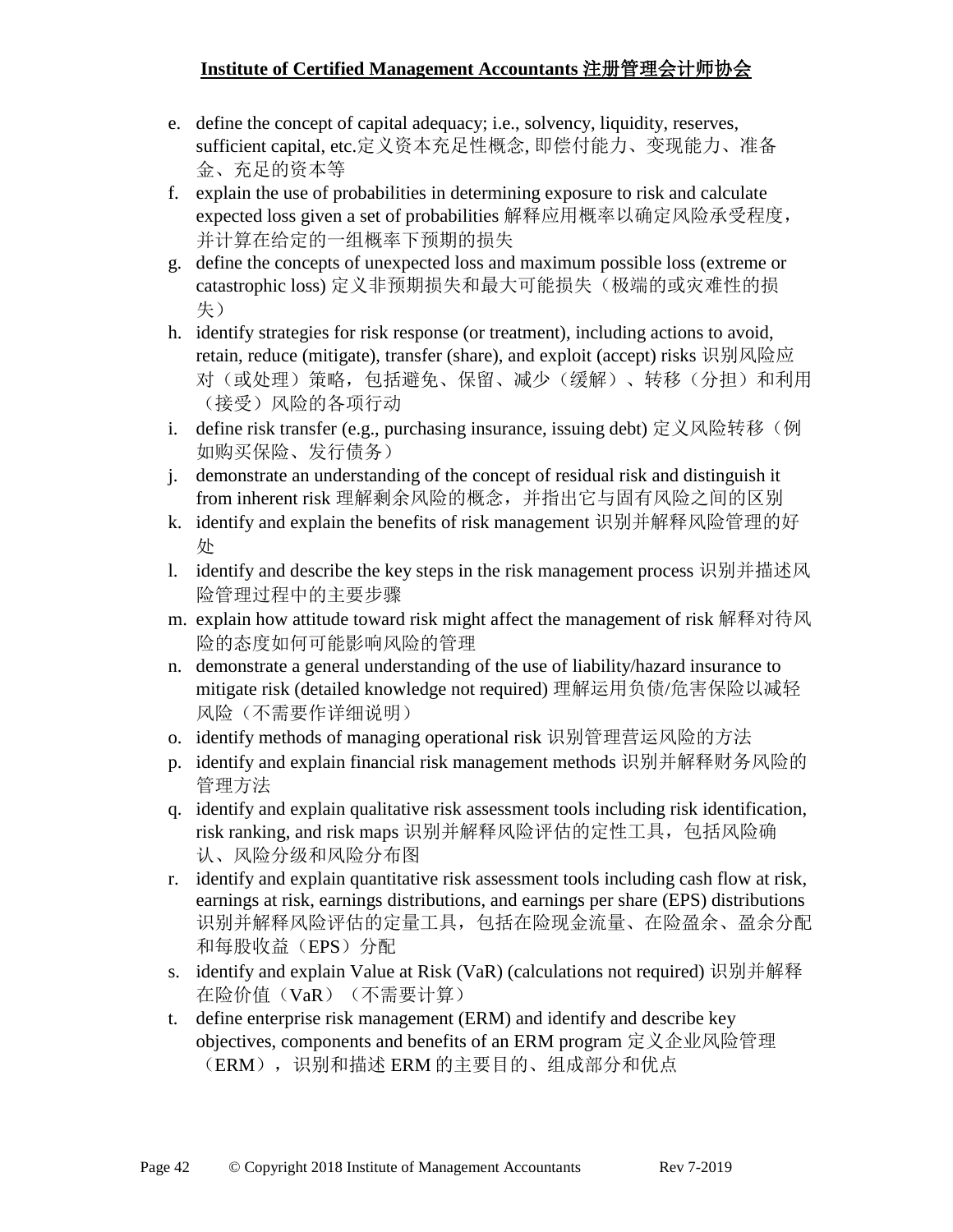- u. identify event identification techniques and provide examples of event identification within the context of an ERM approach 识别事件识别技术,并举 出运用 ERM 识别事件的实例
- v. explain how ERM practices are integrated with corporate governance, risk analytics, portfolio management, performance management, and internal control practices 解释 ERM 实践如何与公司治理、风险分析,投资组合管理,绩效 管理,和内控实践整合
- w. evaluate scenarios and recommend risk mitigation strategies 评估不同的情景并 推荐缓解风险的策略
- x. prepare a cost-benefit analysis and demonstrate an understanding of its uses in risk assessment and decision making 编制成本效益分析,理解其在风险评估和 决策制定中的用途
- y. demonstrate an understanding of the COSO Enterprise Risk Management Integrated Framework (2017) 理解发起组织委员会(COSO)的企业风险管理 整合框架(2017)

#### **Section E. Investment Decisions (10% - Levels A, B, and C)** 第 **E** 节**.** 投资决策(**10%**—**A** 级、**B** 级和 **C** 级)

Part 2 – Section E.1. Capital budgeting process 第二部分—第 E.1 节 资本预算过程

The candidate should be able to:

- a. define capital budgeting and identify the steps or stages undertaken in developing and implementing a capital budget for a project 定义资本预算编制,并识别在 为某一项目制订和实施资本预算中所采取的步骤或阶段
- b. identify and calculate the relevant cash flows of a capital investment project on both a pretax and after-tax basis 识别并计算资本投资项目的税前相关现金流 和税后相关现金流
- c. demonstrate an understanding of how income taxes affect cash flows 理解所得税 如何影响现金流
- d. distinguish between cash flows and accounting profits and discuss the relevance to capital budgeting of incremental cash flow, sunk cost, and opportunity cost  $\boxtimes$ 分现金流量和会计利润,并讨论其与资本预算编制的增量现金流量、沉没成 本和机会成本的相关性
- e. explain the importance of changes in net working capital in capital budgeting 解 释净营运资本变化在资本预算编制中的重要性
- f. discuss how the effects of inflation are reflected in capital budgeting analysis  $\overrightarrow{v}$ 论通货膨胀的结果如何反映在资本预算分析中
- g. define hurdle rate 定义最低预期回报率
- h. identify alternative approaches to dealing with risk in capital budgeting识别处理 资本预算编制中的风险的替代方法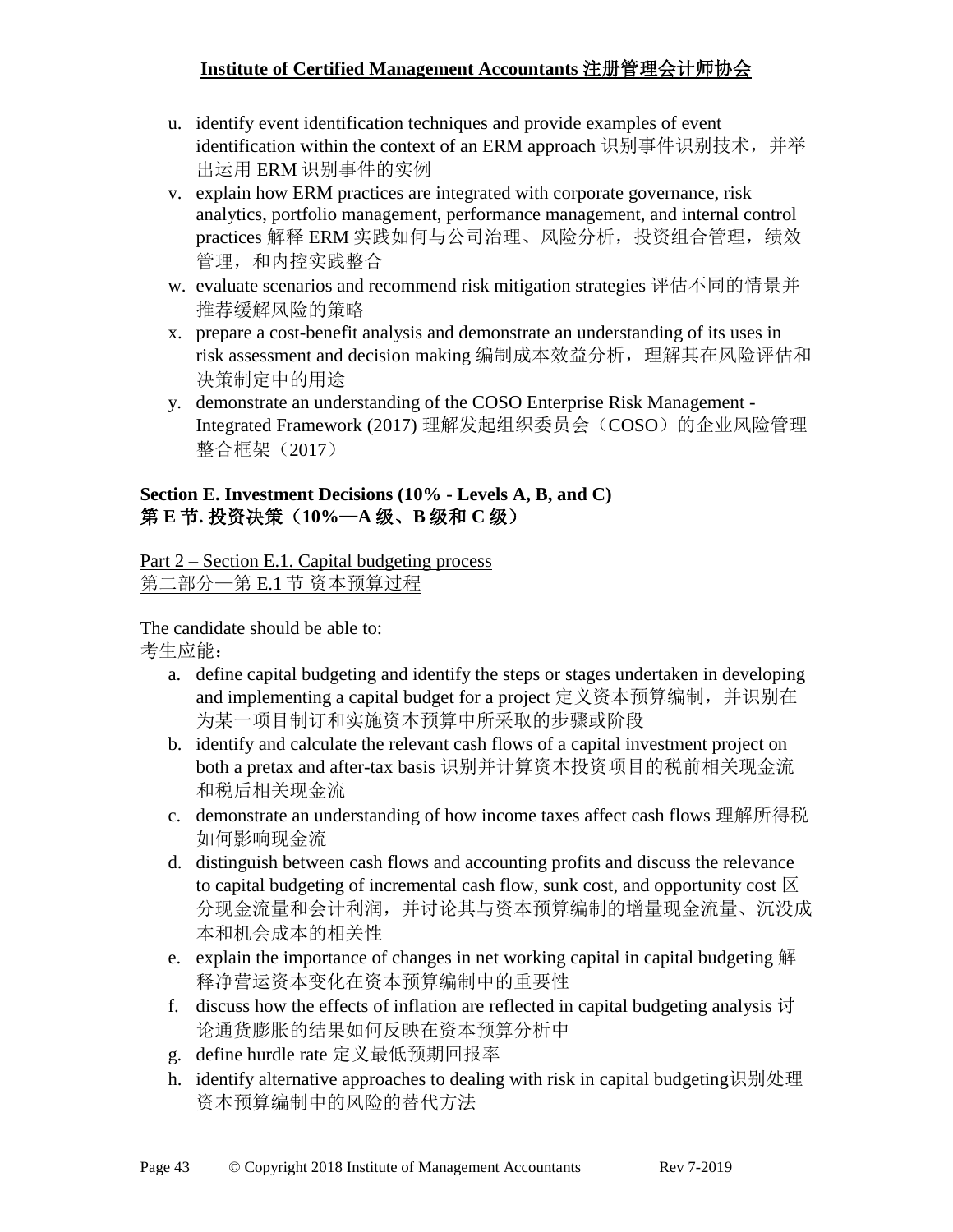- i. distinguish among sensitivity analysis, scenario analysis, and Monte Carlo simulation as risk analysis techniques 区分各风险分析技术,即敏感性分析, 情境分析和蒙特卡罗模拟
- j. explain why a rate specifically adjusted for risk should be used when project cash flows are more or less risky than is normal for a firm 解释为什么当项目现金流 量风险高于或低于公司正常风险时,应使用专门针对风险调整的比率
- k. explain how the value of a capital investment is increased if consideration is given to the possibility of adding on, speeding up, slowing up, or discontinuing early 解 释在考虑增量,加速,减速或提前停止的可能性后,资本投资的价值是如何 增加的
- l. demonstrate an understanding of real options, including the options to abandon, delay, expand, and scale back (calculations not required) 理解实物期权,包括放 弃,延迟,扩张,和缩减期权(不要求计算)
- m. identify and discuss qualitative considerations involved in the capital budgeting decision 识别并讨论在资本预算决策中的定性因素
- n. describe the role of the post-audit in the capital budgeting process 描述事后审计 在编制资本预算过程中所起的作用

Part 2 – Section E.2. Capital investment analysis methods 第二部分—第 E.2 节 资本投资分析方法

The candidate should be able to:

- a. demonstrate an understanding of the two main discounted cash flow (DCF) methods, net present value (NPV) and internal rate of return (IRR) 理解两种主要 的现金流量折现(DCF)法,净现值(NPV)和内含报酬率(IRR)
- b. calculate NPV and IRR 计算净现值和内含报酬率
- c. demonstrate an understanding of the decision criteria used in NPV and IRR analyses to determine acceptable projects 理解在确定可接受的项目时, 净现值 和内含报酬率分析所采用的决策标准
- d. compare NPV and IRR focusing on the relative advantages and disadvantages of each method, particularly with respect to independent vs. mutually exclusive projects and the "multiple IRR problem" 比较净现值和内含报酬率,着重比较 各自的相对优点和缺点, 尤其当这两种方法用于独立或互斥项目,以及"多 个内含报酬率问题"。
- e. explain why NPV and IRR methods can produce conflicting rankings for capital projects if not applied properly 解释为什么如果使用不当,净现值法和内含报 酬率法会对投资项目得出互相冲突的排序
- f. identify assumptions of NPV and IRR 识别净现值法和内含报酬率法的假设条 件
- g. evaluate and recommend project investments on the basis of DCF analysis 在现 金流量折现分析的基础上,评估并推荐投资项目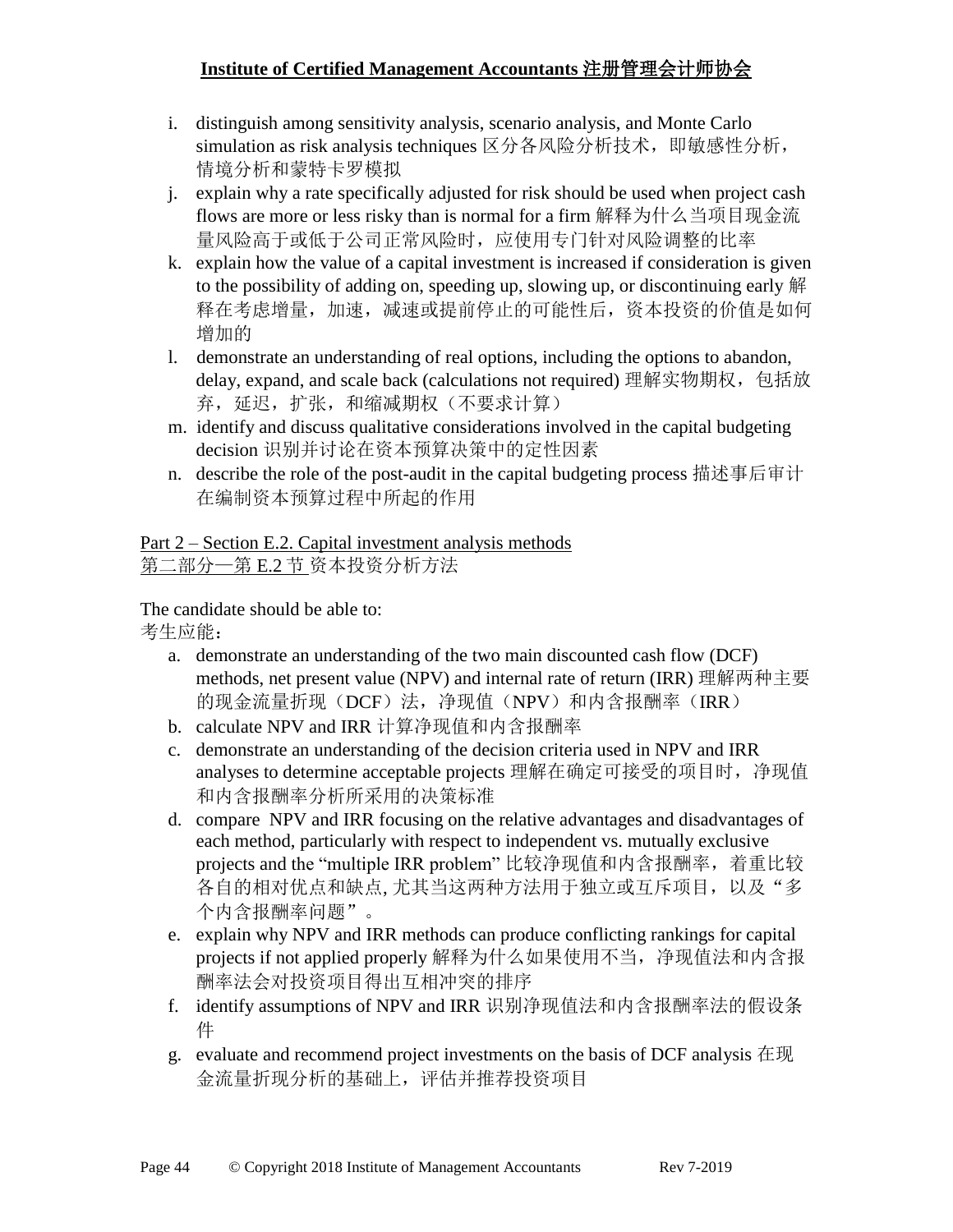- h. demonstrate an understanding of the payback and discounted payback methods 理 解投资回收期法和折现投资回收期法
- i. identify the advantages and disadvantages of the payback and discounted payback methods 识别投资回收期法和折现投资回收期法的优缺点
- j. calculate payback periods and discounted payback periods 计算投资回收期和折 现投资回收期

### **Section F. Professional Ethics (15% - Levels A, B, and C)** 第 **F** 节**.** 职业道德(**15%**—**A** 级、**B** 级和 **C** 级)

*Ethics may be tested in conjunction with any topic area*. 道德问题可与任何主题结合在一起测试

Part 2 – Section F.1 Business ethics 第二部分—第 F.1 节 商业道德

The candidate should be able to: 考生应能

- a. define business ethics 定义商业道德
- b. analyze the concepts of morality and virtue 分析伦理和美德的概念
- c. define moral philosophy 定义伦理哲学
- d. demonstrate an understanding of the following moral philosophies and concepts used in making business decisions: teleology, utilitarianism, deontology, relativism, virtue ethics, and justice 理解以下用于商业决策的伦理哲学和概 念:目的论,功利主义,道义论,相对主义,美德伦理,和正义
- e. define the concepts of fairness, integrity, due diligence, and fiduciary responsibility, and how they impact ethical decision making 定义公平, 正直, 尽职尽责,信托责任,和它们如何影响道德决策

Part 2 – Section F.2 Ethical considerations for management accounting and financial management professionals

第二部分—第 F.2 节 管理会计和财务管理专业人士的职业道德注意事项

Using the standards outlined in IMA's Statement of Ethical Professional Practice, the candidate should be able to:

使用美国管理会计师协会职业道德守则公告中所概括的标准,考生应能:

- a. identify and describe the four overarching ethical principles and the four standards 识别并描述四项首要道德原则和四项标准
- b. evaluate a given business situation for its ethical implications 评估给定商业情景 的道德意蕴
- c. identify and describe relevant standards that may have been violated in a given business situation and explain why the specific standards are applicable 识别并描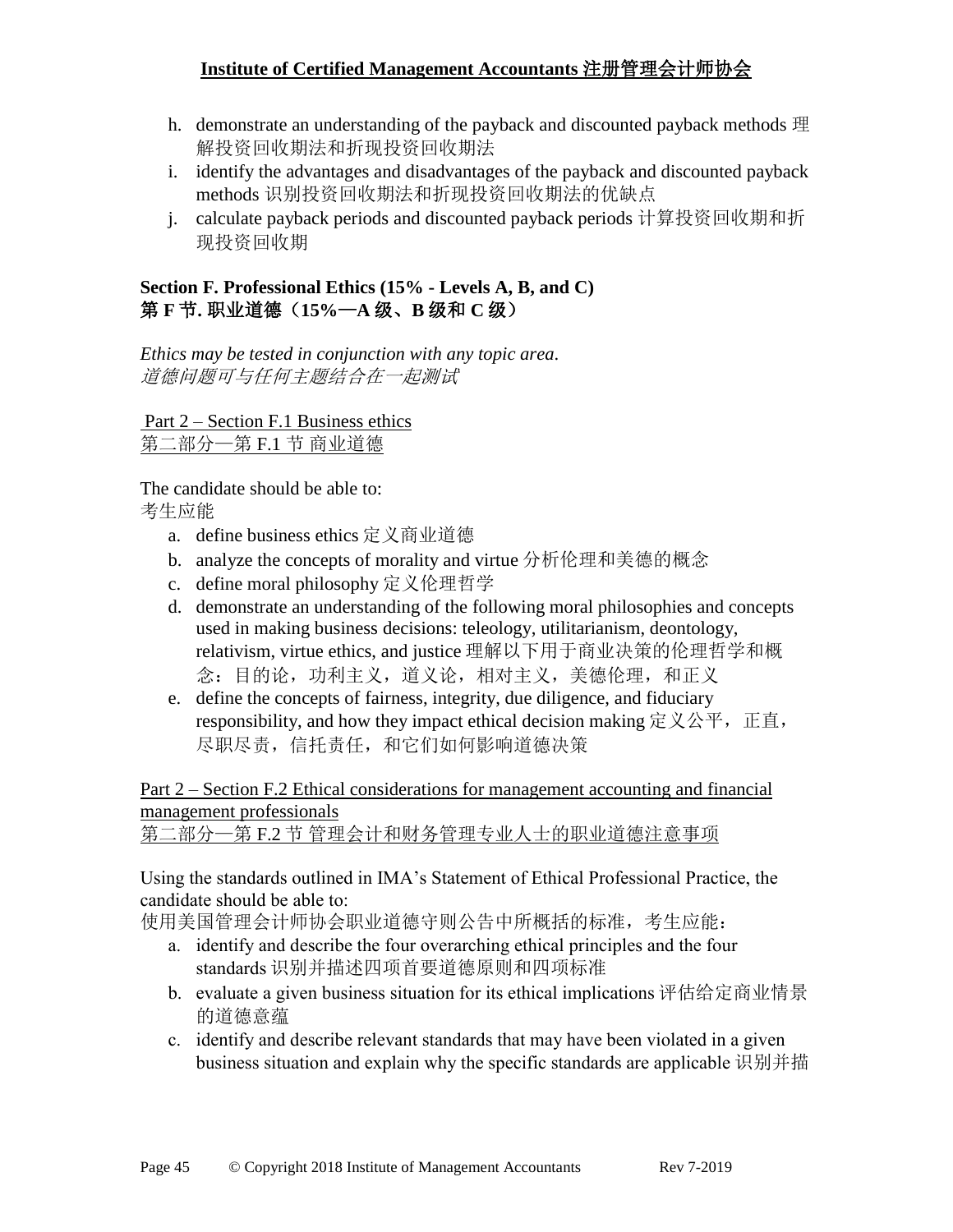述在某一给定的营业情况下可能违反的有关标准,并解释为什么这些具体的 标准是适用的

- d. recommend a course of action for management accountants to take when confronted with an ethical dilemma in the business environment 在经营环境中面 对道德困境时,向管理会计师或财务经理推荐应采取的行动
- e. evaluate and propose resolutions for ethical issues such as fraudulent reporting, or improper manipulation of forecasts, analyses, results, and budgets 评估并建议解 决道德问题(如编制欺诈性的报表,操纵分析、结果和预算)的方法

Using the Fraud Triangle model, the candidate should be able to: 运用舞弊三角模型,考生应能:

- f. identify the three components of the triangle 识别三角模型的三个组成部分
- g. use the model to explain how a management accounting and financial management professional can identify and manage the risk of fraud 运用该模型 解释管理会计师和财务管理专业人员如何识别并管理舞弊风险

Part 2 – Section F.3. Ethical considerations for the organization

第二部分—第 F.3 节 组织的道德考量

The candidate should be able to:

- a. discuss the issues organizations face in applying their values and ethical standards internationally 讨论组织在国际上应用其价值和道德标准所面临的问题
- b. demonstrate an understanding of the relationship between ethics and internal controls 理解道德和内部控制之间的关系
- c. define corporate culture and demonstrate an understanding of the role corporate culture plays in ethical decision making 定义企业文化并理解企业文化在道德 决策制定中的角色
- d. demonstrate an understanding of the importance of a code of conduct and how it contributes to an organization's ethical culture 理解行为守则的重要性和其对组 织道德文化的贡献
- e. demonstrate an understanding of the ways ethical values benefit an organization 理解道德价值如何给组织带来好处
- f. analyze the impact of groupthink on ethical behavior 分析群体思维对道德行为 的影响
- g. discuss how diversity of thought can lead to good ethical decisions 讨论思想多样 性如何产生好的道德决策
- h. apply relevant provisions of IMA's Statement on Management Accounting, "Values and Ethics: From Inception to Practice," to a business situation 根据相关 的商业情境,运用美国管理会计师协会的管理会计公告"价值观和道德规 范:从确立到实践"的有关规定